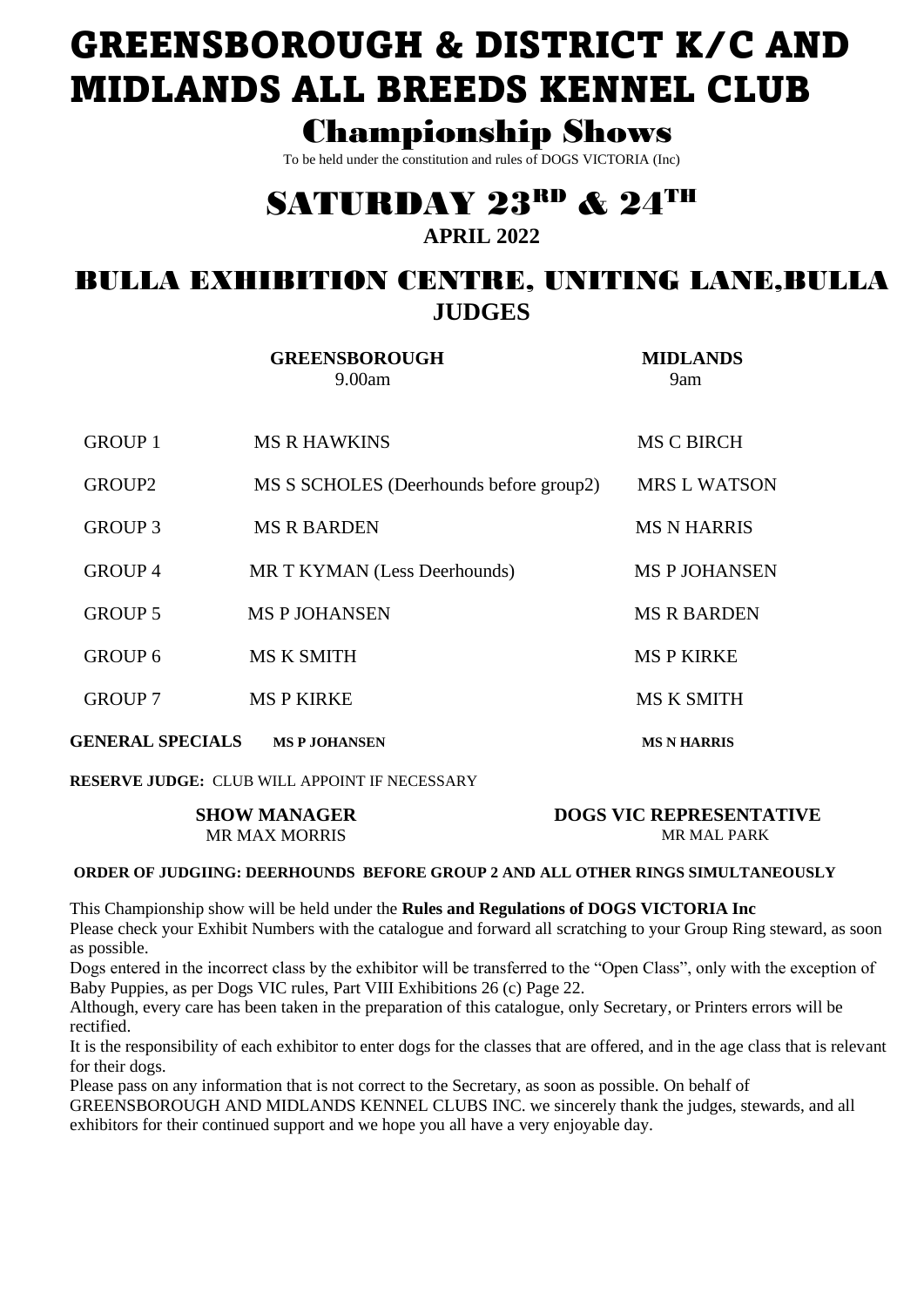# **COMMITTEE LISTS**

# Greensborough

| <b>President:</b>           | <b>Pauline Grutzner</b>   |
|-----------------------------|---------------------------|
| <b>Vice President:</b>      | <b>Karen Hollingworth</b> |
| Secretary:                  | <b>Elizabeth Smith</b>    |
| <b>Assistant Secretary:</b> | <b>Elisha Chester</b>     |
| Treasurer:                  | <b>Jan Cooke</b>          |
| Committee:                  | <b>Kerry McKinnon</b>     |
|                             | <b>Craig Reid</b>         |
|                             | <b>Glenn Gillan</b>       |

# **Midland**

| <b>President:</b>           | <b>Pauline Grutzner</b>   |
|-----------------------------|---------------------------|
| <b>Vice President:</b>      | <b>Karen Hollingworth</b> |
| Secretary:                  | <b>Elisha Chester</b>     |
| <b>Assistant Secretary:</b> | <b>Elizabeth Smith</b>    |
| Treasurer:                  | Jan Cooke                 |
| Committee:                  | <b>Kerry McKinnon</b>     |
|                             | <b>Craig Reid</b>         |
|                             | <b>Glenn Gillan</b>       |





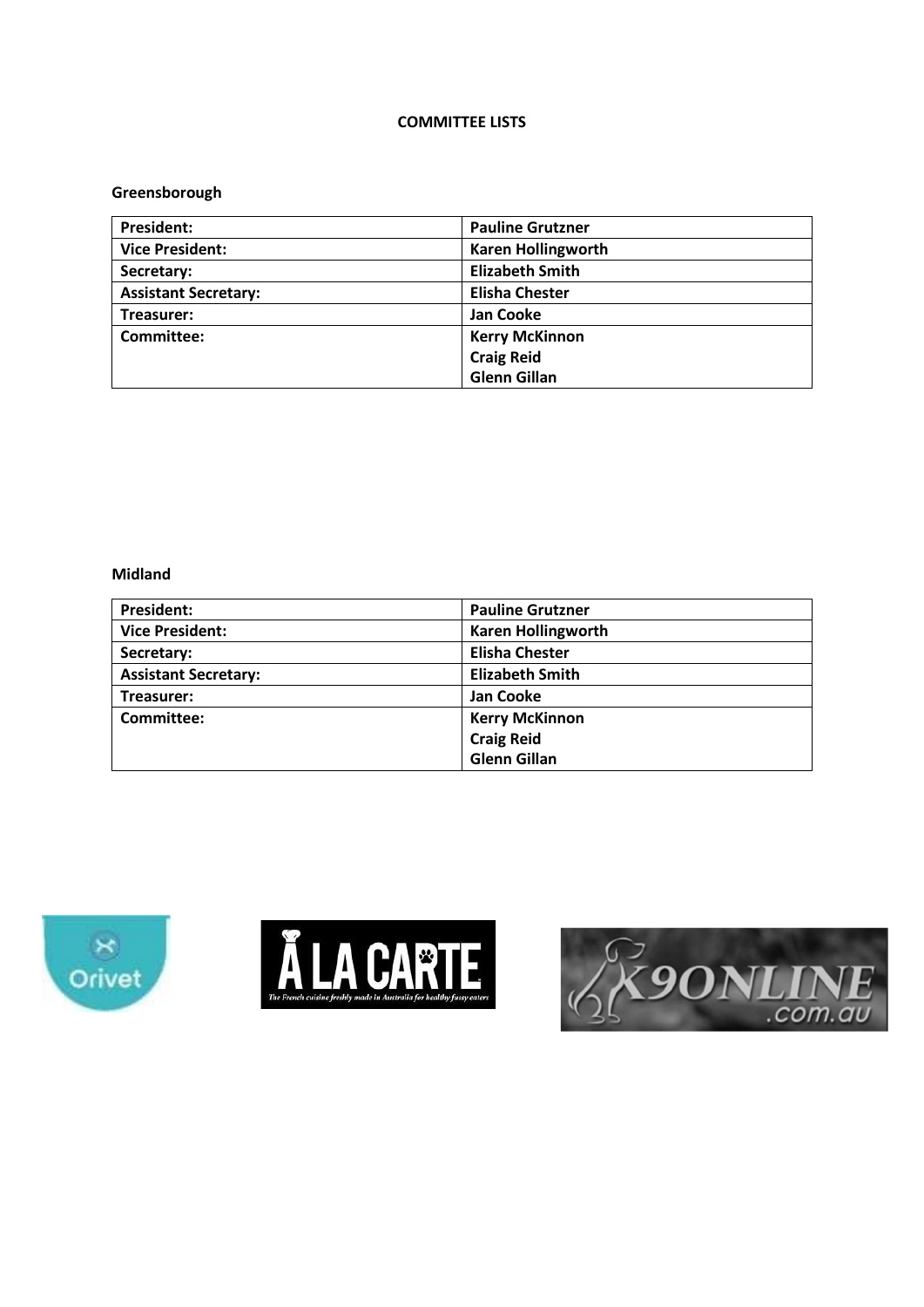| <b>Group 1 - Toy Group</b> |                                       |     |         | 18                                         | Class 11 - Open Dog<br>Mathew Morse & Will Henderson: CH MATMOR POMP                                                                                        |                                     |        |                       |                                   |                                           |                                                                                                            |                                                            |
|----------------------------|---------------------------------------|-----|---------|--------------------------------------------|-------------------------------------------------------------------------------------------------------------------------------------------------------------|-------------------------------------|--------|-----------------------|-----------------------------------|-------------------------------------------|------------------------------------------------------------------------------------------------------------|------------------------------------------------------------|
| Ms Rosemary Hawkins (VIC)  |                                       |     |         | 2nd                                        | AND CIRCUMSTANCE (AI) 29-08-2019 Bred By: Mathew<br>Morse & Will Henderson S: Uk Ch Harana Errol Brown (Jw)<br>(Imp Uk) D: Supreme Ch Matmor Secret Society |                                     |        |                       |                                   |                                           |                                                                                                            |                                                            |
| Start Time:                |                                       |     |         |                                            |                                                                                                                                                             | 19                                  |        |                       |                                   |                                           | Mr R M Mayor: CH.COLOORA LA CARRERA 05-11-2019                                                             |                                                            |
|                            | Class 5 - Intermediate Dog            |     |         | <b>Bichon Frise</b>                        |                                                                                                                                                             | $1st*$                              |        |                       |                                   | Esp) D: Aksmadas Calista (Imp Pol)        |                                                                                                            | Bred By: L.Morris S: Kingdomravello Love From Spain (Imp   |
| 1<br>1st                   |                                       |     |         |                                            | Mrs Karen Taylor: H.K. CH. ETERNAL MIRACLE MASTERS<br>APPRENTICE (IMP HKG) 29-05-2020 Bred By: Ms P Chan S:                                                 | 20<br>Absent                        |        |                       |                                   | Is Out D: Ch. Daventri Pure Addiction     | Daventri Kennels: DAVENTRI SECRET WHISPERS 25-11-                                                          | 2018 Bred By: Daventri Kennels S: Ch. Cavashon The Secret  |
|                            |                                       |     |         |                                            | Marqualis Giant Lover (Hkg) D: Eternal Barbie (Hkg)                                                                                                         | Ch                                  | 19     | Pts                   | 14                                | Res                                       | 18                                                                                                         |                                                            |
| $\overline{2}$             | <b>Class 10 - Australian Bred Dog</b> |     |         |                                            | J & W Hutchison & M Newman: CH MONJOIE CHASING THE                                                                                                          | Class 1a - Baby Puppy Bitch         |        |                       |                                   |                                           |                                                                                                            |                                                            |
| $1st*$                     | Monjoie Walking On Sunshine           |     |         |                                            | SUN 01-10-2020 Bred By: Exh S: Monjoie Biscuit D: Ch                                                                                                        | 21<br>$1st*$                        |        |                       |                                   |                                           | Bronwyn Schmidt: BRADES SITTING PRETTY 04-11-2021<br>Bred By: BRONWYN SCHMIDT S: Nld.Ch. Nld. Jr Ch.       |                                                            |
|                            | Class 11 - Open Dog                   |     |         |                                            |                                                                                                                                                             |                                     |        |                       |                                   |                                           |                                                                                                            | Whateverof An Excellent Choice (Imp Nld) D: Ch Woodhay     |
| 3                          |                                       |     |         |                                            | Mrs K Taylor: CH. CHARHARRA PERFECT CHOICE (AI) 14-08-                                                                                                      | <b>Class 2a - Minor Puppy Bitch</b> | Jameka |                       |                                   |                                           |                                                                                                            |                                                            |
| $1st*$                     | Ch. Charharra I Wear The Pants        |     |         |                                            | 2020 Bred By: EXH S: Ch. Ame Jumelle Eyvor (Imp Arg) D:                                                                                                     | 23                                  |        |                       |                                   |                                           |                                                                                                            | Greg Browne: EIREANNMADA CAROUSEL 04-08-2021 Bred          |
| Ch                         | 3                                     | Pts | 8       | Res                                        | $\mathbf{2}$                                                                                                                                                | $1st*$                              |        |                       | Eireannmada Sound Of Music        |                                           | By: Greg Browne S: Eireannmada Kings Cross D:                                                              |                                                            |
|                            | <u> Class 3a - Puppy Bitch</u>        |     |         |                                            |                                                                                                                                                             | 24                                  |        |                       |                                   |                                           | Daventri Kennels: DAVENTRI THYME TRAVELLER 20-09-                                                          |                                                            |
| 4<br>$1st^*$               | Ch. Charharra I Wear The Pants        |     |         |                                            | Mrs K Taylor: CHARHARRA SNAP CRACKLE N POP (AI) 18-<br>07-2021 Bred By: EXH S: Ch. Charharra Man Of Mystery D:                                              | 2nd                                 |        |                       |                                   | Of Thyme D: Ch. Daventri Secret Addiction |                                                                                                            | 2021 Bred By: Daventri Kennels S: Ch. Daventri In The Nich |
|                            | Class 5a - Intermediate Bitch         |     |         |                                            |                                                                                                                                                             | Class 3a - Puppy Bitch              |        |                       |                                   |                                           |                                                                                                            |                                                            |
| 5                          |                                       |     |         |                                            | J & W Hutchison & M Newman: CH & AM CH SOLSTICE                                                                                                             | 25                                  |        |                       |                                   |                                           | 2021 Bred By: J McInnes S: Blg. Ch. C.I.B.Dutch.Jr.Ch.                                                     | Joy McInnes: INNESVEIL RIVERBOAT PRINCESS (AI) 30-05-      |
| $1st*$                     |                                       |     |         |                                            | CRYSTAL BY DASH AT MONJOIE (IMP USA) 10-07-2020<br>Bred By: L Dicken & E Phelps & A Burks S: Ch Monjoie Dash                                                | $1st*$                              |        |                       | D: Woodhay Francesca              |                                           |                                                                                                            | Nld.Ch. Vdh.Ch.Riverdale Of An Excellent Choice (Imp Nld)  |
|                            |                                       |     |         |                                            | Of Summer D: Gchb Ch Solstice Frostfire Ca Bcat                                                                                                             | 26                                  |        |                       |                                   |                                           |                                                                                                            | Ms D Petersen: DAPSEN WHATEVER IT TAKES 23-09-2021         |
| Ch<br><b>BOB</b>           | 5<br><b>5 Bitch</b> Pts               | Pts | 7<br>10 | Res<br>R/Up                                | 3 Dog                                                                                                                                                       | 2 <sub>nd</sub>                     | Me     |                       |                                   |                                           | Bred By: EXH S: Nld Ch. Nld Jr. Ch. Whatever Of An                                                         | Excellent Choice (Imp Nld) D: Ch. Dapsen Theres No Foolin  |
|                            |                                       |     |         |                                            |                                                                                                                                                             | Class 4a - Junior Bitch             |        |                       |                                   |                                           |                                                                                                            |                                                            |
|                            |                                       |     |         |                                            | <b>Cavalier King Charles Spaniel</b>                                                                                                                        | 27                                  |        |                       |                                   |                                           |                                                                                                            | Bronwyn Schmidt: BRADES JAMAYA 13-05-2021 Bred By:         |
| 7                          | Class 1 - Baby Puppy Dog              |     |         |                                            | Mathew Morse & Will Henderson: MATMOR BARITONE 13-                                                                                                          | 2nd                                 |        | Woodhay Jameka        |                                   |                                           |                                                                                                            | BRONWYN SCHMIDT S: Innesveil Northern Dream(Ai) D: Ch      |
| 1st                        |                                       |     |         |                                            | 11-2021 Bred By: Mathew Morse & Will Henderson S: Ch                                                                                                        | 28                                  |        |                       |                                   |                                           |                                                                                                            | Ms D L Petersen: DAPSEN DO YOU SEE WHAT I SEE 08-04-       |
|                            | Stupenda (Ai)                         |     |         |                                            | Matmor Pomp And Circumstance (Ai) D: Ch Matmor La                                                                                                           | $1st*$                              |        |                       |                                   |                                           | An Excellent Choice (Imp Nld) D: Sup Ch Dapsen Mirror                                                      | 2021 Bred By: Exhibitor S: Nld Ch. Nld Jr Ch. Whatever Of  |
| 8                          |                                       |     |         |                                            | Mr R M Mayor: APSOLOOTLY INK JETT 26-12-2021 Bred By:<br>R. Mayor S: Ch.Cavashon Ink Master D: Apsolootly Soda                                              |                                     | Mirror |                       |                                   |                                           |                                                                                                            |                                                            |
| 2nd                        | Stream                                |     |         |                                            |                                                                                                                                                             |                                     |        |                       | Class 10a - Australian Bred Bitch |                                           |                                                                                                            |                                                            |
|                            | <b>Class 2 - Minor Puppy Dog</b>      |     |         |                                            |                                                                                                                                                             | 29<br>$1st*$                        |        |                       |                                   |                                           | Mathew Morse & Will Henderson: MATMOR IT GIRL (AI)<br>01-08-2020 Bred By: Mathew Morse & Will Henderson S: |                                                            |
| 9<br>1st                   |                                       |     |         |                                            | Ms D L Petersen: DAPSEN BIG BANG THEORY 23-09-2021<br>Bred By: Exhibitor S: Nld Ch Nld Jr Ch Whatever An                                                    |                                     |        | The Society Pages     |                                   |                                           |                                                                                                            | Uk Ch Harana Alfie Boe (Imp Uk) D: Supreme Ch Matmor In    |
|                            | Me                                    |     |         |                                            | Excellent Choice (Imp Nld) D: Ch Dapsen Theres No Foolin                                                                                                    | Ch                                  | 29     | Pts                   | 12                                | <b>Res</b>                                | 28                                                                                                         |                                                            |
|                            | Class 5 - Intermediate Dog            |     |         |                                            |                                                                                                                                                             | <b>BOB</b>                          | 19 Dog |                       | 21<br>Pts                         | R/Up                                      | 18 Dog                                                                                                     |                                                            |
| 11                         |                                       |     |         |                                            | Greg Browne: EIREANNMADA REUBEN JAMES 05-05-2020                                                                                                            |                                     |        |                       |                                   |                                           |                                                                                                            |                                                            |
| $1st^*$                    |                                       |     |         | Is Back D: Ch. Eireannmada Ruby Tuesday    | Bred By: Greg Browne S: Am. Gr Ch. Ch. Sheeba Althof Red                                                                                                    | Class 1 - Baby Puppy Dog            |        |                       |                                   | <b>Chihuahua (Long Coat)</b>              |                                                                                                            |                                                            |
| 12                         |                                       |     |         |                                            | Joy McInnes: INNESVEIL NORTHERN DREAM (AI) 10-02-                                                                                                           | 33                                  |        |                       |                                   |                                           |                                                                                                            | Ms Kerry Allison: ADORACHI HEAVENS IMAGE 14-01-2022        |
| 2nd                        | Northern Lights                       |     |         |                                            | 2020 Bred By: Joy McInnes S: Blg. Ch.Nld. Jr.Ch. Nld. Ch.<br>Womanizer Of An Excellent Choice (Imp Nld) D: Innesveil                                        | $1st*$                              |        | <b>Elspeth Gordie</b> |                                   |                                           |                                                                                                            | Bred By: Ms Kerry Allison S: Ch Hollychi Ballybranok D: Ch |
| 14                         |                                       |     |         |                                            | Ms D L Petersen: DAPSEN HIGH FLYER 27-09-2020 Bred By:                                                                                                      | 34                                  |        |                       | Class 10 - Australian Bred Dog    |                                           | Karen McCabe: CH.HOLLYCHI BALLYBRANOK 30-11-2018                                                           |                                                            |
| 3rd                        | Above                                 |     |         |                                            | Exhibitor S: Innesveil Hogans Hero (Ai) D: Ch Dapsen A Class                                                                                                | $1st*$                              |        |                       | Ch. Hollychi Celtic Lassie        |                                           |                                                                                                            | Bred By: Karen McCabe S: Kfinch Smokey N The Bandit D:     |
|                            | Class 10 - Australian Bred Dog        |     |         |                                            |                                                                                                                                                             | Ch                                  | 34     | Pts                   | 6                                 |                                           |                                                                                                            |                                                            |
| 15                         |                                       |     |         |                                            | Greg Browne: EIREANNMADA KINGS CROSS 06-02-2020<br>Bred By: Greg Browne S: Am. Gr Ch. Ch. Sheeba Althof Red                                                 | Class 1a - Baby Puppy Bitch         |        |                       |                                   |                                           |                                                                                                            |                                                            |
| 2nd                        |                                       |     |         | Is Back D: Eireannmada Legally Blonde (Ai) |                                                                                                                                                             | 35                                  |        |                       |                                   |                                           | Mrs L Edwards & Mrs J Watt: WACHOWA TIME FOR A                                                             |                                                            |
| 16<br>3rd                  |                                       |     |         |                                            | Daventri Kennels: DAVENTRI JEWELL ON FIRE 08-11-2018<br>Bred By: Daventri Kennels S: Ch. Caribelle Icy Cold But Cool                                        | 1st                                 |        |                       |                                   | 00 Seven D: Wachowa Penelope Brown        |                                                                                                            | PARTI 09-01-2022 Bred By: Mrs J Watt S: Aust Ch Wachowa    |
| 17                         |                                       |     |         | (Ai) D: Ch. Daventri Sugar And Spice       | Miss C Taylor: KASADECAV WHISKY TANGO FOXTROT 02-                                                                                                           | 36                                  |        |                       |                                   |                                           | Ms Kerry Allison: ADORACHI HEAVENS SENT 14-01-2022                                                         | Bred By: Ms Kerry Allison S: Ch Hollychi Ballybranok D: Ch |
| 1st                        |                                       |     |         |                                            | 03-2020 Bred By: EXH S: Nld Ch. Nld Jr Ch. Whatever Of An<br>Excellent Choice (Imp Nld) D: Kasadecav Resistance Is Futile                                   | 2nd                                 |        | Elspeth Gordie        |                                   |                                           |                                                                                                            |                                                            |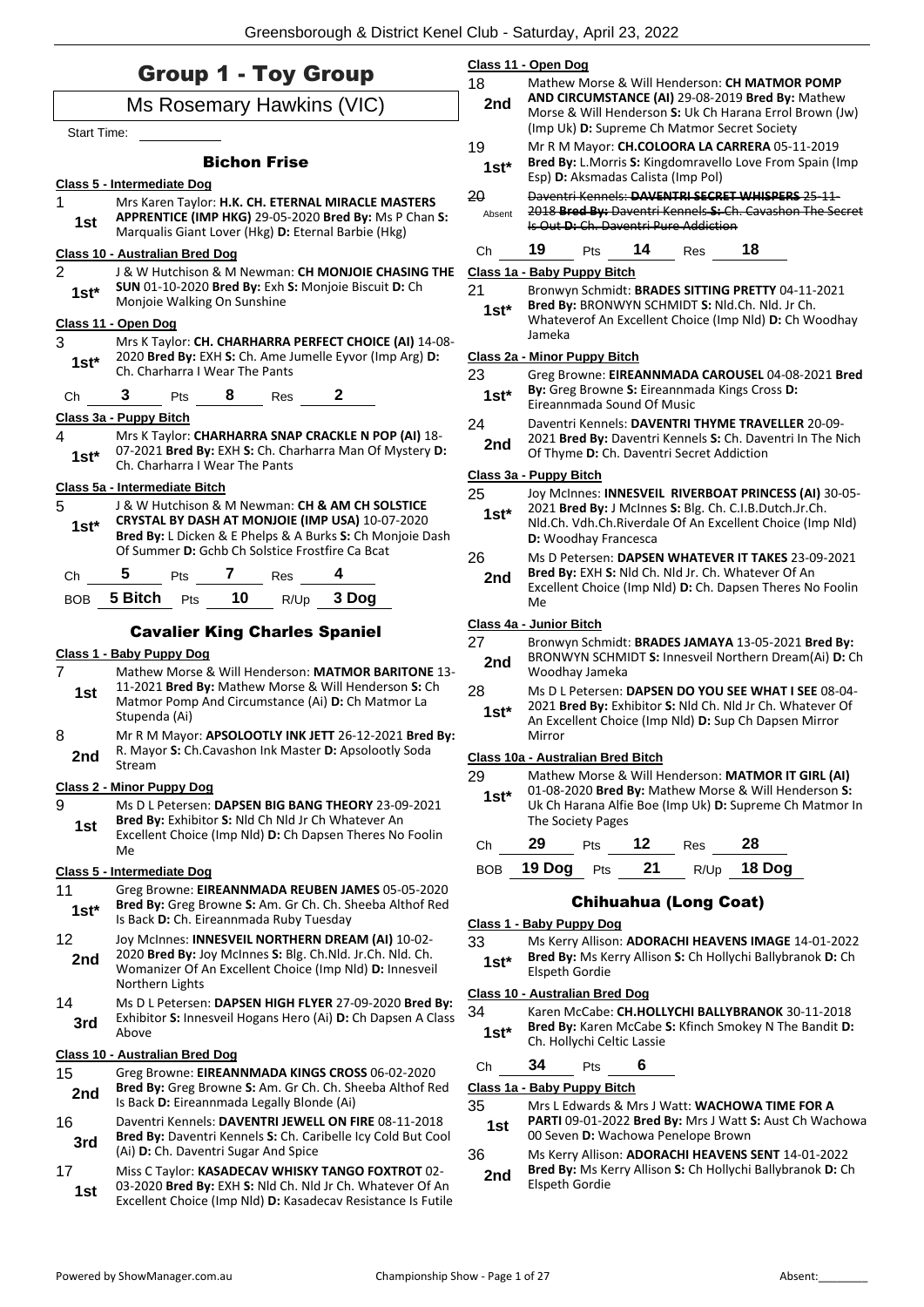#### **Class 2a - Minor Puppy Bitch**

- 37 Karen McCabe: **HOLLYCHI BRING ME MARIGOLDS** 22-08- 2021 **Bred By:** Karen McCabe **S:** Ch.Hollychi Bring Heaven
- **1st**\* **1988 2021 Bred By:** Natell McCabe **3:** Ch.Hollychi Sweet Magnolia

#### **Class 4a - Junior Bitch**

38 Ms Kerry Allison: **PERKEE JOYFUL DAISY** 19-04-2021 **Bred By:** Mrs L. E. Gunnell **S:** Perkee Chase Looking At You **D: 1st\* By:** WITS L. E. Gunnell S: Perkee We Found Truffles

#### **Class 10a - Australian Bred Bitch**

- 39 Mrs Allison Rhodes: **REYNOSA DASH FOR GOLD** 29-03-2021 **Bred By:** Mrs Allison Rhodes **S:** Ch Dearchi Dash Of Class **D: 1st Bred By:** Mrs Allison Rhode<br>Reynosa Aim To Be Wicked
- Ch **39** Pts **8** Res **38**

BOB **34 Dog** Pts **9** R/Up **39 Bitch**

#### **Class 18 - Neuter Dog**

40 Jennifer Clancey: **NEUT. CH. RAYVALE NAUGHTY LITTLE THING RN** 27-03-2019 **Bred By:** Ms V Morse **S:** Ch. Dazzles Texas Tribute (Imp Usa) **D:** Espero Onceinalifetime **1st\***

BNOB **40 Dog** Pts **6** R/Up-Res

#### Chihuahua (Smooth Coat)

#### **Class 3 - Puppy Dog**

41 Ms Kerry Allison: **SALINACRUZ MEANT TO BE** 14-06-2021 **Bred By:** Ms Yvonne Tester **S:** Nz Ch Misty Meadows **1st Died by:** MIS TYDIFFIE TESTER **3.** NZ CH MISTY WE BOSTON-PC **D:** Nz Ch Salinacruz Alexandra Blu

Ch **41** Pts **6**

#### **Class 1a - Baby Puppy Bitch**

42 Miss C Bull: **CALIYA RUBY TUESDAY** 17-12-2021 **Bred By:** Miss C Bull **S:** Misty Meadow's Mad About You P-L (Imp Ita) **1st**\* MISS C BUIL S: MISTY Mea

#### **Class 3a - Puppy Bitch**

43 L.E.Gunnell: **SALINACRUZ FRENCH CONXON (IMPNZL)** 14- 06-2021 **Bred By:** Ms Y Tester **S:** Nz Ch Misty Meadows **1st**\* Ub-2021 **Bred By:** INS Y Tester **S:** NZ Ch INISTY Boston-Pc **D:** Nz Ch Salinacruz Alexandra Blu

#### **Class 4a - Junior Bitch**

44 Mrs Allison Rhodes: **REYNOSA BLOSSUM DEARIE** 08-03- 2021 **Bred By:** Mrs Allison Rhodes **S:** Gr Ch Reynosa Calling 1st\* 2021 Brea By: Mrs Allison Rhodes S: 0<br>Home D: Ch Reynosa Cherry Blossom

Ch **44** Pts **7** Res **43**

#### BOB **44 Bitch** Pts **8** R/Up **43 Bitch**

#### **Class 18a - Neuter Bitch**

- 46 Karen McCabe: **NEUTER CH.HOLLYCHI RHAPSODY IN BLUE** 14-08-2016 **Bred By:** Karen McCabe **S:** Ch.Hollychi Right Royal Charlie **D:** Ch.Hollychi Lady Antebellum **1st\***
- 47 Karen McCabe: **NEUTER CH.GRAND CH.HOLLYCHI WHITE DIAMOND** 23-06-2010 **Bred By:** Hollychi Kennels **S:** Dearchi **2nd** DIAMOND 23-06-2010 Bred By: Hollychi I<br>Chad Chipperfield D: Hollychi Irish Crystal

BNOB **46 Bitch** Pts **7** R/Up-Res **47 Bitch**

#### Chinese Crested Dog

# **Class 5a - Intermediate Bitch**

48 H Cadan/ S Cadan & D Hippisley: **AUST CH CADDARRA SOUTH OF THE BORDER** 23-09-2019 **Bred By:** EXH **S:**  Am.Ch.Ch. Kulana's Deliverance (Imp Usa) **D:** Ch Fairsky Dci Jane Tennison **1st\***

BOB-Ch **48 Bitch** Pts **6**

# Coton De Tulear

# **Class 2 - Minor Puppy Dog**

49 Robyn verhaaf: **COTONMANOR LOUIS VUITTON** 19-09- 2021 **Bred By:** Robyn verhaaf **S:** (Imp)Ch. Paw-Wow Rafael Nadal Pil X Sig **D:** (Imp)Caboneianaco Lottie **1st\***

# **Class 3 - Puppy Dog**

50 Robyn verhaaf: **GUYNDOLLS THE JAZZ SINGER** 19-07-2021 **Bred By:** Mrs D Le strange **S:** Raymond Of Glory Fox (Imp **1st**\* Bred By: Mrs D Le strange S: Raymond Of Glory I<br>Kor ) **D:** Broadway Baby Of Gorly Fox ( Imp Kor )

# BOB-Ch **50 Dog** Pts **7** R/Up-Res **49 Dog**

#### Griffon Bruxellois

#### **Class 1 - Baby Puppy Dog**

- 52 Gail Wilde: **ELWICK TOO DARN HANDSOME** 05-11-2021 **Bred By:** Gail Wilde **S:** Ch. Griffonsburg Fields Of Shilo **D:**
- **1st Elwick Its Me Lulu**

# **Class 4 - Junior Dog**

- 53 Kathy Grass: **CH. WOODOVER BATTRIES NOT INCLUDED** 18-12-2020 **Bred By:** Mrs R Simpson **S:** Pendlview
- Smugglers Top **D:** Woodover One Outta Th Box Absent

### **Class 5 - Intermediate Dog**

54 D Norman & M Huisman: **CH ALYNGA THE TERMINATOR** 28-07-2019 **Bred By:** K & M Huisman **S:** Ch Donzeata Royal **1st**\* 20-07-2019 **Brea By:** K & M<br>Star (Imp Uk) **D:** Alynga Ivy

| Сh | 54. | ⊵ts |  | Res |  |
|----|-----|-----|--|-----|--|
|----|-----|-----|--|-----|--|

#### **Class 1a - Baby Puppy Bitch**

55 Gail Wilde: **ELWICK TOO DARN HOT** 05-11-2021 **Bred By:** Gail Wilde **S:** Ch. Griffonsburg Fields Of Shilo **D:** Elwick Its 1st<sup>\*</sup> Gall Will

#### **Class 2a - Minor Puppy Bitch**

- 56 Mrs R & Mr A Morse: **ARMORGRIF SMOOTH CRIMINAL** 03-
- 09-2021 **Bred By:** Mrs R & Mr A Morse **S:** Ch Alynga The **1st**\* UP-2021 Brea by: IVITS K & IVIT A IVIOTS<br>Terminator D: Armorgrif Temperance

### **Class 5a - Intermediate Bitch**

- 57 Dr I T Mitchell: **CH GRIFFONSBURG SCARLETT VIVIEN** 04-
- 09-2020 **Bred By:** Dr I T Mitchell **S:** Gr Ch Tzani Neddie **1st** US-2020 **Died by:** Dr 1 I Mitchell **S:** Gr Ch Tzar<br>Seagoon **D:** Ch Griffonsburg Venus Victorious

### **Class 10a - Australian Bred Bitch**

- 58 Sally Stewart: **TZANI HELGA HUFFLEPUFF** 12-10-2019 **Bred By:** D Norman T Mills **S:** Uk Ch/Ch Marquant The Lover (Imp **1st**\* By: D Norman T Mills S: UK Ch/Ch Marquant The Uk) **D:** Ch I'M Rosa At Tzani Unlimited (Imp No)
- 59 Dr I T Mitchell: **CH GRIFFONSBURG VENUS VICTORIOUS** 19-
	- 09-2018 **Bred By:** Dr I T Mitchell **S:** Ch Witchgriff Bear Grylls **2nd D:** Ch Griffonsburg Vespers Victory **D:** Ch Griffonsburg Vespers Victory

#### **Class 11a - Open Bitch**

#### 61 Mrs R & Mr A Morse: **ARMORGRIF QUEEN ATHALIAH** 03-

10-2020 **Bred By:** Exh **S:** Sup Ch Armorgrif Asmodeus **D:** Ch Armorgrif Jezebel **1st\***

| C.h | אר | 0 | 'es | 57 |                          |
|-----|----|---|-----|----|--------------------------|
|     |    |   |     |    | <b>Contract Contract</b> |

|  | BOB 54 Dog Pts |  |  |  | $R/Up$ 58 Bitch |
|--|----------------|--|--|--|-----------------|
|--|----------------|--|--|--|-----------------|

#### **Class 18a - Neuter Bitch**

- 62 Sally Stewart: **AUST CH TROUBADOUR HOLLY GOLIGHTLY** 26-10-2015 **Bred By:** Exh **S:** Ch Tzani Tigger Brat Bunny **D:** 
	- **1st**\* <sup>2b-10-2015 **Brea By:** EXN:<br>Ch Troubadour Poison Ivy</sup>

BNOB **62 Bitch** Pts **6** R/Up-Res

#### Havanese

#### **Class 1 - Baby Puppy Dog**

63 Rhumderry Kennels: **RHUMDERRY SECRET AGENT** 16-01-

2022 **Bred By:** Rhumderry Kennels **S:** Rhumderry Keep The **1st**\* 2022 Brea By: Rhumderry Rennels 5: Rhumanels 18th

# **Class 1a - Baby Puppy Bitch**

- 65 Rhumderry Kennels: **RHUMDERRY COCO CHANEL** 16-01-
- 2022 **Bred By:** Rhumderry Kennels **S:** Rhumderry Keep The **1st** 2022 Brea By: Rhumderry Rennels S: Rhi<br>Secret D: Ngalla Mathilda Battle Maiden

# **Class 2a - Minor Puppy Bitch**

- 66 Mrs A Lay: **ANANDA MATERIAL GIRL** 15-10-2021 **Bred By:**
	- Mrs A Lay **S:** Ch. Ananda Stopdragnmyheartaround **D:** Ch. Ananda Karen From Finance **1st\***

# **Class 10a - Australian Bred Bitch**

- 67 Mrs A Lay: **CH. ANANDA STARS ALIGNED** 18-03-2019 **Bred**
- **By:** Mrs A L Lay **S:** Grand Ch. Ananda Night Ov The Realm **D:**  1st<sup>\*</sup> By: MITS A L Lay S: Grand Ch.<br>Ch. Ananda Seventh Heaven

BOB-Ch **67 Bitch** Pts **7** R/Up-Res **66 Bitch**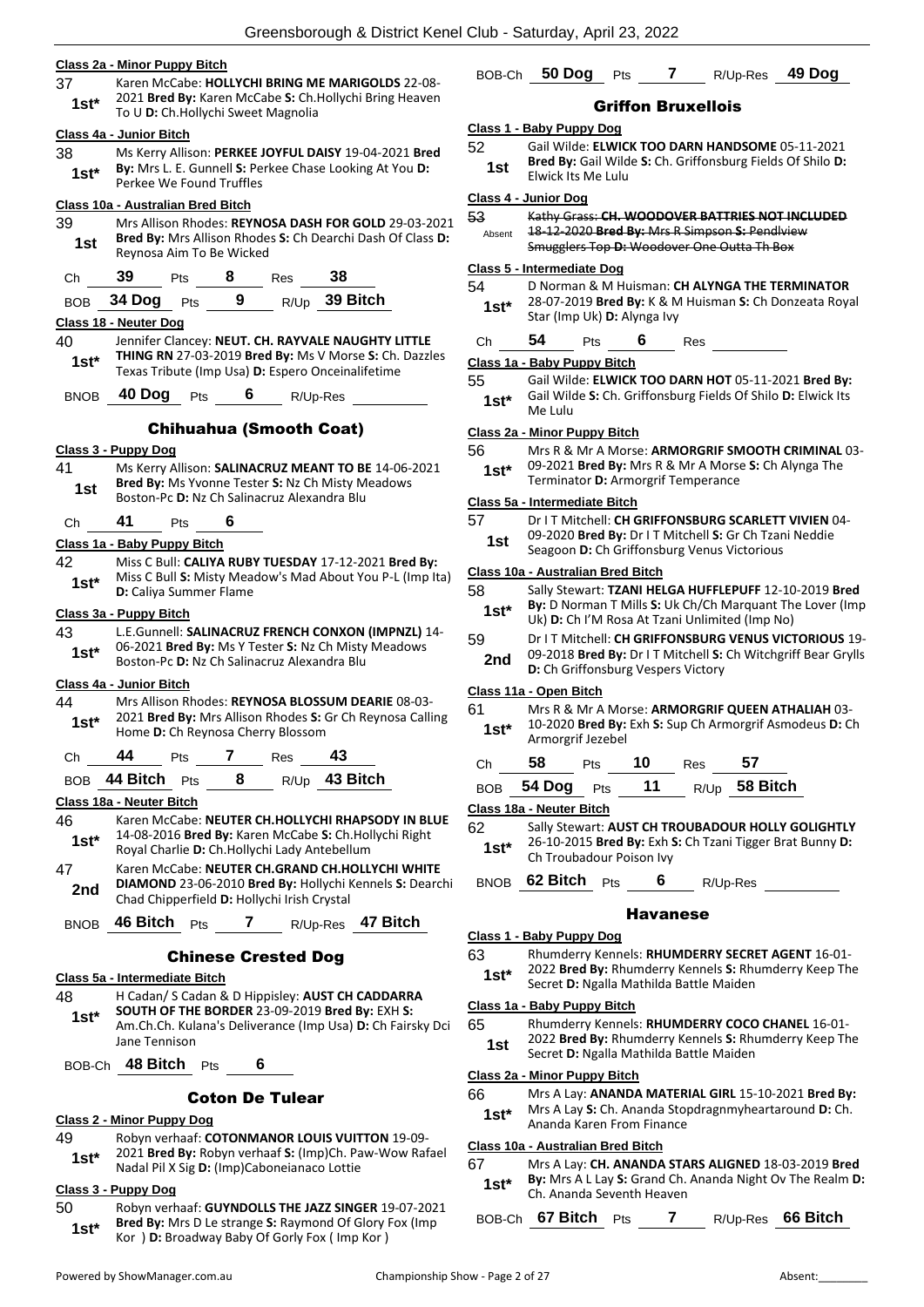|             | Class 18 - Neuter Dog                                                                                    |                |
|-------------|----------------------------------------------------------------------------------------------------------|----------------|
| 68          | Mrs A L Lay & Ms S A Lay: GRAND CH. ANANDA NIGHT OV                                                      |                |
| $1st*$      | THE REALM 18-03-2014 Bred By: Mrs A L Lay S: Grand Ch.                                                   | Class 4        |
|             | Hashki Lord Ov The Realm D: Ch. Elguarda French Maiden                                                   | 83             |
| <b>BNOB</b> | 68 Dog<br>Pts 6 R/Up-Res                                                                                 | $1st*$         |
|             |                                                                                                          |                |
|             | <b>Italian Greyhound</b>                                                                                 | BOB-C          |
|             | Class 5 - Intermediate Dog                                                                               |                |
| 69          | MR C GREGORY: SKYEFALL TWO FOR THE ROAD 11-03-<br>2020 Bred By: MR C GREGORY S: Ch. Tahrae Tucker Box D: |                |
| $1st*$      | Skyefall Gold Star                                                                                       | <u>Class 5</u> |
| Ch          | 69<br>- 6<br><b>Pts</b>                                                                                  | 84             |
|             |                                                                                                          | 1st*           |
| 72          | Class 11a - Open Bitch<br>MR C GREGORY: SKYEFALL SOVEREIGN GOLD 01-06-2017                               |                |
| $1st*$      | Bred By: MR C GREGORY S: Ch. Merikaez Yellow Gold D:                                                     | Ch             |
|             | Tunamara Uptown Girl                                                                                     | Class 3        |
| Ch          | 72<br>Pts $\overline{\mathbf{6}}$                                                                        | 85             |
|             | BOB 72 Bitch Pts 7 R/Up 69 Dog                                                                           | 1st*           |
|             |                                                                                                          | Ch             |
|             | <b>Japanese Chin</b>                                                                                     |                |
|             | Class 10 - Australian Bred Dog                                                                           | <b>BOB</b>     |
| 75          | MRS L MCARTHUR: CH KISEKI TAKAYUKI 18-05-2018 Bred                                                       |                |
| $1st*$      | By: Exhibitor S: Ch Sharlarna Has In (Imp Uk) D: Ch Kiseki                                               | Class 1        |
|             | Harikari                                                                                                 | 87             |
|             | Class 11 - Open Dog                                                                                      | $1st*$         |
| 76          | R & C KAMP: AUST CH STYLESETTER EMPIRE OF THE SUN<br>27-10-2018 Bred By: STYESETTER KENNELS S: Chunkire  |                |
| $1st^*$     | Sound Of The Waves D: Forangee Painted Lady                                                              | Class 1        |
|             | 75<br>76<br>7 Res                                                                                        | 88             |
| Ch          | Pts                                                                                                      | $1st^*$        |
| 77          | Class 2a - Minor Puppy Bitch<br>Alwood Kennels: ALWOOD INSENTIBU 10-10-2021 Bred By:                     |                |
| $1st^*$     | Alwood Kennels S: Alwood Jaakuna Tanashimi D: Hanami                                                     | Class 1        |
|             | Sumi Fuji                                                                                                | 89             |
|             | Class 3a - Puppy Bitch                                                                                   | $1st*$         |
| 78          | Alwood Kennels: ALWOOD MURIDAYO 10-10-2021 Bred                                                          |                |
| $1st^*$     | By: Alwood Kennels S: Alwood Jaakuna Tanashimi D:<br>Hanami Sumi Fuji                                    |                |
|             |                                                                                                          | Ch             |
| 79          | Class 11a - Open Bitch<br>Mrs L E McArthur: AUST CH KISEKI YASUKO 06-02-2019                             | Class 4        |
| Absent      | Bred By: Mrs L E McArthur S: Ch Sharlarna Hasime (Imp Uk)                                                | 90             |
|             | <b>D:</b> Ch Kiseki Kazumii                                                                              | 1st*           |
| Ch          | 7 Res<br>77<br>78<br>Pts                                                                                 | Class 5        |
|             | R/Up 76 Dog<br>75 Dog Pts<br>9                                                                           | 91             |
| BOB         |                                                                                                          | Absent         |
|             | Lowchen                                                                                                  |                |
|             | Class 2a - Minor Puppy Bitch                                                                             | Class 1        |
| 80          | N Millward & Miss K & Mrs C Harding: KRISTARZ SPARKLE                                                    | 92             |
| $1st*$      | N SPRITZ AT SPARCHENS 16-10-2021 Bred By: Kari Harding                                                   | 1st            |
|             | S: Ch. Goldbourne Jimmy Choo (Imp Uk) D: Ch. Kristarz No<br>Fox Given At Chinaroad                       | Class 1        |
|             |                                                                                                          | 93             |
| 81          | Class 11a - Open Bitch<br>Kari Harding & Cheryl Harding: CH KRISTARZ BOTTOMS UP                          | 1st.           |
| Absent      | 21-04-2018 Bred By: Kari Harding & Cheryl Harding S: Sup                                                 |                |
|             | Ch Paceaway Mon Star-D: Kristarz Wocket In My Pocket                                                     | Ch             |
|             | BOB-Ch 80 Bitch Pts 6 R/Up-Res                                                                           | BOB            |
|             | Class 18a - Neuter Bitch                                                                                 |                |
| 82          | N Millward: SPARCHENS HARLO QUIN 26-06-2017 Bred By:                                                     |                |
| 1st*        | Nicola Millward S: Ch. Paceaway Masko Zorro Ra Td Ad Jdx                                                 | <u>Class 3</u> |
|             | Spd Sd Htm.I Fs.A D: Ch. Tilcha Chanel T Impress Td                                                      | 94             |
| <b>BNOB</b> | 82 Bitch<br>6 $R/Up-Res$<br>Pts                                                                          | $1st*$         |
|             |                                                                                                          |                |
|             |                                                                                                          |                |
|             |                                                                                                          | Class 1        |

### Maltese

|              | Class 4 - Junior Dog                                                                                                                                                                                     |     |                                                   |  |  |  |  |  |  |
|--------------|----------------------------------------------------------------------------------------------------------------------------------------------------------------------------------------------------------|-----|---------------------------------------------------|--|--|--|--|--|--|
| 83<br>$1st*$ | Mr S Manning: CH ANGELOFWHITE POLISHED TO SHINE<br>30-01-2021 Bred By: Mr H Brunn Ms C Doig Mr A Shugg S:<br>Kor. Ch. Kimba Of Angela White Kr (Imp Kor) D: Kor. Ch. Joy<br>Of Angela White Kr (Imp Kor) |     |                                                   |  |  |  |  |  |  |
| BOB-Ch       | 83 Dog                                                                                                                                                                                                   | Pts | 6                                                 |  |  |  |  |  |  |
|              |                                                                                                                                                                                                          |     | <b>Miniature Pinscher</b>                         |  |  |  |  |  |  |
|              | <b>Class 5 - Intermediate Dog</b>                                                                                                                                                                        |     |                                                   |  |  |  |  |  |  |
| 84           |                                                                                                                                                                                                          |     | Lesley Wilson: LEORICIA YOU NEVERSAY NEVER 10-02- |  |  |  |  |  |  |

| $1st^*$ |    |            | 2020 Bred By: Lesley Wilson S: Ch. Leoricia Return The<br>Favour D: Ch. Leoricia Vixen |  |  |
|---------|----|------------|----------------------------------------------------------------------------------------|--|--|
| Ch      | 84 | <b>Pts</b> |                                                                                        |  |  |

**Class 3a - Puppy Bitch**

- 85 Lesley Wilson: **LEORICIA ZONED IN** 28-05-2021 **Bred By:** Lesley Wilson **S:** Leoricia You Neversay Never **D:** Ch. Leoricia **Xpression Tells All**
- Ch **85** Pts **6**

BOB **84 Dog** Pts **7** R/Up **85 Bitch**

#### Papillon

#### **Class 1 - Baby Puppy Dog**

- 87 Miss A Ramsauer: **BASILEUS BENNI AND THE JETS** 24-12-
- 2021 **Bred By:** Ms C John **S:** Jap Ch Grace Jp Wonderful
- Bongo (Imp Jpn) D: Ch Basileus Pitch Perfect

#### **Class 10 - Australian Bred Dog**

- 88 M & R Ackland and B & J Stewart-Cook: **CH: GOODVIBES TAP TO THE RHYTHM** 18-01-2016 **Bred By:** B & J Stewart-
	- Cook **S:** Aus Ch: Bodebi Rhythn N Goodvibes (Imp Uk) **D:**  Grand Ch: Jaroma Lady Arabella (Imp Uk)

#### **Class 11 - Open Dog**

Kate Sharples: JAP. CH. GRACE JP WONDERFUL BONGO **(IMP JPN)** 10-09-2017 **Bred By:** Chieko Matsuzaki **S:** Int. Ch. Grace Jp Wonderful Boy (Jpn) **D:** Jap. Ch. Grace Jp Brilliant Star (Jpn)

# Ch **88** Pts **7** Res **89**

#### **Class 4a - Junior Bitch**

90 M & R Ackland: **TAPDOGS KEY TO MY HEART** 25-11-2020 **Bred By:** M & R Ackland **S:** Aus Ch: Goodvibes Tap To The Rhythm **D:** Goodvibes Rhythm Of My Heart

#### **Class 5a - Intermediate Bitch**

91 Mr B & Ms J Stewart-Cook: **GOODVIBES UPTOWN GIRL** 24- 11-2019 **Bred By:** Mr B & Ms J Stewart-Cook **S:** Grand Ch Jaroma Glen Egin (Uk **D:** Ch: Sailoz Angels On The Moon

#### **Class 10a - Australian Bred Bitch**

Kate Sharples: CH. GENESIA VALKYRIE 19-03-2017 Bred By: Kate Sharples **S:** Sup. Ch. Treshic Casino Royale **D:** Ch. **Genesia Felurians Shade** 

#### **Class 11a - Open Bitch**

93 Miss A Ramsauer: **BASILEUS THANKS FOR NOTICIN ME** 08- 12-2018 **Bred By:** Ms C John **S:** Ch Neuter Ch Basilika All Guns Blazing **D:** Basileus Betty Boops **1st**

| Ch | 93 | <b>Pts</b> | 8 | Res | 90                            |
|----|----|------------|---|-----|-------------------------------|
|    |    |            |   |     | BOB 88 Dog Pts 10 R/Up 89 Dog |

### Pekingese

#### **Class 3 - Puppy Dog**

94 Mr F Menezes & Mr J Milford & Ms J Hellessey: **KHYLEINI** 

**TOP LOADER** 06-08-2021 **Bred By:** Mr F Menezes & Mr J Milford & Ms J Hellessey **S:** Ch. Frawai The Admiral At Khyleini **D:** Ch. Scottsdale Henrieta At Khyleini

#### **Class 11 - Open Dog**

97 Mr J A & Mrs H E Oborne: **WAAINI LORD OFTHA DANCE** 11- 10-2019 **Bred By:** P & M Schaufler **S:** Waaini Star Boy **D:**  Frawai Bejing Lilly Ling **1st\***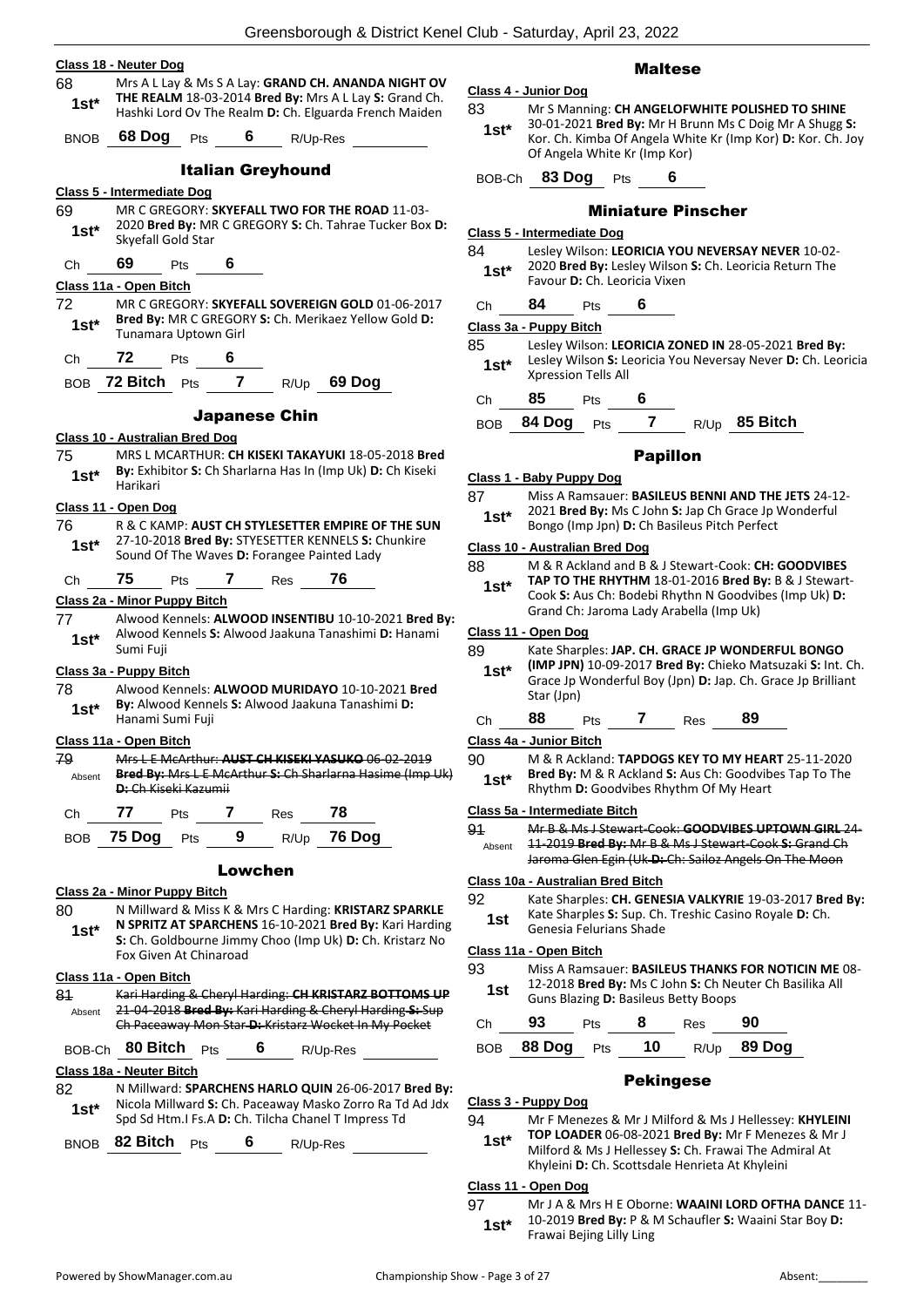|                                                                                                                 | <u> Class 1a - Baby Puppy Bitch</u>                                                                         |                          |                   |  |                     |                 |   |  |  |
|-----------------------------------------------------------------------------------------------------------------|-------------------------------------------------------------------------------------------------------------|--------------------------|-------------------|--|---------------------|-----------------|---|--|--|
| 99<br>Mrs V Dwyer: WOONAN TABITHA BEWITCHED 30-10-2021<br>Bred By: EXH S: Ch. Valvista Specially Made D: Nz Ch. |                                                                                                             |                          |                   |  |                     |                 |   |  |  |
|                                                                                                                 | $1st^*$<br>Alcazar Hi Magic N Witch Fire (Imp Nzl)                                                          |                          |                   |  |                     |                 |   |  |  |
| BOB-Ch                                                                                                          | 94 Dog                                                                                                      | <b>Pts</b>               | $7$ and $\sim$    |  |                     | R/Up-Res 97 Dog |   |  |  |
|                                                                                                                 |                                                                                                             |                          | <b>Pomeranian</b> |  |                     |                 |   |  |  |
|                                                                                                                 | Class 10 - Australian Bred Dog                                                                              |                          |                   |  |                     |                 |   |  |  |
| 101                                                                                                             | Mr Brett Abraham: CH. POMQUEST LEST WE FORGET 05-                                                           |                          |                   |  |                     |                 |   |  |  |
| 1st*                                                                                                            | 06-2018 Bred By: Mr B & Mrs S Abraham S: Ch. Pomquest<br>True Blue D: Ch. Pomquest Now N Forever            |                          |                   |  |                     |                 |   |  |  |
| Сh                                                                                                              | 101<br>Pts                                                                                                  | 6                        |                   |  |                     |                 |   |  |  |
|                                                                                                                 | Class 4a - Junior Bitch                                                                                     |                          |                   |  |                     |                 |   |  |  |
| 102                                                                                                             | MR B ABRAHAM & MISS R WALSH: POMQUEST TRIQUETRA                                                             |                          |                   |  |                     |                 |   |  |  |
| 1st*                                                                                                            | 02-01-2021 Bred By: MR B ABRAHAM & MISS R WALSH S:<br>Ch. Pomquest Pot O Gold D: Sup.Ch. Pomquest Bewitched |                          |                   |  |                     |                 |   |  |  |
| Ch                                                                                                              | 102<br><b>Pts</b>                                                                                           | 6                        |                   |  |                     |                 |   |  |  |
|                                                                                                                 | BOB 102 Bitch Pts                                                                                           | $\overline{7}$           |                   |  | R/Up <b>101 Dog</b> |                 |   |  |  |
|                                                                                                                 |                                                                                                             |                          | <b>Pug</b>        |  |                     |                 |   |  |  |
|                                                                                                                 | Class 1 - Baby Puppy Dog                                                                                    |                          |                   |  |                     |                 |   |  |  |
| 103                                                                                                             | W J van Hoboken: CODAMBER LET ME BE THERE 16-11-                                                            |                          |                   |  |                     |                 |   |  |  |
| 1st*                                                                                                            | 2021 Bred By: W J van Hoboken S: Am Ch Sup Ch Caper'S                                                       |                          |                   |  |                     |                 |   |  |  |
|                                                                                                                 | Snap To It D: Codamber Xanadu                                                                               |                          |                   |  |                     |                 |   |  |  |
| 104                                                                                                             | Ms J Poynton: PRETTIPAWS ABOMINABLE SNOWMAN 26-<br>11-2021 Bred By: Ms J Poynton S: Clarevale To Sire With  |                          |                   |  |                     |                 |   |  |  |
| 2nd                                                                                                             | Love D: Prettipaws Oops I Did It Again                                                                      |                          |                   |  |                     |                 |   |  |  |
|                                                                                                                 | Class 1a - Baby Puppy Bitch                                                                                 |                          |                   |  |                     |                 |   |  |  |
| 107.                                                                                                            | Ms J Poynton: PRETTIPAWS ULTIMATE GLORY 26-11-2021                                                          |                          |                   |  |                     |                 |   |  |  |
| 1st                                                                                                             | Bred By: Ms J Poynton S: Clarevale To Sire With Love D:                                                     |                          |                   |  |                     |                 |   |  |  |
|                                                                                                                 | Prettipaws Oops I Did It Again                                                                              |                          |                   |  |                     |                 |   |  |  |
|                                                                                                                 |                                                                                                             | <b>Yorkshire Terrier</b> |                   |  |                     |                 |   |  |  |
|                                                                                                                 | Class 5 - Intermediate Dog                                                                                  |                          |                   |  |                     |                 |   |  |  |
| 111                                                                                                             | Mr. S. Reid: CH. JAZZUKI GO AND FLAUNT IT 12-03-2020                                                        |                          |                   |  |                     |                 |   |  |  |
| 1st*                                                                                                            | Bred By: Exh S: Ch. Affinage Touch Of Afterglow D: Ch.<br>Vrose Amber Queen                                 |                          |                   |  |                     |                 |   |  |  |
| Ch                                                                                                              | 111<br>Pts                                                                                                  | 6                        |                   |  |                     |                 |   |  |  |
|                                                                                                                 | Class 2a - Minor Puppy Bitch                                                                                |                          |                   |  |                     |                 |   |  |  |
| 112                                                                                                             | Mr. S. Reid: JAZZUKI VALENTINA 06-08-2021 Bred By: Exh                                                      |                          |                   |  |                     |                 |   |  |  |
| $1st*$                                                                                                          | S: Ch. Affinage Touch Of Afterglow D: Ch. Vrose<br>Hawaiianbelle                                            |                          |                   |  |                     |                 |   |  |  |
| Ch                                                                                                              | 112                                                                                                         | 6<br>Pts                 |                   |  |                     |                 |   |  |  |
| BOB                                                                                                             | <b>111 Dog</b>                                                                                              | 7<br><b>Pts</b>          |                   |  | $R/Up$ 112 Bitch    |                 |   |  |  |
|                                                                                                                 |                                                                                                             |                          |                   |  |                     |                 | C |  |  |

# Group 1 - Specials

| Best<br>Pts: 25 | 19                      | <b>Cavalier King Charles Spaniel</b><br>Mr R M Mayor: Ch.Coloora La Carrera                                    |  |  |  |
|-----------------|-------------------------|----------------------------------------------------------------------------------------------------------------|--|--|--|
| <b>R/Up</b>     | 67.                     | <b>Havanese</b>                                                                                                |  |  |  |
| Pts: 15         |                         | Mrs A Lay: Ch. Ananda Stars Aligned                                                                            |  |  |  |
| Baby            | 87.                     | <b>Papillon</b><br>Miss A Ramsauer: Basileus Benni And The Jets                                                |  |  |  |
| Minor           | 23                      | <b>Cavalier King Charles Spaniel</b><br>Greg Browne: Eireannmada Carousel                                      |  |  |  |
| <b>Puppy</b>    | 94<br><b>Top Loader</b> | <b>Pekingese</b><br>Mr F Menezes & Mr J Milford & Ms J Hellessey: Khyleini                                     |  |  |  |
| Junior          | 28                      | <b>Cavalier King Charles Spaniel</b><br>Ms D L Petersen: Dapsen Do You See What I See                          |  |  |  |
| Inter           | 5                       | <b>Bichon Frise</b><br>J & W Hutchison & M Newman: CH & Am Ch Solstice<br>Crystal By Dash At Monjoie (Imp USA) |  |  |  |
| Aus Br          | 67                      | <b>Havanese</b><br>Mrs A Lay: Ch. Ananda Stars Aligned                                                         |  |  |  |
| Open            | 19                      | <b>Cavalier King Charles Spaniel</b><br>Mr R M Mayor: Ch.Coloora La Carrera                                    |  |  |  |
|                 |                         | <b>Neuter</b>                                                                                                  |  |  |  |
| Best<br>Pts: 11 | 46                      | <b>Chihuahua (Smooth Coat)</b><br>Karen McCabe: Neuter Ch.Hollychi Rhapsody In Blue                            |  |  |  |
| <b>D</b> /lin   | 68.                     | Havanoso                                                                                                       |  |  |  |

**R/Up 68 Havanese** Mrs A L Lay & Ms S A Lay: Grand Ch. Ananda Night Ov The Realm

Finish Absent **5**

# Group 2 - Terrier Group

| Mrs Sue Scholes (VIC) |  |  |  |  |
|-----------------------|--|--|--|--|
|-----------------------|--|--|--|--|

Start Time:

# Airedale Terrier

#### **Class 2a - Minor Puppy Bitch**

113 Sue Wilson: **TRUMPS ITS TIME (AI)** 29-09-2021 **Bred By:** SMWilson **S:** Am Gr Ch Br Joval Its My Time (Usa) **D:** Ch Trumps Roadshow **1st\***

BOB-Ch **113 Bitch** Pts **6**

# American Hairless Terrier

#### **Class 4 - Junior Dog**

114 Kay Holmes: **CH LILCRACKA NOTIN LIKE ME CEPT ME** 30- 01-2021 **Bred By:** Kay Holmes **S:** Lilcracka Master Of Whispers **D:** Ch Rip It Up Cyclone Yasi @ Lilcracka Imp Usa Absent

BOB-Ch Pts

# American Staffordshire Terrier

# **Class 1 - Baby Puppy Dog**

115 Mr Paolo Gibilisco: **SAINTSOLDIER CAPTAIN RAGE** 30-12-

2021 **Bred By:** Mr Paolo Gibilisco **S:** Ancientblood Black **1st** 2021 **Brea By:** INF Paolo Giblisco S: Ancien<br>Diablo D: Ch. Amdominus Eye Of The Tiger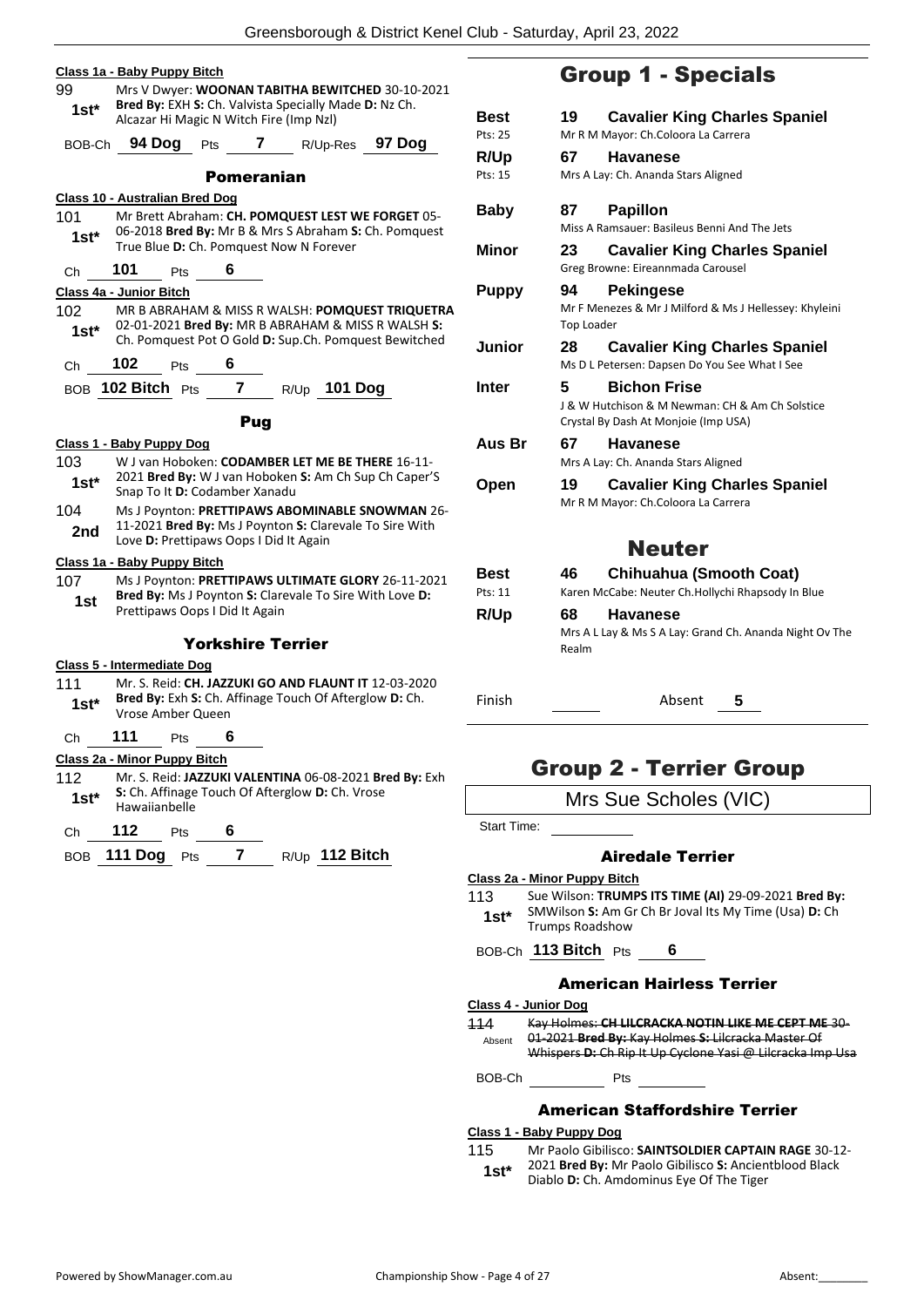#### **Class 2 - Minor Puppy Dog**

- 116 G. Ward & B. Taylor: **FARFROMOVA THE GAMBLER (A.I)** 23- 10-2021 **Bred By:** G. Ward & B. Taylor **S:** Am. Ch. Am. Gr.
- Ch. Gd Alpine's Lbk Living On The Road (Usa) **D:** Ch. Farfromova Romance Is Dead **1st\***

#### **Class 3 - Puppy Dog**

- 117 D Heath, R Moss & P Giblisco: **SAINTSOLDIER BLACK ADDICTION (AI)** 21-05-2021 **Bred By:** Mr P Gibilisco **S: 1st\***
	- Buster Shining Field Long Step ( Imp Ita) **D:** Ch Amdominus Eye Of The Tiger

### **Class 4 - Junior Dog**

118 D J Heath: **JAKSONHILLS TOUCH O CLASS** 09-01-2021 **Bred By:** D Heath **S:** Tremaine Champion Of Rings (Imp Rou) **D:**  Am Ch/ Aust Ch Royal Courts Limited Edition (Imp Usa) **1st\***

#### **Class 11 - Open Dog**

- 119 J Urch: **CH IRONKLAD PRETTY BOY FLOYD** 02-02-2019 **Bred By:** Ironklad **S:** Grand Ch Amstarfx Perfect Crime **D:** Ch Ironklad Shake Ya Bon Bon **1st\***
- Ch **119** Pts **9** Res **118**

#### **Class 3a - Puppy Bitch**

120 Mr Paolo Gibilisco: **SAINTSOLDIER ALL STAR** 21-05-2021 **Bred By:** Mr Paolo Gibilisco **S:** Buster Shining Field Long **1st Brea By:** INT Paolo Gibilisco S: Buster Shill<br>Step D: Ch. Amdominus Eye Of The Tiger

#### **Class 4a - Junior Bitch**

121 D J Heath: **JAKSONHILLS HOT NEWS** 09-01-2021 **Bred By:** D Heath **S:** Tremaine Champion Of Rings (Imp Rou) **D:** Am Ch/ Aus Ch Royal Courts Limited Edition (Imp Usa) Absent

#### **Class 5a - Intermediate Bitch**

- 122 Ryan Eddy: **RYDOC DRAGONS LIL RED CORVETTE (AI)** 08- 08-2020 **Bred By:** Ryan Eddy **S:** Am. Ch. Hrv. Ch. Sk. Jr Ch Playmakers Cotton Dragon (Hrv) **D:** Ch. Party Breakers Arya Stark (Imp Srb) **1st\***
- 123 T Urch & J Martiniello: **AUST CH HOTASHELL QUEEN OF TITANS (AI)** 29-06-2020 **Bred By:** J Martiniello **S:** Am Gr Ch. Alpine'S Catch Me If You Can (Usa) **D:** Ch.Hotashell She Takes The Cake **2nd**

| Ch | 122 | <b>Pts</b> | 8 | Res | - 120                               |
|----|-----|------------|---|-----|-------------------------------------|
|    |     |            |   |     | BOB 119 Dog Pts 12 $R/Up$ 122 Bitch |

#### Australian Terrier

#### **Class 2 - Minor Puppy Dog**

- 126 Kerrie Lee: **KAHEDI KISS N RUN** 29-07-2021 **Bred By:** Kerrie
- Lee **S:** Rebelglen Kissing Strangers **D:** Ch Lemonlee Lady **1st\*** <sup>Lee:</sup>

# **Class 3 - Puppy Dog**

125 Mrs Nicole Korczynski: **TERRAOZZI LEAPS AND BOUNDS** 02- 09-2021 **Bred By:** Mrs Nicole Korczynski **S:** Terraozzi Twilights Jasper **D:** Terraozzi Sheez On Fire **1st\***

#### Ch **126** Pts **7** Res **125**

#### **Class 11a - Open Bitch**

- 130 J DAVIDSON: **REBELGLEN QUEEN ODIAMONDS** 13-01-2019 **Bred By:** J DAVIDSON **S:** Ch Rebelglem Poker Face **D:**  Rebelglen Queen Ohearts Absent Ch Pts
- BOB **126 Dog** Pts **7** R/Up **125 Dog**

### Bull Terrier (Miniature)

#### **Class 4a - Junior Bitch**

132 Alcaneeka Kennels: **AUST CH: ALCANEEKA GOLD N DESIGN (AI)** 23-04-2021 **Bred By:** Alcaneeka Kennels **S:** Aust Ch: **1st**\* (Al) 23-04-2021 Bred By: Alcaneeka Kennels S: Aust Ch: Alcaneeka Gold N Tigress

BOB-Ch **132 Bitch** Pts **6**

# Cairn Terrier

#### **Class 1 - Baby Puppy Dog**

133 Mrs C Scotton: **JOYMONT DON PEDRO** 02-11-2021 **Bred By:** Mrs C Scotton **S:** Ch. Joymont Catch Of The Day **D:** Joymont Little Miss Sunshine Absent

#### **Class 11 - Open Dog**

- 134 Mrs C Wittick: **CH JOYMONT PICTURE IN MOTION** 19-01- 2017 **Bred By:** Mrs C Scotton **S:** Ch Joymont Great Scott **D: 1st**\* <sup>2017</sup> Bred By: Mrs<br>Joymont Katy Perry
- Ch **134** Pts **6**

#### **Class 2a - Minor Puppy Bitch**

135 Mr G Perks: **GLENPARK TIGER LILY** 19-08-2021 **Bred By:** G Perks **S:** Ch Koterana Bannockburn **D:** Ch Manetlan Royal Liliana Absent

#### **Class 4a - Junior Bitch**

136 MS G L LOFT: **EMERALDCITY POISON IVY** 29-11-2020 **Bred By:** MS G L LOFT **S:** Sup Ch Emeraldcity Ricky Ponting **D: 1st<sup>\*</sup> By:** MS G L LOFT **5:** Sup G<br>Emeraldcity Emma Peel

#### **Class 5a - Intermediate Bitch**

- 137 Mr G Perks: **GLENPARK UNBELIEVABLE MOMENT** 05-04- 2020 **Bred By:** Mr G Perks **S:** Sup.Ch. Abbeycairn Im No
- **1st** Zuzu **brea by:** Ivir G Perks **3:** Sup.Ch. Abbey<br>Painted Man **D:** Ch. Manetlan Royal Liliana

| Ch | 136               | <b>Pts</b> | <b>Res</b> | 137                 |
|----|-------------------|------------|------------|---------------------|
|    | BOB 136 Bitch Pts |            |            | R/Up <b>134 Dog</b> |

#### Irish Terrier

#### **Class 10 - Australian Bred Dog**

139 Ruth Elkner: **SHANNAWONNA MAN OF MY DREAMS** 02- 01-2017 **Bred By:** Ruth Elkner **S:** Dk Uch.No Uch.C.I.B Se Uch. Merrymac O'sullivan **D:** Ch Merrymac Trade Wind **1st\***

#### BOB-Ch **139 Dog** Pts **6**

#### Jack Russell Terrier

#### **Class 5 - Intermediate Dog**

141 ian nash shane sawyer: **WHATAJACK SIR PRINCE** 27-03- 2020 **Bred By:** jack russell **S:** Krisbos Just Do It **D: 1st\* 2020 Bred By:** Jack russell **S**<br>Whatajackwhata Challenge

BOB-Ch **141 Dog** Pts **6**

# Kerry Blue Terrier

#### **Class 5 - Intermediate Dog**

143 Jonathan Carter: **CH TASSHOT WILD LIFE** 25-08-2020 **Bred By:** Mrs D Veevers **S:** Aust Ch Tasshot Crazy Love **D:** Aust Ch Tasshot Dizzy Miss Lizzy Absent

#### Manchester Terrier

#### **Class 1 - Baby Puppy Dog**

- 144 L J Saxton: **CATHASAIGH THE MUSIC MAN** 20-12-2021 **Bred By:** L J Saxton **S:** Ch Cathasaigh Coopers The Man **D:** Ch **1st\*** By: LJ Saxton S: Ch Cathasa<br>Dogct Pink Panda Of Music
- 145 Mrs. A. Shevchenko: **CATHASAIGH MUSIC MAESTRO** 20-12-
- 2021 **Bred By:** L J Saxton **S:** Ch Cathasaigh Coopers The Man **2nd** <sup>2021</sup> **Brea By: L** J Saxton **S**: **C D**: Ch Dogct Panda Of Music

#### **Class 2 - Minor Puppy Dog**

- 146 Mrs J Bromley: **CATHASAIGH RUST BE FAIR AT GLOSTERS**
- **(AI)** 05-10-2021 **Bred By:** Ms L J Saxton **S:** Castlecairn Fair And Square (Imp Nzl) **D:** Ch Dogct Shadow O Shadows **1st\***
- 

# **Class 5 - Intermediate Dog**

- 147 IAN GILLAM: **CH.HELYBARY LITTLE JACKIE PAPER** 01-12-
	- 2019 **Bred By:** HELYBARY **S:** Ch.Windypark Made Of Stone **1st** 2019 **Brea By:** HELYBARY **5:** Ch.V<br>**D:** Gr.Ch.Dogct Sweet Serenade

BOB-Ch Pts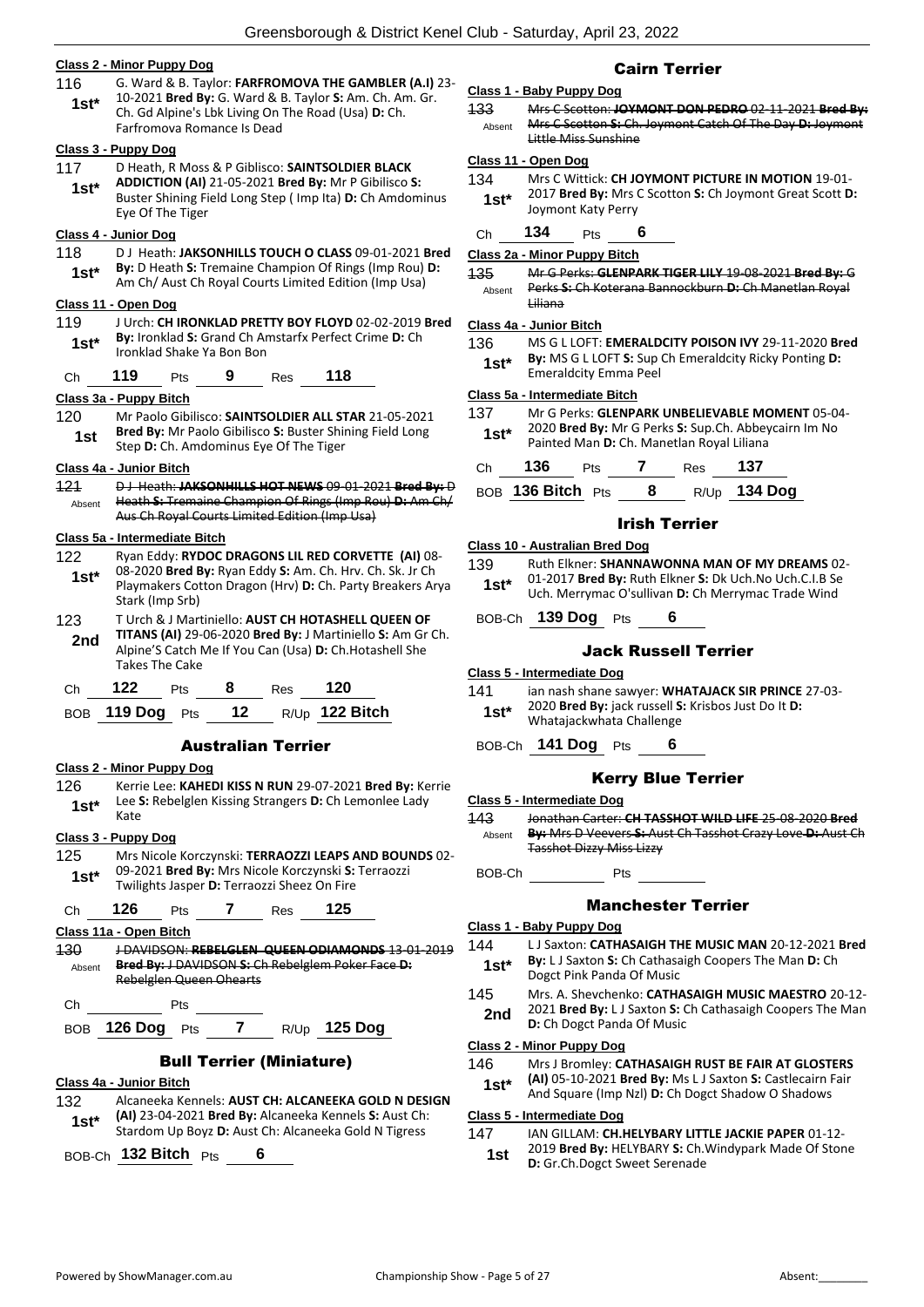|               | Oreensborough & District Rener Oldb - Saturday, April 20, 2                                                                      |               |                                                    |
|---------------|----------------------------------------------------------------------------------------------------------------------------------|---------------|----------------------------------------------------|
|               |                                                                                                                                  |               | <b>Class 10 - Australian Bred Dog</b>              |
| Ch            | 147<br>146<br>7<br>Res<br>Pts                                                                                                    | 160           | Sarah Lowe: SHANEC                                 |
|               | Class 4a - Junior Bitch                                                                                                          | Absent        | Sarah Lowe S: Larnoo                               |
| 148           | Mrs. A. Shevchenko: CATHASAIGH BLOSSOMING FAITH (AI)                                                                             |               | Red                                                |
| $1st^*$       | 31-10-2020 Bred By: L J Saxton S: Dogct Green Garnet D:<br>Ch. Windypark Annies Wild Ride                                        | Сh            | Pts                                                |
|               | Class 5a - Intermediate Bitch                                                                                                    |               | Class 1a - Baby Puppy Bitch                        |
| 149           | Mrs J Bromley: GLOSTERS SPEAK NO EVIL 22-07-2020 Bred                                                                            | 161           | Margaret Gray: SAPH                                |
| $1st^*$       | By: Mrs J Bromley S: Corduroy's Undisputed (Imp Nld) D:<br>Aust Ch. Glosters Drama Queen                                         | $1st^*$       | Bred By: Margaret Gr<br>Attack D: Ch Saphyr In     |
| Ch            | 149<br>7 Res<br>148<br><b>Pts</b>                                                                                                |               | Class 5a - Intermediate Bitch                      |
|               | BOB 149 Bitch $P$ ts 9 R/Up 148 Bitch                                                                                            | 162<br>Absent | Sarah Lowe: SHANEC<br><b>Bred By: Sarah Lowe I</b> |
|               | Class 18 - Neuter Dog                                                                                                            |               | Shaneca Let Them Eat                               |
| 150           | LJ Saxton: CATHASAIGH TEXAS RANGER 18-01-2021 Bred                                                                               | 163           | Margaret Gray: SAPH                                |
| $1st^*$       | By: CATHASAIGH S: Dogct Western Star D: Aust Ch<br>Cathasaigh Cause And Effect                                                   | 1st*          | Bred By: Margaret A<br>D: Ch Saphyr Ramblin        |
| <b>BNOB</b>   | 150 $\log$ Pts<br>6 R/Up-Res                                                                                                     | Ch            | 163<br>6<br>Pts                                    |
|               |                                                                                                                                  |               | BOB 163 Bitch Pts                                  |
|               | <b>Norwich Terrier</b>                                                                                                           |               | Class 18a - Neuter Bitch                           |
|               | Class 1 - Baby Puppy Dog                                                                                                         | 164           | Sarah Lowe: CH SHAN                                |
| 454<br>Absent | Kereen kennels: KEREEN KEEP SAKE 12 11 2021 Bred By:<br>Kereen kennels S: Ch Kivamynk Toil And Trouble D: Ch<br>Kereen Fancy Cat | Absent        | By: Sarah Lowe S: Ch.<br>Tea For Two               |
|               | Class 1a - Baby Puppy Bitch                                                                                                      | <b>BNOB</b>   | Pts                                                |
| 152           | Kereen kennels: KEREEN DOUBLE CROSS 12-11-2021 Bred                                                                              |               | <b>Staffordsh</b>                                  |
| Absent        | By: Kereen kennels S: Ch Kivamynk Toil And Trouble D: Ch                                                                         |               |                                                    |
|               | Kereen Fancy Cat                                                                                                                 |               | Class 2 - Minor Puppy Dog<br>Debra Radcliffe: BORS |
|               | Class 10a - Australian Bred Bitch                                                                                                | 165<br>Absent | 2021 Bred By: Mrs LS                               |
| 453           | Kereen kennels: KEREEN COPY CAT 22-03-2021 Bred By:                                                                              |               | Kept Secret D: Borsta                              |
| Absent        | Kereen kennels S: Uk.Ch.Cool For Cats D: Ch Kereen Kind<br>Regards                                                               | 166           | David and Bronwen Li<br>01-09-2021 Bred By:        |
| BOB-Ch        | Pts                                                                                                                              | 1st*          | Rayonnoire The Noma                                |
|               |                                                                                                                                  |               | Class 3 - Puppy Dog                                |
|               | <b>Sealyham Terrier</b>                                                                                                          | 167           | David and Bronwen Li                               |
|               | Class 5 - Intermediate Dog                                                                                                       | 1st           | (AI) 01-09-2021 Bred<br>Rayonnoire The Noma        |
| 154           | A JONAS: AIMFOR ACE BADGER DISPATCHER 20-07-2020<br>Bred By: A JONAS S: Ch Forlegd Xd Tow Mater (Imp Swe) D:                     | 168           | Mrs Helen Trewin: TR                               |
| Absent        | Preseli Piece De Resistance (Ai)                                                                                                 | Absent        | Bred By: Mrs Helen Ti                              |
|               |                                                                                                                                  |               | <del>Truhart Time After Tir</del>                  |
| Ch            | Pts                                                                                                                              |               | Class 4 - Junior Dog                               |
|               | Class 2a - Minor Puppy Bitch                                                                                                     | 774           | L Knights: OSLEYA BE                               |
| 155<br>Absent | A JONAS: AIMFOR BORDER BOOTYCALL 17-09-2021 Bred<br>By: A JONAS S: Gr Ch Pennyflower Dave In Deep Space D:                       | 1st           | Lay S: Ch Grayleigh Ju<br>Decieving                |
|               | Ch Preseli Piece De Resistance (Ai)                                                                                              |               | <b>Class 5 - Intermediate Dog</b>                  |
| Ch            | $\overline{\phantom{a}}$ Pts $\overline{\phantom{a}}$                                                                            | 170           | Sue Lugg: BORSTAFF                                 |
|               | BOB Pts R/Up                                                                                                                     | 1st           | Bred By: S Lugg S: Ch<br>Huneesukl Rose            |
|               | <b>Skye Terrier</b>                                                                                                              |               | <b>Class 10 - Australian Bred Dog</b>              |
|               | Class 1 - Baby Puppy Dog                                                                                                         | 172           | Mr SP & Mrs TM Hend                                |
| 456           | Danielle Nelson: SKYESDLIMIT CELTIC CLYDE 23 12 2021                                                                             | 2nd           | 06-07-2020 Bred By:                                |
| Absent        | Bred By: Letisha Pelchen S: Skyesdlimit Blu Lightning D:                                                                         |               | Crash Bang Wwpd D:                                 |
|               | Skyesdlimit Elsie Higgins                                                                                                        | 173           | Emma Lay: CH. KIMB/<br><b>Bred By: Donna tread</b> |
|               | Class 10 - Australian Bred Dog                                                                                                   | 1st           | Ch. Keelford Genesis                               |
| 157           | Letisha Pelchen: SKYESDLIMIT BLU LIGHTNING 29 09 2018<br>Bred By: Owner S: Sup Ch Ashjsy Sands Of Timec D: Sth Af                |               | Class 11 - Open Dog                                |
| Absent        | Ch Ailsabute Pearl Nevkless (Imp Zaf)                                                                                            | 174           | <b>POWERPAWS KENNEL</b>                            |
|               | BOB-Ch Pts                                                                                                                       | Absent        | (IMP ZAF) 04-05-2018<br>Edge Of Reason-D:-Lar      |
|               | <b>Soft Coated Wheaten Terrier</b>                                                                                               | 175           | Linda Szirer: CH. BOR:                             |
|               |                                                                                                                                  | 1st           | Bred By: exhibitor S: 0<br>Hey Heather Hunee       |
|               | Class 1 - Baby Puppy Dog                                                                                                         |               |                                                    |
| 158           | Margaret Gray: SAPHYR VOW AND DECLARE 29-12-2021<br>Bred By: Margaret Gray S: Se Ch Bon Aquarel Sheer Heart                      | Ch            | 170<br>12<br><b>Pts</b>                            |
| 1st           | Attack (Imp Rus) D: Ch Saphyr Independent Treat                                                                                  |               | Class 1a - Baby Puppy Bitch                        |
|               |                                                                                                                                  |               | $17C$ MrCD $R$ , MrcTM Hone                        |

#### **Class 2 - Minor Puppy Dog**

159 Sarah Lowe: **SHANECA WRITTEN IN THE STARS** 23-09-2021 **Bred By:** Sarah Lowe **S:** Am Ch Ch Avalon Ridgie Didge Jam Tart From Kolohe (Imp Usa) **D:** Ch Shaneca Burning Red Ca Absent

| 160<br>Absent | <del>Sarah Lowe: <b>SHANECA SPARKS FLY</b> 22 04 2017 <b>Bred Bv:</b></del><br>Sarah Lowe S: Larnook Ned Kelly D: Ch Shaneca Burning<br>Red |     |   |                                       |                                                             |
|---------------|---------------------------------------------------------------------------------------------------------------------------------------------|-----|---|---------------------------------------|-------------------------------------------------------------|
| Ch            |                                                                                                                                             | Pts |   | Res                                   |                                                             |
|               | Class 1a - Baby Puppy Bitch                                                                                                                 |     |   |                                       |                                                             |
| 161           |                                                                                                                                             |     |   |                                       | Margaret Gray: SAPHYR VERRY ELLEEGANT 29-12-2021            |
| $1st*$        |                                                                                                                                             |     |   | Attack D: Ch Saphyr Independent Treat | Bred By: Margaret Gray S: Se Ch Bon Aquarel Sheer Heart     |
|               | Class 5a - Intermediate Bitch                                                                                                               |     |   |                                       |                                                             |
| 162           |                                                                                                                                             |     |   |                                       | Sarah Lowe: SHANECA RAINBOW SHERBERT 18 06 2020             |
| Absent        | Shaneca Let Them Fat Cake Je                                                                                                                |     |   |                                       | Bred By: Sarah Lowe S: Ch Bilstonwake Candy Man D:          |
| 163           |                                                                                                                                             |     |   |                                       | Margaret Gray: SAPHYR KONAGADERRA KISS 25-08-2020           |
| $1st*$        | D: Ch Saphyr Rambling Mood                                                                                                                  |     |   |                                       | Bred By: Margaret A Gray S: Ch Saphyr Duke Of Darraweit     |
| Сh            | 163                                                                                                                                         | Pts | 6 | Res                                   |                                                             |
| <b>BOB</b>    | 163 Bitch $P$ ts                                                                                                                            |     | 6 | R/Up                                  |                                                             |
|               | Class 18a - Neuter Bitch                                                                                                                    |     |   |                                       |                                                             |
| 164           |                                                                                                                                             |     |   |                                       | Sarah Lowe: CH SHANECA BURNING RED 26-01-2014 Bred          |
| Absent        | Tea For Two                                                                                                                                 |     |   |                                       | By: Sarah Lowe S: Ch. Druidsglen Silverchair D: Ch. Larnook |
| <b>BNOB</b>   |                                                                                                                                             | Pts |   | R/Up-Res                              |                                                             |

#### Staffordshire Bull Terrier

#### **Class 2 - Minor Puppy Dog**

| 165        | Debra Radcliffe: BORSTAFF JACK NONE REACHER 01-10-                                                  |
|------------|-----------------------------------------------------------------------------------------------------|
| Absent     | 2021 Bred By: Mrs L Szirer& Ms S Lugg S: Boldhart Best<br>Kept Secret D: Borstaff Sheza Firekrakour |
| $\sqrt{2}$ | <b>Death and December 15 September 110/41 OF LANA LEOFNID /</b>                                     |

166 David and Bronwen Livingstone: **LIKALOT I AM LEGEND (AI)** 01-09-2021 **Bred By:** David and Bronwen Livingstone **S: Rayonnel The Nomad D: Ch Likalot Kingdoms Protector** 

#### **Class 3 - Puppy Dog**

| 167 | David and Bronwen Livingstone: LIKALOT I'M A BAD BOY      |
|-----|-----------------------------------------------------------|
| 1st | (AI) 01-09-2021 Bred By: David and Bronwen Livingstone S: |
|     | Rayonnoire The Nomad D: Ch Likalot Kingdoms Protector     |

168 Mrs Helen Trewin: **TRUHART TRUE JUSTICE** 25-05-2021 **Bred By:** Mrs Helen Trewin **S:** Ch Truhart True Grit **D:**  .<br><del>: Time After Time</del>

#### **Class 4 - Junior Dog**

ts: **OSLEYA BET YOUR BOOTS** 07-02-2021 **Bred By:** E <sup>Ch</sup> Grayleigh Just Wing N It **D:** Wintrodan Looks Are<br>ing

#### **Class 5 - Intermediate Dog**

170 Sue Lugg: **BORSTAFF NEVERENDING STORY** 12-08-2019 **Bred By:** S Lugg **S:** Ch Linwest Thunder Bird **D:** Borstaff  $\overline{\text{sub}}$ l Rose

#### **Class 10 - Australian Bred Dog**

- **A Mrs TM Henderson: CALOJO THE BIG BANG (AI)** 06-07-2020 **Bred By:** T & S Henderson **S:** Neut. Ch. Calojo **Bang Wwpd D: Citzstarstaff Sweet Like Sugar**
- Lay: **CH. KIMBASTAFF DOO YOU BELIEVE** 21-10-2016 **Bred By:** Donna treadwel **S:** Ch. Skybreaker Electric Haze **D:**  *.*<br>Iford Genesis

#### **Class 11 - Open Dog**

- 174 POWERPAWS KENNELS: **CH SHARRAZAR FIRST STRIKE (IMP ZAF)** 04-05-2018 **Bred By:** Mrs T Austen **S:** Stapphire Edge Of Reason **D:** Larumo Rose Espanola Of Sharrazar
- zirer: CH. BORSTAFF THUNDER MAKER 27-06-2017 **Bred By:** exhibitor **S:** Ch. Warbydog Jakuta Jak **D:** Borstaff ather Hunee

# Ch **170** Pts **12** Res **173**

#### **Class 1a - Baby Puppy Bitch**

- 176 Mr SP & Mrs TM Henderson: **CALOJO MORE BANG FOR YA**
- **BUCK (AI)** 29-10-2021 **Bred By:** SP & TM Henderson **S:**  Angelic Staff Bang Bang Boogie (Den) **D:** Cizstarstaff Sweet Like Sugar **1st\***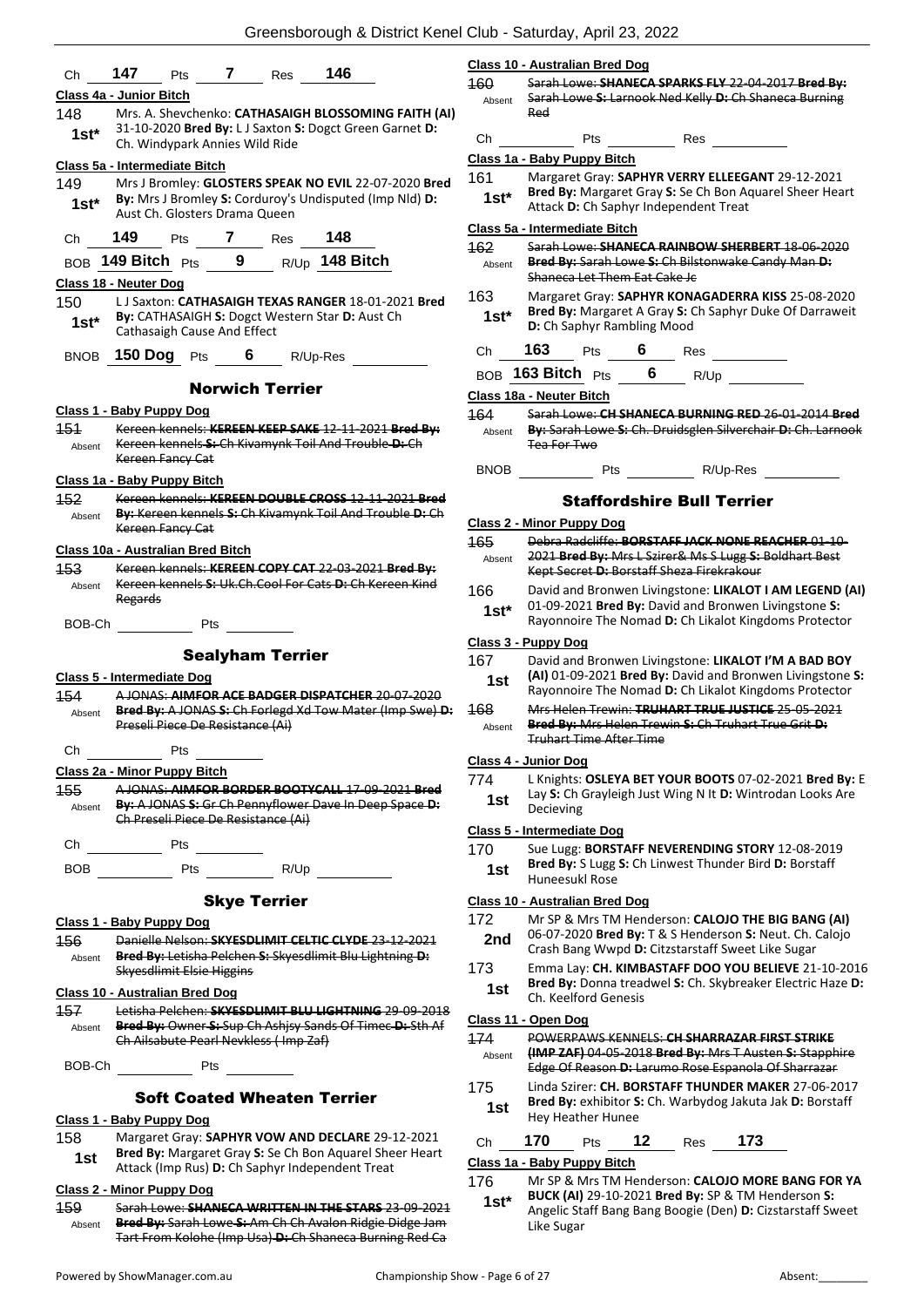#### **Class 2a - Minor Puppy Bitch**

177 David and Bronwen Livingstone: **LIKALOT BOOM BOOM BOOM (AI)** 01-09-2021 **Bred By:** David and Bronwen Livingstone **S:** Rayonnoire The Nomad **D:** Ch Likalot Kingdoms Protector **1st**

#### **Class 3a - Puppy Bitch**

- 178 David and Bronwen Livingstone: **LIKALOT SHEEZ LETHAL (AI)** 01-09-2021 **Bred By:** David and Bronwen Livingstone **S:**  Rayonnoire The Nomad **D:** Ch Likalot Kingdoms Protector **2nd**
- 179 POWERPAWS KENNELS: **KIMBASTAFF JAZZ IT UP AT POWERPAWS** 12-08-2021 **Bred By:** MRS D TREADWELL **S:**  Calojo The Big Bang **D:** Ch Kimbastaff Doo It With Style Absent
- 180 S Lambert: **WOOLOOSTAFF THE DEVILS LOOKING** 31-05-
- 2021 **Bred By:** S Lambert **S:** Trojanstaff Looking Up **D:** Ch Wooloostaff Got It Flaunt It (Jc) **1st\***

#### **Class 4a - Junior Bitch**

- 181 David and Bronwen Livingstone: **LIKALOT LICENSE TO**
- **PARTY** 18-05-2021 **Bred By:** David and Bronwen Livingstone **S:** Ch Ourgang The Greatest Showman (Ai) **D:** Likalot In The Groove **3rd**
- 182 David and Bronwen Livingstone: **LIKALOT SIMPLY THE BEST** 29-01-2021 **Bred By:** David and Bronwen Livingstone **S:** Ch Likalot Divils Wanderer **D:** Ch Likalot Kingdoms Protector **2nd**
- 183 Mrs A Dean & Mr G Bator: **HANDPIKD MISS BOMBAY** 15- 11-2020 **Bred By:** Handpikd **S:** Ch Westrova Stoic Makers
- **1st** 11-2020 **Bred By:** Handpikd S: Ch Westrov<br>Mark D: Ch Handpikd Queen Of Diamonds

# **Class 5a - Intermediate Bitch**

- 184 Mrs A Dean & Mr G Bator: **CH HANDPIKD THE DUCHESS** 03- 11-2019 **Bred By:** Mrs A Dean & Mr G Bator **S:** Usherin Lord **1St** 11-2019 **Bred By:** Mrs A Dean & Mr G Bator S<br>Of Kings **D:** Ch Handpikd Queen Of Diamonds
- 185 Linda Szirer: **BORSTAFF SHEZA FIREKRAKOUR** 12-08-2019 **Bred By:** S.Lugg **S:** Ch Linwest Thunder Bird **D:** Borstaff **2nd** Brea By: S.Lugg<br>Huneesukl Rose

#### **Class 10a - Australian Bred Bitch**

- 186 Mrs A Dean & Mr G Bator: **CH HANDPIKD QUEEN OF DIAMONDS** 07-09-2016 **Bred By:** Mrs A Dean & Mr G Bator **S:** Sup Ch Costalot Captain Calico Jack **D:** Gr Ch Neworder Never Dark **1st\***
- 775 L Knights: **GRAYLEIGH SHES GOT THE LOOK** 27-02-2020 **Bred By:** L Knights **S:** Ch Grayleigh Just Wing N It **D:**  Grayleigh Hart Ov Embers **2nd**

#### **Class 11a - Open Bitch**

187 Troy Emmerson: **CH WINTRODAN DEVILS IN THE DETAIL** 16-03-2021 **Bred By:** Troy Emmerson **S:** Ch Sookalott All Fired Up **D:** Ch Wintrodan Mademoiselle De Vil **1st\***

| Ch              | 183                   | Pts | 16 | Res  | 186                                                                                                                                                   |  |
|-----------------|-----------------------|-----|----|------|-------------------------------------------------------------------------------------------------------------------------------------------------------|--|
| BO <sub>B</sub> | 183 Bitch $P$ ts      |     | 23 | R/Up | 186 Bitch                                                                                                                                             |  |
|                 | Class 18 - Neuter Dog |     |    |      |                                                                                                                                                       |  |
| 189             |                       |     |    |      | Mrs D Treadwell: NEUT CH KIMBASTAFF DOOIN IT SOLO                                                                                                     |  |
| 2nd             |                       |     |    |      | 15-10-2018 Bred By: Donna Treadwell S: Ch Keelford<br>Cracker Jack D: Ch Kimbastaff Doo It With Style                                                 |  |
| 190<br>$1st^*$  |                       |     |    |      | S Lambert: CH WOOLOOSTAFF THE DEVILS ENVY 18-02-<br>2018 Bred By: S Lambert S: Ch Wooloostaff The Devils<br>Wingman D: Brikhed Five O'clock Somewhere |  |

188 Mrs N & Mr G Stephen: **CH. MOKOIASTAFF THE PIED PIPER CAA** 01-08-2016 **Bred By:** MRS M A FRASER **S:** Mokoiastaff **3rd** CAA 01-08-2016 Brea By: MKS M A FRASER S: MOK<br>Justa Heartbreaker D: Mokoiastaff Shout Out Loud

| Neuter     | 190                      | Pts | 8 | Res | 189                                                                                                                                                                      |  |
|------------|--------------------------|-----|---|-----|--------------------------------------------------------------------------------------------------------------------------------------------------------------------------|--|
|            | Class 18a - Neuter Bitch |     |   |     |                                                                                                                                                                          |  |
| 192        |                          |     |   |     | Brooke Dixon: KALEIDA GET THE PARTY STARTED 29-07-                                                                                                                       |  |
| 2nd        | Ca.                      |     |   |     | 2020 Bred By: Kaleida Staffords S: Sup.Ch. Neworder<br>Thundaboltn Lightning D: Charmstaff Cast A Spell On You                                                           |  |
| 193<br>1st | Red                      |     |   |     | MRS N & MR G STEPHEN: <b>CH MOKOIASTAFF STRIKE A POSE</b><br>JC 27-01-2016 Bred By: Mrs M A FRASER S: Sup.Ch.<br>Neworder Thundaboltn Lightning D: Mokoiastaff Dazzle Me |  |
| Neuter     | 193                      | Pts |   | Res | 192                                                                                                                                                                      |  |

BNOB **190 Dog** Pts **10** R/Up **193 Bitch**

# Welsh Terrier

# **Class 10a - Australian Bred Bitch**

- 194 Mr D & Mrs D Barclay: **YORKPARK QUEEN INGA (AI)** 05-08- 2020 **Bred By:** Mr D & Mrs D Barclay **S:** Ch Yorkpark **1st**\* 2020 Bred By: Mr D & Mrs D Barclay S: Ch Yorkpark Cytposhgolygosh D: Yorkpark Katy A Welsh Princess
	-

# **Class 11a - Open Bitch**

195 Terry and Gail Buckley: **JODEAN A DASH OF HOPE(IMP UK)** 20-12-2018 **Bred By:** Mr M & Mrs J Vickers **S:** Uk Ch Eskwyre Wyart Earp (Uk) **D:** Uk Ch Eskwyre Dash Of Class  $(HH)$ Absent

BOB-Ch **194 Bitch** Pts **6** R/Up-Res

West Highland White Terrier

#### **Class 1 - Baby Puppy Dog**

196 MRS ELIZABETH BOYLE: **ARBERTH JUMPING JACK** 12-11- 2021 **Bred By:** MRS E BOYLE **S:** Ch Marydon Max A Million **1st**\* **Diskapped By:** IVIND E BOYLE **3:** Ch

#### **Class 4 - Junior Dog**

- 197 Mrs E Boyle: **RAVENSWOOD FLYING THE COOP** 29-03-2021 **Bred By:** Miss J L & MissAH Griffin **S:** Ch Questadore Flying **1st\* Diea by:** IVIISS J L & IVIISSAH Griffin S: Ch Que<br>High D: Ch Ravenswood Bet Ya Sweet Bippy
	-

Ch **197** Pts **6**

**Class 1a - Baby Puppy Bitch**

198 J krikas: **WHITEHORNET MOLLY ON PEMBROKE** 29-11-2021 **Bred By:** J krikas **S:** Roseville First In Sight **D:** Kanyas Phryne Pearl Absent

#### **Class 5a - Intermediate Bitch**

199 Mrs Elizabeth Boyle: **ARBERTH ABBY ROSE** 16-08-2020 **Bred By:** Elizabeth Boyle **S:** Ch Whitebriar James Dean **D:** Ch **1st\*** Brea by: Elizabeth Boyle :<br>Mckerral Rosie De Bohun

| Ch | 199 | Pts | 6 |
|----|-----|-----|---|
|----|-----|-----|---|

| BOB 197 Dog Pts |  | $R/Up$ 199 Bitch |
|-----------------|--|------------------|
|                 |  |                  |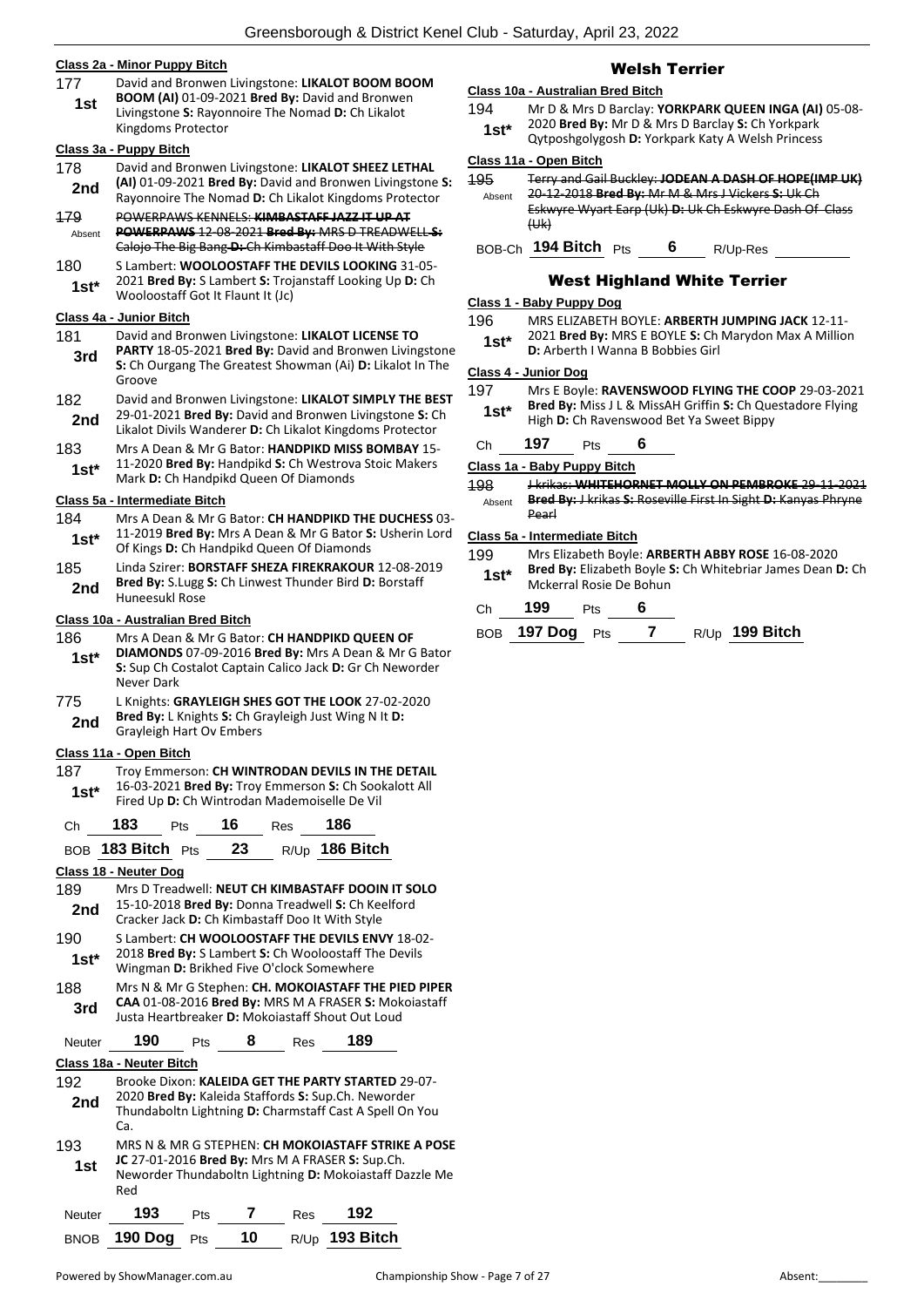# Group 2 - Specials

| <b>Best</b>   | 141  | <b>Jack Russell Terrier</b>                       |
|---------------|------|---------------------------------------------------|
| Pts: 25       |      | ian nash shane sawyer: whatajack sir prince       |
| R/Up          | 183  | <b>Staffordshire Bull Terrier</b>                 |
| Pts: 15       |      | Mrs A Dean & Mr G Bator: Handpikd Miss Bombay     |
| Baby          | 196  | West Highland White Terrier                       |
|               |      | MRS ELIZABETH BOYLE: ARBERTH JUMPING JACK         |
| Minor         | 116  | <b>American Staffordshire Terrier</b>             |
|               |      | G. Ward & B. Taylor: Farfromova The Gambler (A.I) |
| <b>Puppy</b>  | 180  | <b>Staffordshire Bull Terrier</b>                 |
|               |      | S Lambert: Wooloostaff The Devils Looking         |
| <b>Junior</b> | 183. | <b>Staffordshire Bull Terrier</b>                 |
|               |      | Mrs A Dean & Mr G Bator: Handpikd Miss Bombay     |
| <b>Inter</b>  | 141  | <b>Jack Russell Terrier</b>                       |
|               |      | ian nash shane sawyer: whatajack sir prince       |
| Aus Br        | 194  | <b>Welsh Terrier</b>                              |
|               |      | Mr D & Mrs D Barclay: Yorkpark Queen Inga (AI)    |
| Open          | 187  | <b>Staffordshire Bull Terrier</b>                 |
|               |      | Troy Emmerson: CH Wintrodan Devils In The Detail  |
|               |      | <b>Neuter</b>                                     |
| Best          | 190. | <b>Staffordshire Bull Terrier</b>                 |
| Pts: 11       |      | S Lambert: CH Wooloostaff The Devils Envy         |
| R/Up          | 150  | <b>Manchester Terrier</b>                         |
|               |      | L.J Saxton: CATHASAIGH TEXAS RANGER               |

Finish Absent **23**

# Group 3 - Gundog Group

# Mrs Ros Barden (NSW)

Start Time:

# Bracco Italiano

### **Class 3 - Puppy Dog**

200 Mrs J M Sleebs: **SEEKNPOINT LEROY BROWN** 21-05-2021 **Bred By:** Ms R SLOAN & MR J EGGLETON **S:** Ch Hipoint My **1st\*** Bred By: MS R SLOAN & MR J EGGLET

BOB-Ch **200 Dog** Pts **6**

#### Brittany

#### **Class 18a - Neuter Bitch**

203 Mr J & Mrs M Taylor: **CH.TOBENLEE SHES FULL OF STYLE** 29-12-2018 **Bred By:** Mrs. F Brown-Elkner & Mr T Alfieri **S: 1st**\* 29-12-2018 **Bred By:** Mrs. F Brown-Eikher & Mr T Aifferi<br>Tobenlee Don It In Style **D:** Tobenlee Tell It Like It Is (Ai)

BNOB **203 Bitch** Pts **6**

#### Cocker Spaniel

#### **Class 4 - Junior Dog**

204 MRS A O'KEEFE: **GLENAYDEN FROZEN WHISKY** 26-10-2020 **Bred By:** MRS A O'KEEFE **S:** Charbonnel Whisky 'N' Soda **1st\*** Brea by: MRS A O'REEFE S: Charbonnel W<br>(Imp.Uk) D: Ch. Glenayden Frozen Image

#### **Class 10 - Australian Bred Dog**

- 205 MRS A O'KEEFE: **AUST. CH. GLENAYDEN FROZEN SODA** 26- 10-2020 **Bred By:** MRS A O'KEEFE **S:** Charbonnel Whisky 'N'
	- Soda (Imp.Uk) **D:** Ch. Glenayden Frozen Image **1st\***

| Сh            | 205                             | Pts        | 7                          | Res                                     | 204                                                                                                              |
|---------------|---------------------------------|------------|----------------------------|-----------------------------------------|------------------------------------------------------------------------------------------------------------------|
|               | Class 4a - Junior Bitch         |            |                            |                                         |                                                                                                                  |
| 206           |                                 |            |                            |                                         | MRS A O'KEEFE: AUST. CH. GLENAYDEN SODA INK 26-10-                                                               |
| 1st           |                                 |            |                            |                                         | 2020 Bred By: MRS A O'KEEFE S: Charbonnel Whisky 'N'<br>Soda (Imp.Uk) D: Ch. Glenayden Frozen Image              |
| Сh            | 206                             | <b>Pts</b> | 6                          |                                         |                                                                                                                  |
|               |                                 |            |                            |                                         | BOB 205 Dog Pts 8 R/Up 204 Dog                                                                                   |
|               |                                 |            |                            | <b>Cocker Spaniel (American)</b>        |                                                                                                                  |
|               | Class 4 - Junior Dog            |            |                            |                                         |                                                                                                                  |
| 207           |                                 |            |                            |                                         | Deborah Alford-Kerr: QUIRENTIA LA PLAYA 22-05-2021                                                               |
| $1st*$        |                                 |            |                            |                                         | Bred By: Deborah Alford-Kerr S: Supreme Champion                                                                 |
|               | Where'S Norma                   |            |                            |                                         | Staryanks Hall Of Fame D: Australian Champion Quirentia                                                          |
| Ch            | 207                             | Pts        | $\overline{\phantom{a}}$ 6 |                                         |                                                                                                                  |
|               | Class 3a - Puppy Bitch          |            |                            |                                         |                                                                                                                  |
| 208           |                                 |            |                            |                                         | Deborah Alford-Kerr: QUIRENTIA MISS HUDDY 22-05-2021                                                             |
| $1st^*$       |                                 |            |                            |                                         | Bred By: Deborah Alford-kerr S: Supreme Champion                                                                 |
|               | Where'S Norma                   |            |                            |                                         | Staryanks Hall Of Fame D: Australian Champion Quirentia                                                          |
|               | Class 11a - Open Bitch          |            |                            |                                         |                                                                                                                  |
| 209           |                                 |            |                            |                                         | Ms. J. Lees: AUST. CH. ZIVV ICE N FIRE 12-11-2017 Bred By:                                                       |
| $1st^*$       | <b>D:</b> Zivy Ironqueen Legend |            |                            |                                         | Ms J LEES S: Am.Ch.Sup.Ch.Silhouette Heir Jordan (Imp Usa)                                                       |
| Сh            | 209                             | <b>Pts</b> |                            | $7 \text{ Res}$ 208                     |                                                                                                                  |
|               |                                 |            |                            |                                         | BOB 209 Bitch Pts 8 R/Up 207 Dog                                                                                 |
|               |                                 |            |                            | <b>English Springer Spaniel</b>         |                                                                                                                  |
|               | Class 1 - Baby Puppy Dog        |            |                            |                                         |                                                                                                                  |
|               |                                 |            |                            |                                         |                                                                                                                  |
|               |                                 |            |                            |                                         |                                                                                                                  |
| 210<br>Absent |                                 |            |                            |                                         | Mr V McPhee: KINSHERAN FIDELIO 24-10-2021 Bred By:<br>Mr V McPhee S: Sup. Ch. Kinsheran Ferrando D:              |
|               | Glenkinchie Royal Whisper       |            |                            |                                         |                                                                                                                  |
|               | Class 4 - Junior Dog            |            |                            |                                         |                                                                                                                  |
| 212           |                                 |            |                            |                                         | Mr V McPhee: GLENKINCHIE WHISPERING JACK AT                                                                      |
| 1st*          |                                 |            |                            |                                         | KINSHERAN 09-04-2021 Bred By: Mrs M C Gostelow S: Sup                                                            |
|               |                                 |            |                            |                                         | Ch Kinsheran Ferrando D: Glenkinchie Royal Whisper                                                               |
|               | Class 10 - Australian Bred Dog  |            |                            |                                         |                                                                                                                  |
| 213           |                                 |            |                            |                                         | J Waite: CH CARDHU MATE OF MINE (AI) 08-05-2018 Bred                                                             |
| 1st*          |                                 |            |                            | Talks D: Sup Ch Cardhu Flatbush Burning | By: J Waite S: Dk Ch, Nor Ch, Seu, Nth Ch Siegers Money                                                          |
|               |                                 |            |                            |                                         |                                                                                                                  |
| Ch            | 212                             | Pts        | 7                          | Res                                     | 213                                                                                                              |
|               | Class 1a - Baby Puppy Bitch     |            |                            |                                         |                                                                                                                  |
| 214           |                                 |            |                            |                                         | Mr V McPhee: KINSHERAN SUOR ANGELICA 24-10-2021                                                                  |
| 1st*          | Glenkinchie Royal Whisper       |            |                            |                                         | Bred By: Mr V McPhee S: Sup. Ch. Kinsheran Ferrando D:                                                           |
|               | Class 4a - Junior Bitch         |            |                            |                                         |                                                                                                                  |
| 215           |                                 |            |                            |                                         | J Waite: CARDHU FOUR ON THE FLOOR 14-12-2020 Bred                                                                |
|               |                                 |            |                            |                                         | By: J Waite S: Ch Cardhu Mate Of Mine (Ai) D: Ch Cardhu                                                          |
| 1st           | Dare To Dance                   |            |                            |                                         |                                                                                                                  |
|               | Class 11a - Open Bitch          |            |                            |                                         |                                                                                                                  |
| 216           |                                 |            |                            |                                         | Mrs Anita Stewart: GRAND CH GLENKINCHIE DARCYS                                                                   |
| $1st*$        |                                 |            |                            |                                         | PRYDE 20-02-2017 Bred By: Mrs M Gostelow S: Ch Lelica's                                                          |
|               | Rumour Has It                   |            |                            |                                         | Smasher At White Squall (Imp Zaf) D: Ch Glenkinchie                                                              |
| Ch            | 216                             | Pts        | 7                          | Res                                     | 215                                                                                                              |
|               | <b>BOB</b> 212 Dog              | <b>Pts</b> | 9                          |                                         | R/Up 213 Dog                                                                                                     |
|               | Class 18a - Neuter Bitch        |            |                            |                                         |                                                                                                                  |
| 218<br>$1st*$ |                                 |            |                            |                                         | J Waite: CH CARDHU DARE TO DANCE 15-02-2018 Bred By:<br>J Waite S: Ch Cardhu Dare To Dream D: Ch Cardhu Strictly |

BNOB **218 Bitch** Pts **6** R/Up-Res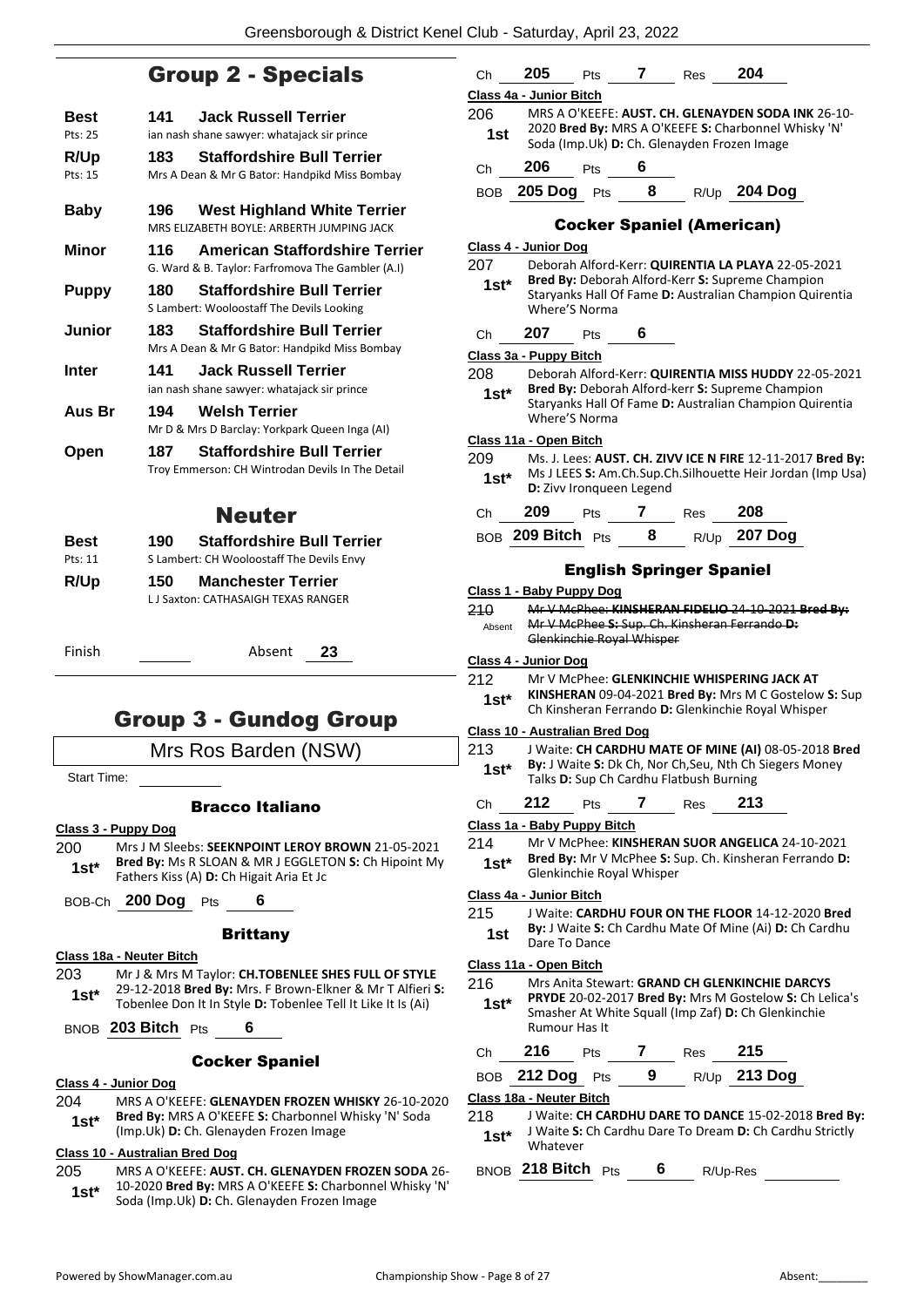#### Flat Coated Retriever

#### **Class 2a - Minor Puppy Bitch**

- 219 R Williams: **INJITALI TOBLERANI SYDNEY** 06-09-2021 **Bred**
- **By:** R Williams **S:** Ch Poweron Bag Full Of Silly **D:** Gr Ch **1st\* by:** K williams **5:** Ch Pow<br>Injitali Treasure Seeker

### **Class 5a - Intermediate Bitch**

220 R Williams: **CH INJITALI FOREVER YOUNG (AI)** 05-08-2020 **Bred By:** R Williams **S:** Almanza Secret Of Success **D:** Gr Ch **1st\* Injitali Treasure Seeker** 

# BOB-Ch **220 Bitch** Pts **7** R/Up-Res **219 Bitch**

#### German Shorthaired Pointer

#### **Class 1 - Baby Puppy Dog**

- 221 Sevoier Kennels: **SEVOIER BAD TO THE BONE (AI)** 20-01- 2022 **Bred By:** Sevoier Kennels **S:** Sup Ch Sevoier Heart **1st**\* 2022 **Brea By:** Sevoier Kennels **S:** Sup Charge Breaker **D:** Sevoier Playing With Fire (Ai)
- 222 Sevoier Kennels: **SEVOIER BREAKING BAD (AI)** 20-01-2022 **Bred By:** Sevoier Kennels **S:** Sup Ch Sevoier Heart Breaker **2nd Direct by:** Sevoier Kennels **5:** Sup **D:** Sevoier Playing With Fire (Ai)
- 223 Mrs B & Mr C Walter: **CANAWINDRA FREE & EASY** 04-11- 2021 **Bred By:** Mr M & Mrs F Park **S:** Canawindra Roll The **3rd Dividing Dividing Strategier Strategier Discriming Dividing Over The Moon**

#### **Class 2 - Minor Puppy Dog**

- 224 Trupoint Kennels: **TRUPOINT THE BRAND** 30-09-2021 **Bred By:** Trupoint Kennels **S:** Gr Ch Trupoint The Exhibitionist **D: 1st\* by:** Trupoint Nething Moment
- 225 Sevoier Kennels: **SEVOIER ONE TO WATCH** 20-09-2021 **Bred By:** Sevoier Kennels **S:** Aust Ch Sevoier Extreme Heat **2nd Died by:** Sevoier Kenners **3:** Aust Ch 3: **Dec** D: Aust Ch Sevoier Break Your Heart

#### **Class 4 - Junior Dog**

226 M J & F L Park: **CANAWINDRA HANS SOLO** 19-11-2020 **Bred By:** M J & F L Park **S:** Gr Ch Canawindra Rock E Road **D:** Ch **1st<sup>\*</sup> Dy:** IVIJ & F L Part

#### **Class 5 - Intermediate Dog**

227 Barbara & Chris Walter: **CANAWINDRA MAKE MY DAY** 15- 02-2020 **Bred By:** Mr M & Mrs F Park **S:** Ch Canawindra Good Times Ahead **D:** Ch Canawindra See The Best In Me **1st\***

#### **Class 11 - Open Dog**

- 228 Sevoier Kennels: **SEVOIER TELL ME LIES** 08-02-2021 **Bred By:** Sevoier Kennels **S:** Aust Ch Sevoier A Walk In The Clouds
- **1st\* By:** Sevoier Kennels **5:** Aust Ch Sevoier A<br>(Ai) **D:** Aust Ch Sevoier Break Your Heart 229 Barbara & Chris Walter: **CH CANAWINDRA ROLL THE DICE**
- 26-04-2018 **Bred By:** Mr M & Mrs F Park **S:** Ch. Brysnif I Did **3rd** 20-04-2018 **Brea By:** NIT M & MIS F Park **3:** Cn. Bryshill **1.** It My Way **D:** Grand Ch. Canawindra Rock N And Rollin
- 230 Liverpoint Kennels: **GR CH LIVERPOINT CRACKERJACK (AI)** 08-10-2018 **Bred By:** Liverpoint **S:** Irl Sh Ch Tomanipoint 2nd U8-10-2018 Brea By: Liverpoint S: Iri Sn Ch Tomani<br>Celtic Knight D: Aust Ch Liverpoint Brown Eyed Girl
	- Ch **228** Pts **12** Res **224**

#### **Class 1a - Baby Puppy Bitch**

231 M J & F L Park: **CANAWINDRA FREE LOVE** 04-11-2021 **Bred By:** M J & F L Park **S:** Ch Canawindra Roll The Dice **D:** Ch Canawindra Over The Moon Absent

#### **Class 3a - Puppy Bitch**

- 232 Peter Allen: **POINTSURE POP STAR** 12-05-2021 **Bred By:** Peter Allen **S:** Grand Ch. Canawindra Rock E Road **D: 2nd** Peter Allen **S**: Grand Cn. Canawing<br>**Pointsure Look Who's Talking (Ai)**
- 233 Sevoier Kennels: **SEVOIER PLAYING IN THE SHADOWS (AI)** 26-07-2021 **Bred By:** Sevoier Kennels **S:** Aust Ch Sevoier Hot 1st\* 20-07-2021 Brea by: Sevoier Kennels S: Aust Ch Sexelen N Dangerous D: Aust Ch Sevoier Shadow Of Flame

#### **Class 5a - Intermediate Bitch**

234 Peter Allen: **POINTSURE BUSTA MOVE (AI)** 23-09-2020 **Bred By:** Peter Allen **S:** Nut. Ch. Ch. Arkasam Buster **D:** Ch. **1st Brea by:** Peter Allen **3:** Nut. Cn.<br>Pointsure Rebel Witouta Scotch

#### **Class 10a - Australian Bred Bitch**

235 Mrs D Moran, Mr M Nielsen & Heiderst Kennels: **CH HEIDERST LIVIN THE HIGH LIFE (AI)** 09-12-2019 **Bred By:** Heiderst Kennels **S:** Gr Ch Klugerhund Bell Bottoms **D:** Ch Demorz High Society (Ai) **1st\***

236 Sevoier Kennels: **AUST CH SEVOIER KAT AMONGST TH** 

- **PIGEONS** 03-04-2019 **Bred By:** Sevoier Kennels **S:** Aust Ch Sevoier Dangerous Attraction **D:** Aust Ch Sevoier Kiss Me Quick **2nd**
- 237 Mr F Williams: **CH RIGILKENT ADHARA IN CANIS MAJOR**
	- 02-05-2014 **Bred By:** Owner **S:** Can Ch Sup Ch Flower Creek Takin Care Of Business(Imp Usa) **D:** Ch Topnotch Pinker Pinker **3rd**

# **Class 11a - Open Bitch**

| 238<br>1st |                       | Shadow Of Flame |    |                  | Sevoier Kennels: AUST CH SEVOIER OUT OF THE SHADOWS<br>(AI) 21-08-2019 Bred By: Sevoier Kennels S: Ee Ch Lut Ch<br>Lva Uch Balt Ch Halston Caps Lock (Hun) D: Ch Sevoier        |  |
|------------|-----------------------|-----------------|----|------------------|---------------------------------------------------------------------------------------------------------------------------------------------------------------------------------|--|
| 239<br>2nd | Best In Me            |                 |    |                  | Barbara & Chris Walter: CH CANAWINDRA OVER THE<br><b>MOON</b> 11-04-2019 <b>Bred By:</b> Mr M & Mrs F Park <b>S:</b> Ch<br>Canawindra Good Times Ahead D: Ch Canawindra See The |  |
| Ch         | 235                   | Pts             | 13 | Res              | 238                                                                                                                                                                             |  |
| <b>BOB</b> | <b>228 Dog</b>        | Pts             | 20 | R/U <sub>p</sub> | <b>224 Dog</b>                                                                                                                                                                  |  |
|            | Class 18 - Neuter Dog |                 |    |                  |                                                                                                                                                                                 |  |

240 M J & F L Park: **CANAWINDRA AHEAD OF THE REST** 09-12- 2020 **Bred By:** M J & F L Park **S:** Ch Canawindra Good Times **1st**\* 2020 **Brea By:** M J & F L Park **S:** Ch Canawind<br>Ahead **D:** Ch Canawindra Best You Believe It

BNOB **240 Dog** Pts **6** R/Up-Res

#### Golden Retriever

#### **Class 4 - Junior Dog**

241 Cheryl Cooke: **GOLDEW WHERE ARE YOU** 03-11-2020 **Bred By:** Cheryl Cooke **S:** Ch Goldew Whats Up Doc **D:** Goldew **1st<sup>\*</sup> by:** Cheryl Cod

#### **Class 5 - Intermediate Dog**

242 Mr D and Mrs J Patterson: **HVAR BEEN THERE DONE THAT (AI)** 10-05-2019 **Bred By:** Kay Humphry **S:** Gr Ch Perrecca Unprecedented **D:** Aust. Ch Hvar Our Little Miracle Absent

#### **Class 11 - Open Dog**

243 Elizabeth Mitchell: **CH. KIRIEL HIGHLAND LADDIE** 25-01- 2019 **Bred By:** Elizabeth Mitchell **S:** Ch Goldew Southern **1st**\* 2019 **Bred By:** Elizabeth N<br>Son **D:** Kiriel Kiss For Pink

#### Ch **241** Pts **7** Res **243**

### **Class 1a - Baby Puppy Bitch**

- 244 Cheryl Cooke: **GOLDEW TRICK OR TREAT** 31-10-2021 **Bred By:** Cheryl Cooke **S:** Dobro Nightwatch (Ai) **D:** Giltedge **1st\* By:** Cheryl Cooke **S:** I
- 245 Christine Pulis: **FERNFALL STRIKE A POSE** 05-11-2021 **Bred By:** Jane Fall **S:** Goldshyne Back To The Future **D:** Fernfall Fly Me To The Moon Absent
- 246 Christine Pulis: **WAKUNPA MOULIN ROUGE** 18-12-2021 **Bred By:** Christine Pulis **S:** Goldshyne All Eyes On Me **D:**  Fernfall The Sound Of Music Absent
- 247 Elizabeth Mitchell: **BEAUCROFT MY FATHERS EYES FOR** 
	- **KIRIEL (AI)** 23-12-2021 **Bred By:** Beaucroft Kennels **S:** Ch **2nd** KIRIEL (AI) 23-12-2021 Bred By: Beaucroft Kennels S: Cr<br>Acacian Special Event D: Kiriel Isle Of Skye At Beaucroft

#### **Class 4a - Junior Bitch**

- 248 Elizabeth Mitchell: **KIRIEL FAIRE ISLE (AI)** 07-04-2021 **Bred**
- **By:** Elizabeth Mitchell **S:** Hun.Jr.Ch.Ch. Bonett Bride Merchant Traveler (Imp Hun) **D:** Kiriel Isle Of Skye At Beaucroft **1st**

#### **Class 10a - Australian Bred Bitch**

- 249 CARON GLAVOCIH: **HVAR SAVANAH RAINE** 14-03-2018
	- **Bred By:** Miss K M Humphry **S:** Supreme Ch Adoringgold **1st Brea by:** MISS K M Humphry **5:** Supreme Ch Ad<br>Eye Of The Storm **D:** Ch Hvar Our Little Miracle

| Ch | 248             | <b>Pts</b> |   | Res | - 249               |
|----|-----------------|------------|---|-----|---------------------|
|    | BOB 241 Dog Pts |            | 9 |     | R/Up <b>243 Dog</b> |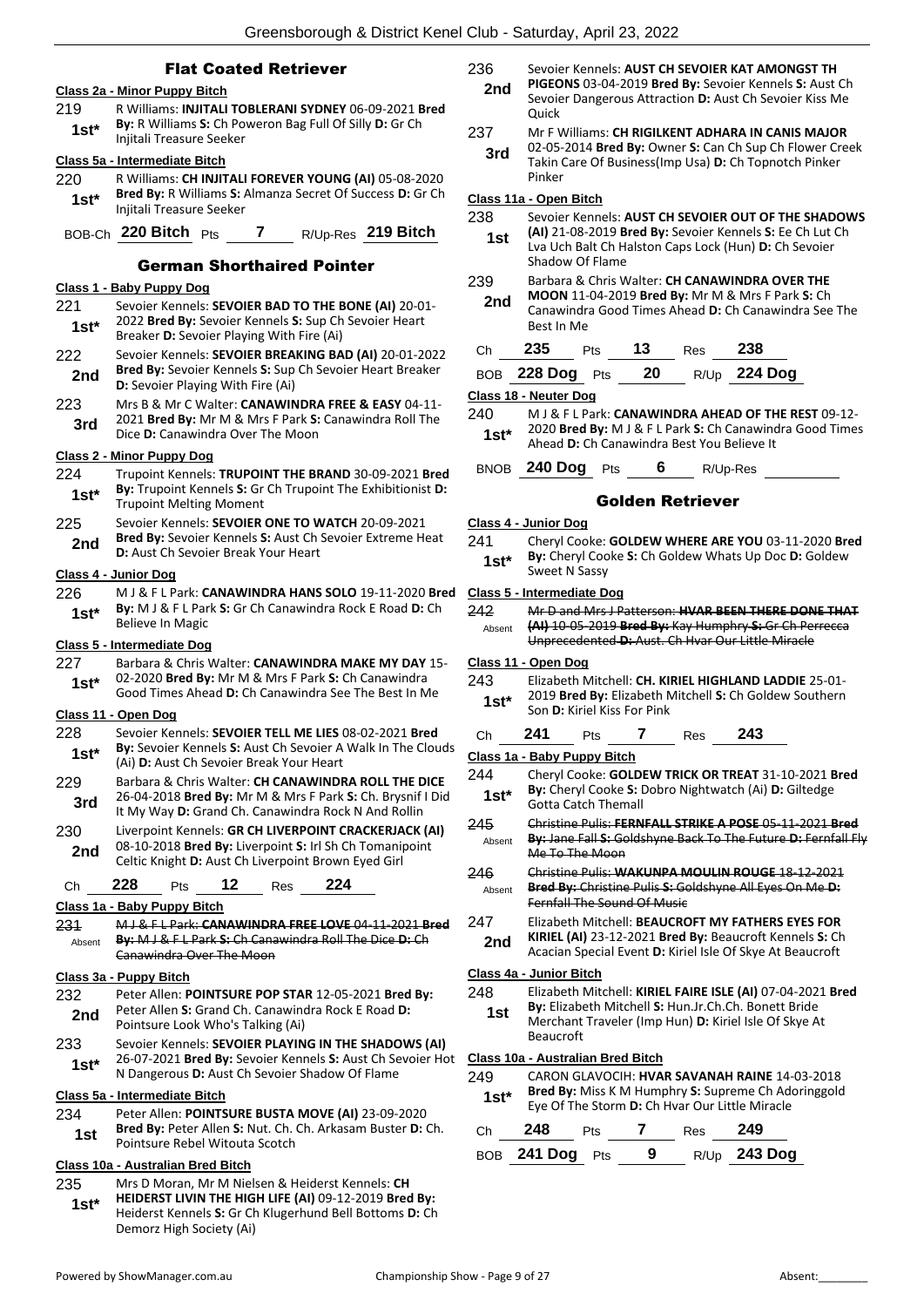# Gordon Setter

#### **Class 1 - Baby Puppy Dog**

- 251 Karen E Mott Smith: **KEMSLEY JUST A DASH** 31-12-2021 **Bred By:** Mrs S M Natoli **S:** Gordon Hall Zavier (Rus) **D:** Ch. **2nd** Brea By: Mrs 5 M Natoli S:<br>*Kemsley Wish Upon A Star*
- 252 Ms P Nicol: **LATCHMERE AGENT OF CHARM** 03-11-2021 **Bred By:** P Nicol **S:** Azzaro Knight-Rider (Imp Nz) **D: 1st\*** Bred By: P Nicol S: Azzaro Knight-R<br>Latchmere Little Drummer Girl (Ai)
- 253 Ms P Nicol: **LATCHMERE AGENT PROVOCATUER** 03-11- 2021 **Bred By:** P Nicol **S:** Azzaro Knight-Rider (Imp Nz) **D:**  Latchmere Little Drummer Girl (Ai) Absent

#### **Class 11 - Open Dog**

- 254 Karen Mott Smith: **SETTMORE STARRY NIGHT** 21-04-2019 **Bred By:** Mr J Moore & Miss K Orr **S:** Azzaro Knight-Rider **D: 1st\* Brea By:** MIT J Moor<br>Triseter Celtic Tilda
- Ch **254** Pts **6**

#### **Class 1a - Baby Puppy Bitch**

255 Ms P Nicol: **LATCHMERE AGENT OF THE WORLD** 03-11- 2021 **Bred By:** P Nicol **S:** Azzaro Knight-Rider (Imp Nz) **D:**  1st 2021 Brea By: P Nicol S: Azzaro Kni<br>Latchmere Little Drummer Girl (Ai)

#### **Class 4a - Junior Bitch**

256 Deborah Keating: **LATCHMERE LOST IN THE STARS** 12-03- 2021 **Bred By:** Patrica Nicol **S:** Kemsley Dare To Dream **D: 1st\* Latchmere Somelikeit Hot 1st\* Latchmere Somelikeit Hot** 

#### **Class 11a - Open Bitch**

257 Ms P C Nicol & Mr D H Jones: **AUST CH. LATCHMERE LONG HOT SUMMER** 19-08-2015 **Bred By:** Ms P C Nicol & Mr D H Jones **S:** Aust Sup Ch. Clanset Hot Shot **D:** Aust Ch. Latchmere Seven Pines Absent

|  | Сh | 256 | ীts |  | Res |  |
|--|----|-----|-----|--|-----|--|
|--|----|-----|-----|--|-----|--|

| BOB 254 Dog Pts | $R/Up$ 256 Bitch |  |  |  |  |
|-----------------|------------------|--|--|--|--|
|-----------------|------------------|--|--|--|--|

### Hungarian Vizsla

#### **Class 4 - Junior Dog**

258 D Stewart & S Bassett: **SAMBARIDGE SOUTHERN JIM** 21- 11-2020 **Bred By:** S Gibson **S:** Ch. Romkiah Kuparr Et. **D: 1st 11-2020 Brea By:**<br>Pelerosso Novella

#### **Class 5 - Intermediate Dog**

259 Mrs A Cox & Miss K Dalley: **SEZURA ODEE THE MOON** 07- 05-2020 **Bred By:** Mrs Alison Cox **S:** Sup Ch Aceweis Kiss **1st** US-2020 **Bred By:** Mrs Alison Cox S: Sup Ch Acewels Kiss<br>The Girls At Heiderst **D:** Gr Ch Graebrook Colour Me Happy

Ch **259** Pts **7** Res **258**

#### **Class 4a - Junior Bitch**

- 261 Mrs A Cox: **HABANERO GOLDEN GIRL** 16-02-2021 **Bred By:** Ronalie Frew **S:** Aus Trich [T & O] Hanafor Seint Edgar **D:**  Habanero Cruisin Emilie Rose **1st\***
- 262 Kim Bilton: **YZABEAU QUANTUM QUIYANNA** 26-03-2021 **Bred By:** B Kerrison **S:** Supreme Ch Graebrook Lord Of **2nd Brea By:** B Kerrison **S:** Supreme Ch Grandal **D:** Ch Hanafor Mercury Rising

| Ch. | 261             | <b>Pts</b> |     | Res | 262              |
|-----|-----------------|------------|-----|-----|------------------|
|     | BOB 259 Dog Pts |            | - 9 |     | $R/Up$ 261 Bitch |

#### Irish Setter

#### **Class 1 - Baby Puppy Dog**

264 Greg Browne: **EIREANNMADA MIDAS TOUCH** 29-12-2021 **Bred By:** Greg Browne **S:** Eireannmada Neverending Story **1st\* Brea By:** Greg Browne **S:** Eireannmada<br>(Ai) **D:** Ch. Eireannmada Skys The Limit

#### **Class 3 - Puppy Dog**

- 266 Greg Browne: **EIREANNMADA HIT THE JACKPOT** 10-05-
- 2021 **Bred By:** Greg Browne **S:** Eireannmada Neverending **1st** 2021 **Bred By:** Greg Browne S: Eireannmada Neve<br>Story (Ai) D: Ch. Eireannmada You Are My Destiny

#### **Class 4 - Junior Dog**

267 Mrs M & Miss J Scott: **RHIANNON HOMEMADE DYNAMITE** 12-03-2021 **Bred By:** EXH **S:** Ch Rhiannon Code Red **D:** Sup Ch Rhiannon Science N Faith Absent

#### **Class 5 - Intermediate Dog**

- 268 Greg Browne: **EIREANNMADA LIFE ON MARS (AI)** 01-06- 2020 **Bred By:** Greg Browne **S:** Bellary Livin On A Prayer At
- Eireannmada (Imp Usa) **D:** Ch. Eireannmada Cathryn Sophia **1st\***
- 269 Jan Robinson: **JASPEREL MUDDY WATERS** 12-10-2020 **Bred By:** Jan Robinson **S:** Eireannmada Patch Of Blue **D:** Grand Ch **2nd By:** Jan Robinson **5:** Eireannmand **By:** Jasperel Divine Contravention

#### **Class 11 - Open Dog**

- 270 Mrs M & Miss J Scott: **CH RHIANNON CODE RED** 15-12-
- 2018 **Bred By:** Mrs M & Miss J Scott **S:** Sup Ch Fantango Red **1st**\* 2018 **Bred By:** Mrs M & Miss J Scott **S:** S<br>Bull **D:** Ch Rhiannon Running Red Lights

#### Ch **270** Pts **9** Res **268**

### **Class 1a - Baby Puppy Bitch**

271 Greg Browne: **EIREANNMADA EASY DOES IT** 29-12-2021 **Bred By:** Greg Browne **S:** Eireannmada Neverending Story **1st** Brea by: Greg Browne **5**: Eireannmada<br>(Ai) **D**: Ch. Eireannmada Skys The Limit

#### **Class 4a - Junior Bitch**

- 272 Mrs M & Miss J Scott: **RHIANNON DON'T MESS WITH** 
	- **MAGIC** 12-03-2021 **Bred By:** EXH **S:** Ch Rhiannon Code Red **D:** Sup Ch Rhiannon Science N Faith Absent

#### **Class 5a - Intermediate Bitch**

273 Jan Robinson: **JASPEREL HOLEY MOLEY** 12-10-2020 **Bred By:** Jan Robinson **S:** Eireannmada Patch Of Blue **D:** Grand Ch **1st By:** Jan Robinson **5:** Elreannman **1st** Jasperel Diving Contravention

#### **Class 10a - Australian Bred Bitch**

- 274 Mrs M & Miss J Scott: **CH RHIANNON RED LETTER DAY** 15- 12-2018 **Bred By:** Mrs M & Miss J SCOTT **S:** Sup Ch Fantango Red Bull **D:** Ch Rhiannon Running Red Lights Absent
- 275 Greg Browne: **EIREANNMADA A GYPSY GIRL** 21-12-2019 **Bred By:** Greg Browne **S:** Eireannmadato Sir With Love **D: 1st<sup>\*</sup> Bred By:** Greg Browne S:<br>Eireannmada Black Swan

#### **Class 11a - Open Bitch**

| 277 | Mrs M & Miss J Scott: SUPREME CH RHIANNON SCIENCE N                                        |
|-----|--------------------------------------------------------------------------------------------|
| 1st | FAITH 15-02-2016 Bred By: EXH S: Rhiannon Rafferty D: Ch<br>Rhiannon Dancin On The Ceiling |
|     |                                                                                            |

# Ch **277** Pts **8** Res **275** BOB **270 Dog** Pts **12** R/Up **268 Dog**

# Labrador Retriever

#### **Class 1 - Baby Puppy Dog**

278 Gina Williams & Guy Spagnolo: **DRIFTWAY JACK BLACK** 22- 11-2021 **Bred By:** Guy Spagnolo **S:** Ch Driftway Super Mario **1st**\* **11-2021 Brea By:** Guy Spage<br>**D:** Ch Driftway All That Jazz

#### **Class 4 - Junior Dog**

- 279 Mrs L Adams: **AUST CH KELINDEBAR ROCKY ROAD (AI)** 22-
	- 12-2020 **Bred By:** Mrs L Adams **S:** Am Ch Mx Ch Maromas 1st\* L2-2020 Brea By: Mrs L Adams 5: Am Cn Mx Cn<br>Captain Cove D: Ch Kelindebar Madison Avenue

#### **Class 10 - Australian Bred Dog**

- 280 Mrs J Hocking & Mrs L Adams: **KELINDEBAR WORDS OF WISDOM** 08-02-2021 **Bred By:** Mrs L Adams **S:** Gr Ch **1st MISDUM** 08-02-2021 **Bred By:** MISL Adams **3:** GFCN<br>Kelindebar English Oak **D:** Ch Kelindebar Special Power
- 281 MISS. R. BROCK: **AUST. CH. DIACAS PHANTOMS BACK**
- **ATOLRICK** 11-10-2018 **Bred By:** MISS R. BROCK **S:** Aust. Ch Cambewarra Spending Up **D:** Aust. Ch Highstarr A Lady She Is **2nd**

#### **Class 11 - Open Dog**

- 282 Mr R & Mrs P Murphy: **CH TERRACAROL JIMMY HENDRIX**
	- 08-07-2019 **Bred By:** Mr G Vernon **S:** Ch Morndew No More **3rd** U8-07-2019 **Brea By:** Mr G vernon<br>Favours **D:** Terracarol Miss Marple
- 283 Gina Williams & Guy Spagnolo: **AUST CH DRIFTWAY TEST** 
	- **OF TIME** 10-07-2020 **Bred By:** G Spagnolo **S:** Ch Banderra 2nd **DE TIME 10-07-2020 Brea By: G Spagnolo S: Cn**<br>Regal Barnabus **D:** Supch Driftway Time N Again
- 284 Mrs L Adams: **GRAND CH KELINDEBAR ENGLISH OAK** 21-
- 10-2017 **Bred By:** Linda Adams **S:** Sup Ch Blackboy Storm In **19th** 10-2017 Bred By: Linda Adams S: Sup Ch Blackb<br>A Teacup D: Grand Ch Kelindebar Aussie Dream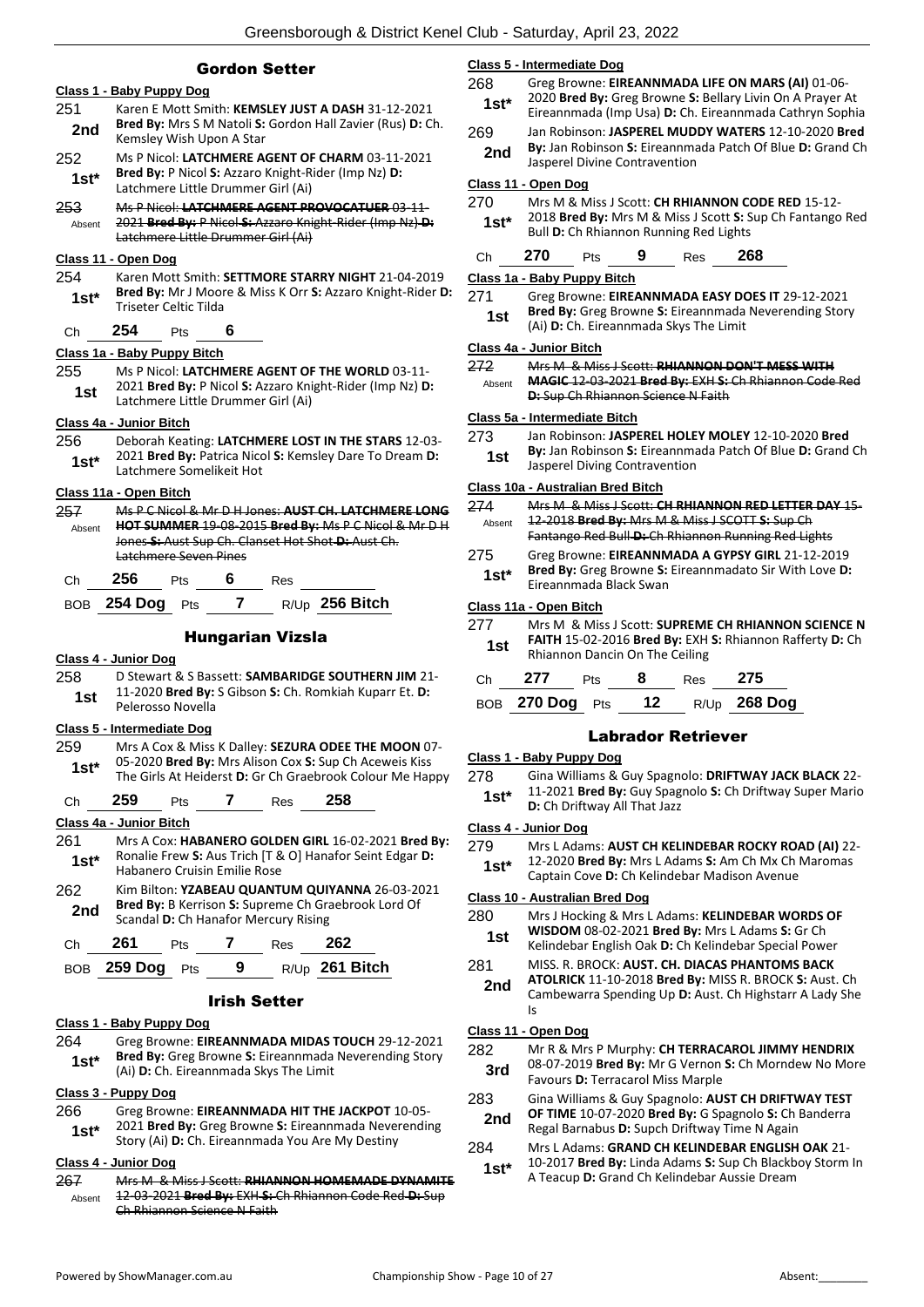| Ch          | 11<br>280<br>279<br>Pts<br>Res                                                                                | Сh                     | 29              |
|-------------|---------------------------------------------------------------------------------------------------------------|------------------------|-----------------|
|             | Class 3a - Puppy Bitch                                                                                        | Class 3a - Pu          |                 |
| 286         | SHARON MULGREW: SKYEROSE TRULY MADLY DEEPLY 18-                                                               | 299                    | Mr              |
| 1st*        | 05-2021 Bred By: MISS SL MULGREW S: Ch Skyerose Tour<br>De France D: Ch Spiritrock London Rose                | $1st^*$                | 05<br>Re        |
|             | Class 4a - Junior Bitch                                                                                       | Class 5a - Int         |                 |
| 287         | Guy Spagnolo: DRIFTWAY MY MAGIC CHARM 03-12-2020                                                              | 300                    | RS              |
| 1st         | Bred By: Guy Spagnolo S: Ch Driftway Super Mario D: Ch<br>Driftway Ultimate Player                            | Absent                 | В٨<br>Cz        |
| 288         | MISS. R. BROCK: DIACAS REAL DEAL FOR OL RICK 31-01-                                                           |                        | Ł٥              |
| 3rd         | 2021 Bred By: MISS R. BROCK S: Aust Ch. Cambewarra<br>Spending Up D: Aust. Ch. Highstarr A Lady She Is        | Ch                     | 29              |
| 289         | SHARON MULGREW: SKYEROSE FADING LIKE A FLOWER                                                                 | BOB 299                |                 |
| 2nd         | 28-04-2021 Bred By: MISS SL MULGREW S: Ch Bucklee Too                                                         | <u> Class 18a - N</u>  |                 |
|             | Hot To Handle D: Skyerose Pretty Young Thing                                                                  | 301                    | <b>MS</b>       |
|             | Class 5a - Intermediate Bitch                                                                                 | Absent                 | SG.<br>Kle      |
| 290         | Kirsten Ennis: ZENCHEL HARRIETTE ENNIS 24-05-2019 Bred<br>By: Sylvia Power S: Zenchel Stormy Weather Ai-D: Ch |                        | Ho              |
| Absent      | Zenchel The Yokes On U                                                                                        | <b>BNOB</b>            |                 |
| 291         | Mrs J Hocking & Mrs L Adams: CH KELINDEBAR STAR                                                               |                        |                 |
| $1st*$      | ATTRACTION 12-12-2019 Bred By: Mrs L Adams S: Gr Ch                                                           |                        |                 |
|             | Kelindebar English Oak D: Grand Ch Bonnsway Onceupon A<br>Star                                                | Class 4 - Jun          |                 |
|             | Class 10a - Australian Bred Bitch                                                                             | 302                    | Ge              |
| 292         | Mrs L Adams: AUST CH KELINDEBAR DON'T ROCK THE                                                                | 1st*                   | Bro             |
| $1st*$      | <b>BOAT</b> 22-12-2020 <b>Bred By:</b> Mrs L Adams <b>S:</b> Am Ch Mx Ch                                      |                        | Ty(             |
|             | Maromas Captain Cove D: Ch Kelindebar Madison Avenue                                                          | Сh                     | 30 <sub>2</sub> |
|             | Class 11a - Open Bitch                                                                                        | <u> Class 5a - Int</u> |                 |
| 293         | Sharon Mulgrew: CH SPIRITROCK LONDON ROSE 28-02-                                                              | 303                    | Ge<br>24        |
| 1st         | 2019 Bred By: Mrs J Tankard S: Sup Ch Blackboy Storm In A<br>Teacup (Ai) D: Spiritrock Avas Little Gift       | $1st*$                 | Ty(             |
| Ch          | 292<br>12<br>291<br><b>Res</b><br><b>Pts</b>                                                                  | Class 11a - C          |                 |
|             | 18<br>R/Up 291 Bitch<br>BOB 292 Bitch Pts                                                                     | 304                    | Mr<br>LА        |
|             | Class 18 - Neuter Dog                                                                                         | Absent                 | Atl             |
| 294         | Sharon Mulgrew: NEUT CH SKYEROSE BRIGHTSIDE OFTHE                                                             |                        | Wł              |
| $1st^*$     | ROAD 17-04-2020 Bred By: Miss SL Mulgrew S: Aust Ch                                                           | Сh                     | 30 <sup>°</sup> |
|             | Skyerose Tour De France D: Ch, Neut Ch Ballydoon Tahitian<br>Beauty                                           | BOB                    | 302             |
|             |                                                                                                               |                        |                 |
| Neuter      | 294<br>6<br>Pts                                                                                               |                        |                 |
| 295         | Class 18a - Neuter Bitch<br>Sharon Mulgrew: CH, NEUT CH BALLYDOON TAHITIAN                                    | <u> Class 3 - Pur</u>  |                 |
|             | <b>BEAUTY 22-10-2012 Bred By: Mrs. C. Quinn S: Aust Ch</b>                                                    | 305                    | £۷              |
| 1st         | Simballoch Mystic Black D: Ballydoon Miss Polynesia                                                           | Absent                 | 20.<br>Sщ       |
| Neuter      | 295<br>6<br>Pts                                                                                               | Сh                     |                 |
| <b>BNOB</b> | 7 R/Up 295 Bitch<br><b>294 Dog</b><br>Pts                                                                     | Class 1a - Ba          |                 |
|             |                                                                                                               | 306                    | Na              |
|             | Lagotto Romagnolo                                                                                             | $1st*$                 | S: ۱            |
|             | Class 2a - Minor Puppy Bitch                                                                                  |                        |                 |
| 296         | Mr K D Robinson & Ms K Azzopardi: <b>AUKERO SUMMER</b><br>RAIN 22-10-2021 Bred By: Mr K D Robinson S: Sup Ch  | Class 11a - C          |                 |
| $1st^*$     | Kebro Dantesinferno D: Ch Aukero The X Factor                                                                 | 307<br>Absent          | $\epsilon$<br>w |
|             | Class 4a - Junior Bitch                                                                                       |                        | Αm              |
| 297         | Lisa Schuppe: <b>INCAVALE XMAS CUPID</b> 24-12-2020 <b>Bred By:</b>                                           |                        | بىب             |
| $1st*$      | Judith Nolan S: Il Gandaio Dei Malatesta Zafferano D: Ch                                                      | Ch                     |                 |
|             | Incavale April I'm No Fool                                                                                    | BOB                    |                 |
|             | BOB-Ch 296 Bitch Pts<br>7 R/Up-Res 297 Bitch                                                                  |                        |                 |
|             | <b>Nova Scotia Duck Tolling Retriever</b>                                                                     |                        |                 |
|             |                                                                                                               | Class 5 - Inte         |                 |

# **Class 3 - Puppy Dog**

298 R. Strmecki: **NOVAFUSION TATRA MT** 04-05-2021 **Bred By:** R Strmecki **S:** Pol.Ch.Pol.Jr Ch. Born To Break Norm Dancing With Fire (Imp Pol) **D:** Ch.Ro.Ch.Novafusion Miracle Rose Rm. Rae. Et **1st**

# Ch **298** Pts **6**

#### **Class 3a - Puppy Bitch**

**29 J & Mr L Carroll: NOVAFUSION TWINKLE TWINKLE** 08-05-2021 **Bred By:** Roberta Vizler-Strmecki **S:** Ch Ximinez Red Eclipse **D:** Ch Skyesong Wouldn't It Be Loverly Rn **1st\***

#### **Class 5a - Intermediate Bitch**

| 300<br>Absent | <b>R Strmecki: HRV.JR.CH. SUNNY BEACH ANGELS OF</b><br>BARANYA (IMP HRV) 09-10-2020 Bred By: M Bartalic S:<br>Eze. Gr Ch Cze Jr Ch Avengers Bolt Lovely Red Luck (Cze) D: |
|---------------|---------------------------------------------------------------------------------------------------------------------------------------------------------------------------|
|               | Lorevy Carolina (Hrv)                                                                                                                                                     |

# Pts 6 Res

| BOB 299 Bitch Pts |  |  | R/Up 298 Dog |
|-------------------|--|--|--------------|
|-------------------|--|--|--------------|

**Class 18a - Neuter Bitch**

**3 Raylene Laver: AUST & CAN CH READYFOR TRYST AT SCARAVAL RN ( IMP CAN )** 19-03-2017 **Bred By:** Jamie Klein **S:** Gch Orxyes Big Pond Cruiser Wc **D:** Ch:Readyfor pe Diamond Beekauz Cgn ( Usa )

Pts R/Up-Res

#### Pointer

#### **Class 4 - Junior Dog**

302 Gerald J Munro: **CH ONPOINT A CLASS ACT** 31-10-2020 **Bred By:** Gerald J Munro **S:** Ch Tyeanbo Lemoncello **D:** Ch eanbo Oh Me Oh Mv

# Ch **302** Pts **6**

- **Class 5a - Intermediate Bitch**
- rald J Munro: **TINTOOKIE OH NO CORONA AT ONPOINT** 24-03-2020 **Bred By:** Mr R & Mrs L Parker **S:** Supreme Ch
- eanbo Take Another Look D: Tintookie Shades Of Orange

# **Class 11a - Open Bitch**

| 304    |     |                 | Mr T Atkinson & Miss J Jolly: GRAND CHAMPION            |  |
|--------|-----|-----------------|---------------------------------------------------------|--|
| Absent |     |                 | LAKEWINDS TRADEMARK 04 10 2018 Bred By: Mr T            |  |
|        |     |                 | Atkinson & Miss J Jolly S: Ch Turnix Apollo D: Ch Abtei |  |
|        |     | Who's That Girl |                                                         |  |
|        | 303 | Pts             | Res                                                     |  |

BOB **302 Dog** Pts **7** R/Up **303 Bitch**

#### Weimaraner

#### **Class 3 - Puppy Dog** 305 C Wright: **GRAUHUND A DIAMOND IN THE ROUGH** 14-05- 2021 **Bred By:** C. Wright **S:** Ch. Greyghost Esperacchius **D:**  p. Ch. Weissenberg Flirtn With Fire (Ai) (Imp Nz)

Pts

**Class 1a - Baby Puppy Bitch**

306 Nan Qu: **SILKWEI JOSEPHINE** 05-11-2021 **Bred By:** Nan Qu **Greyghost Esperacchius D: Ashlaren Princess Ping Ping** 

#### **Class 11a - Open Bitch**

| 307    | C. Wright & K. White: SUPREME CH. WEISSENBERG FLIRTN       |
|--------|------------------------------------------------------------|
| Ahsent | WITH FIRE AI (IMP NZ) 16-08-2016 Bred By: K. White S:      |
|        | Am. Gr. Ch. Nordic Ch. Hung. Ch. Silhouettes All Revved Up |
|        | (Usa) D: Ch. Weissenberg La Corona                         |
|        |                                                            |

Pts and the property of  $\mathcal{L}$ 

Pts R/Up

# Weimaraner (longhair)

#### **Class 5 - Intermediate Dog**

308 Anne haverkamp: **AUST.CH.WALDWIESE SAME BUT** 

**DIFFERENT** 07-11-2019 **Bred By:** Waldwiese kennels **S:**  Grand Ch. Waldwiese In A League Ofmy Own **D:** Ch. Waldwiese Let Th Force B Withu **1st\***

BOB-Ch **308 Dog** Pts **6**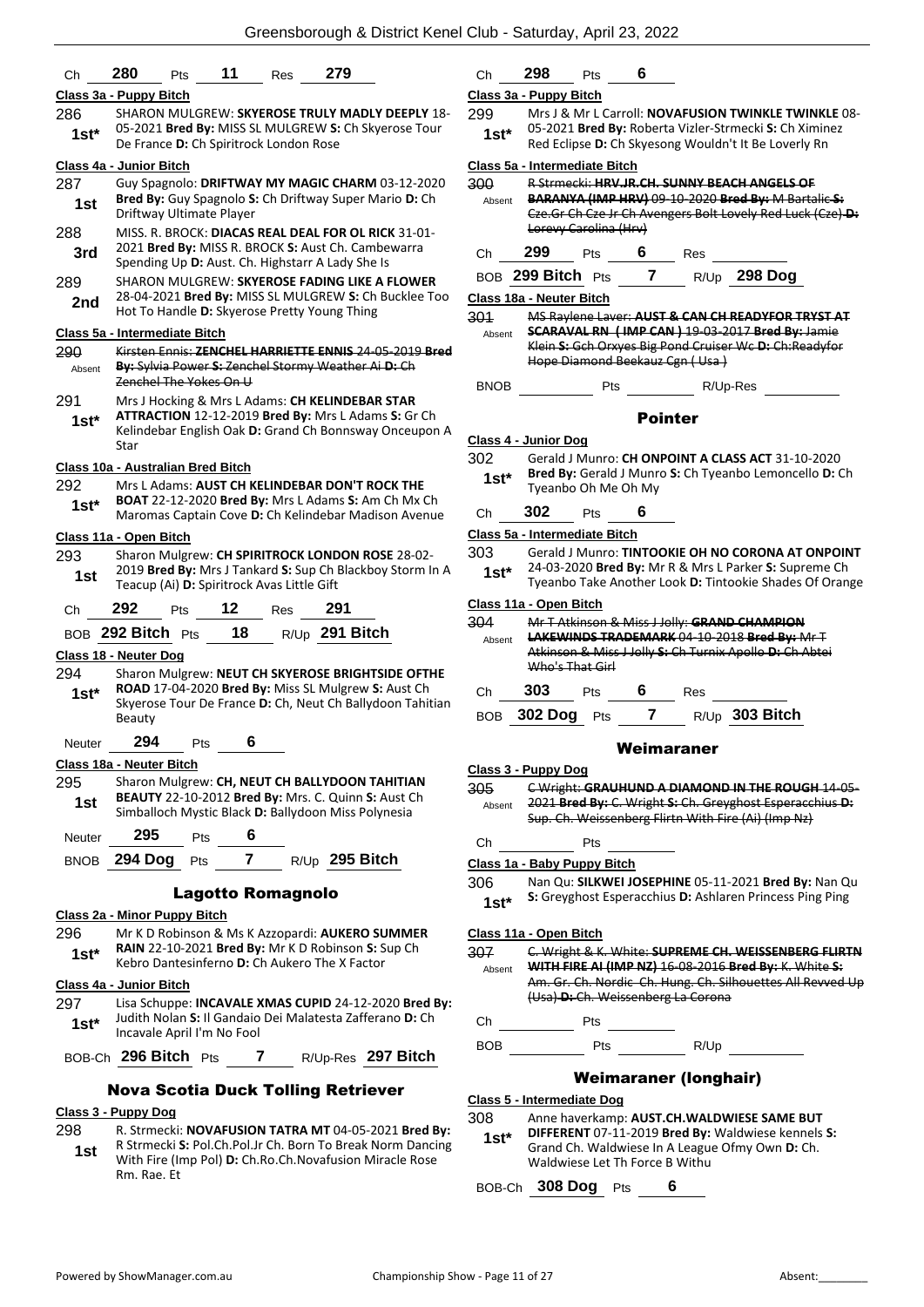# Welsh Springer Spaniel

#### **Class 11 - Open Dog**

- 310 Mrs A Henderson: **BRYNDOAIN G I JOE (IMP NZL)** 31-01- 2017 **Bred By:** Sue Lawless **S:** Nz Ch Bryndoain Joe Cool **D:**  1st<sup>\*</sup> 2017 Bred By: Sue Lawless Straight Alclare Eleanor Rigby
- 311 K Gilbert, S & C Tolley: **CH. ALCLARE A HARD DAYS NIGHT (AI)** 05-06-2014 **Bred By:** Exhibitor **S:** Pennylock Rhys Over Nyliram (Jw)(Shcm)(Uk) **D:** Aust Ch Alclare Shes The One Absent

# Ch **310** Pts **6** Res

#### **Class 1a - Baby Puppy Bitch**

312 Mrs A Henderson: **DAIONI WHOLE LOTTA ROSIE** 16-12- 2021 **Bred By:** Mrs A Henderson **S:** Ch. Bryndoain G I Joe **D: 1st**\* 2021 **Bred By:** Mrs A Hen<br>Alclare Rewrite The Stars

#### **Class 2a - Minor Puppy Bitch**

313 K gilbert, S & C Tolley: **ALCLARE ALL I KNOW SO FAR** 22-10- 2021 **Bred By:** Alclare Kennels **S:** Ch. Alclare A Hard Days Night **D:** Alclare A Million Dreams **1st\***

#### **Class 5a - Intermediate Bitch**

314 Mrs A Henderson: **CH. GOLDMAID MIDNIGHT GAMES** 28- 11-2019 **Bred By:** Mrs D & Miss L Meagher **S:** Aust Ch. **1st 11-2019 brea by:** Mrs D & Miss L Meagner **S:** Aust Cn.<br>**1st Bryndoain G I Joe D:** Grand Ch. Goldmaid Game On (Ai)

# **Class 10a - Australian Bred Bitch**

| Mr s & Mrs C Tolley & Mrs K Gilbert: ALCLARE REWRITE           |     |  |     |                                    |                                                             |  |
|----------------------------------------------------------------|-----|--|-----|------------------------------------|-------------------------------------------------------------|--|
| <b>THE STARS 02-05-2019 Bred By:</b> Mr s & Mrs C Tolley & Mrs |     |  |     |                                    |                                                             |  |
|                                                                |     |  |     |                                    |                                                             |  |
|                                                                |     |  |     |                                    |                                                             |  |
| 314                                                            | Pts |  | Res | 313                                |                                                             |  |
|                                                                |     |  |     | <b>Bryndoain Fields Of Poppies</b> | K Gilbert S: Sup. Ch. Goldmaid Dangerous Player (Ai) D: Ch. |  |

BOB **314 Bitch** Pts **8** R/Up **310 Dog**

# Group 3 - Specials

| Best<br>Pts: 25 | 228 | <b>German Shorthaired Pointer</b><br>Sevoier Kennels: Sevoier Tell Me Lies     |
|-----------------|-----|--------------------------------------------------------------------------------|
| R/Up<br>Pts: 15 | 270 | <b>Irish Setter</b><br>Mrs M & Miss J Scott: CH RHIANNON CODE RED              |
| Baby            | 278 | <b>Labrador Retriever</b><br>Gina Williams & Guy Spagnolo: Driftway Jack Black |
| Minor           | 296 | Lagotto Romagnolo<br>Mr K D Robinson & Ms K Azzopardi: Aukero Summer Rain      |
| Puppy           | 266 | <b>Irish Setter</b><br>Greg Browne: Eireannmada Hit The Jackpot                |
| Junior          | 302 | <b>Pointer</b><br>Gerald J Munro: Ch Onpoint A Class Act                       |
| Inter           | 308 | Weimaraner (longhair)<br>Anne haverkamp: AUST.CH.Waldwiese same but different  |
| Aus Br          | 205 | <b>Cocker Spaniel</b><br>MRS A O'KEFFE: AUST. CH. GLENAYDEN FROZEN SODA        |
| Open            | 228 | <b>German Shorthaired Pointer</b><br>Sevoier Kennels: Sevoier Tell Me Lies     |
|                 |     | <b>NI - - - 4</b> -                                                            |

# Neuter

| <b>Best</b> | 294         | <b>Labrador Retriever</b>                         |
|-------------|-------------|---------------------------------------------------|
| Pts: 10     | <b>ROAD</b> | Sharon Mulgrew: NEUT CH SKYEROSE BRIGHTSIDE OFTHE |
| R/Up        | 218         | <b>English Springer Spaniel</b>                   |

J Waite: Ch Cardhu Dare To Dance

| Finish | Absent | 18 |
|--------|--------|----|
|        |        |    |

# Group 4 - Hound Group

# Mr Tony Kyman (VIC)

Start Time:

# Afghan Hound

|  | Class 5a - Intermediate Bitch |  |
|--|-------------------------------|--|
|  |                               |  |

- 317 Rebecca Rose: **CALAHORRA ENTENTE ATDOYEN** 04-06-
	- 2019 **Bred By:** Wendye Slatyer **S:** Doyen Timefor Appalbob **1st**\* 2019 **Bred By:** Wendye Slatyer **5:**<br>Attico **D:** Calahorra Dovenstrasse

#### **Class 10a - Australian Bred Bitch**

320 MRS M A BARRAS: **GR & CIB CH ALAQADAR LA BOHEME** 20-12-2016 **Bred By:** ALAQADAR KNLS **S:** Alaqadar Btxd N Btwn **D:** Alaqadar M Absent

### **Class 11a - Open Bitch**

- 322 Mrs M & Mr A Storey: **CH DZUM BLUE ILLUSION** 02-03- 2020 **Bred By:** Mr P k & Mrs K E Frost **S:** Kjavu It Tells **D: 1st**\* 2020 **Bred By:** Mr P k & Mrs K E<br>Dzum Monkberry Moon Delight
- BOB-Ch **322 Bitch** Pts **7** R/Up-Res **317 Bitch**

#### Azawakh

**Class 5a - Intermediate Bitch** 323 Debra Huon: **JUMADABEY QANDRY** 28-04-2019 **Bred By:** Debra Huon **S:** Ch. Eidi N'amanar Ijatan (Imp Pl) **D:** Ch. Jumadabey Ovezzane Absent BOB-Ch Pts R/Up-Res **Class 18a - Neuter Bitch** 325 Debra Huon: **GR CH JUMADABEY OVARZAZATE** 15-07-2013 **Bred By:** Debra Huon **S:** Gr Ch Wakili Ak Ilaman (Imp Esp) **D:**  Ch Worgeordie Endidi Na'ema (Imp Uk) Absent BNOB Pts R/Up-Res **Basenii Class 11 - Open Dog** 326 Mrs S Coe: **AM GCH AUS CH AKUABA N ELDORADO TIME TRAVELER (IMP USA)** 29-12-2016 **Bred By:** P Geoffroy, S **1st\***

Coe & S Lund **S:** Am Ch Changa's Gala Celebration (Usa) **D:**  Am Gchg Akuaba N Eldorado Betcha By Golly Wow! (Usa)

# Ch **326** Pts **6**

**Class 3a - Puppy Bitch**

328 TracyYoung: **JILLAYLA THE PATH OF SHE (IMP NZ)** 06-06- 2021 **Bred By:** Mrs Roz Cooper **S:** Ch Jillayla The Midas **3rd Digital Dividibly:** IVITS ROZ COOPE Touch **D:** Jillayla Dark Princess 329 Stephanie Davey: **TAMBUZI MORGAN LE FAY** 30-06-2021 **Bred By:** Mr A J Druce **S:** Ch Tambuzi The Isle Of Avalon **D: 2nd Drea by:** IVIT A J Drug<br>Ch Tambuzi Elysium 330 A & C Curnick: **KARAMO STELLA BY STARLIGHT** 05-06-2021 **Bred By:** A & C Curnick **S:** Ch Wazazi Playing With Fire **D:**  1st\* **Brea By:** A & C

#### **Class 5a - Intermediate Bitch**

331 A & C Curnick: **KARAMO BOSSA NOVA** 17-06-2019 **Bred By:** A & C Curnick **S:** Am Gr Ch Akuaba N Eldorado Time **1st** A & C Curnick **3:** Am Gr C<br>Traveler **D:** Karamo Eloli

| Ch     | 331                   | <b>Pts</b> |           | Res | 330                                                  |
|--------|-----------------------|------------|-----------|-----|------------------------------------------------------|
|        | BOB 326 Dog Pts       |            | <b>10</b> |     | $R/Up$ 331 Bitch                                     |
|        | Class 18 - Neuter Dog |            |           |     |                                                      |
| 332    |                       |            |           |     | A & C Curnick: KARAMO BLACK ORPHEUS 17-06-2019 Bred  |
| $1st*$ |                       |            |           |     | By: A & C Curnick S: Am Gr Ch Akuaba N Eldorado Time |

- **Traveler D: Karamo Eloli**
- BNOB **332 Dog** Pts **6** R/Up-Res

#### Basset Fauve de Bretagne

#### **Class 2a - Minor Puppy Bitch**

333 Ms K Wishart: **ARENDT BIBBIDI BOBBIDI BOO** 16-09-2021 **Bred By:** Ms K Wishart **S:** Arendt Remember Who You Are **1st<sup>\*</sup> Brea By:** MS K Wishart **5:** *P*<br>**D:** Arendt Tequila Surprise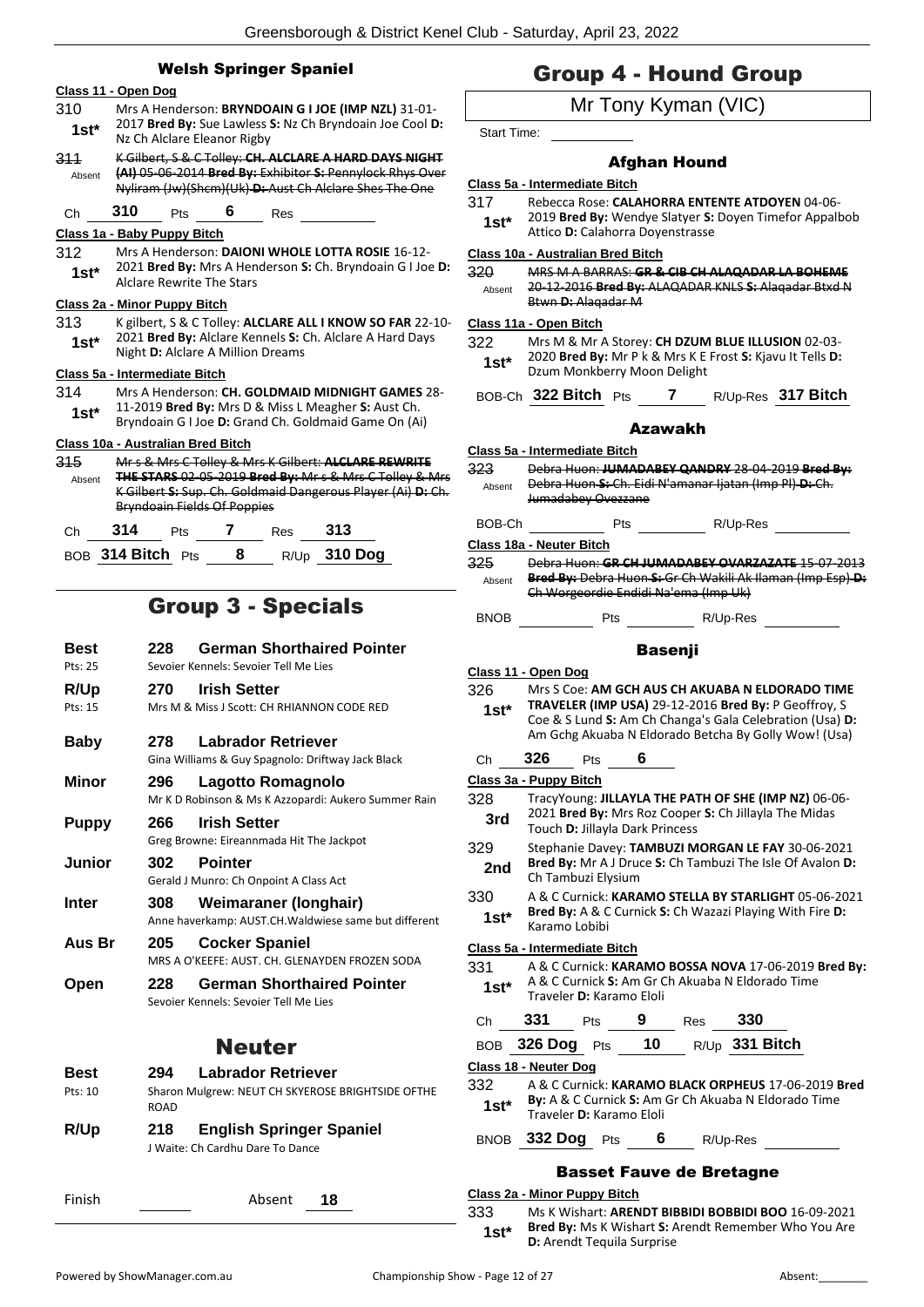### BOB-Ch **333 Bitch** Pts **6**

#### Basset Hound

# **Class 1 - Baby Puppy Dog**

- 334 Ms B Howell & Ms M Cooper: **KAMAHI ALL STAR** 25-11- 2021 **Bred By:** Exh **S:** Ch. Bassbarr Donald Sutherland (Imp **2nd Digital Divides By: EXILS:** CH. Bandle Darlin **Digital Digital Digital Digital Digital Digital Digital Digital Digital Digital Digital Digital Digital Digital Digital Digital Digital Digital Digital Digital Digita** 335 Mrs Jane Davey: **GOLDREIGN ARCHER (AI)** 13-12-2021 **Bred**
- **By:** Mrs J Davey **S:** Ch Beauchasseur Wotwomnwant **D:** Ch **1st\* by:** IVITS J Davey **5:** Ch Beaud<br>Goldreign Snap Crackle Pop

#### **Class 4 - Junior Dog**

336 Ms B Howell & Ms M Cooper: **KAMAHI NEW SHERIFF IN TOWN** 26-11-2020 **Bred By:** Exh **S:** Yarramba I Want It All **D:**  Ch. Kamahi Oh Darlin **1st\***

#### **Class 5 - Intermediate Dog**

- 337 John Glazzard: **CH. GOLDREIGN HEART AND SOUL** 06-01- 2020 **Bred By:** Mrs J Davey **S:** Ch Beauchasseur Snicker **D:**
- **1st**\* 2020 **brea by:** MITS J Davey **5:**<br>Ch Beauchasseur Vannilla Ice

### **Class 1a - Baby Puppy Bitch**

338 John Glazzard: **GOLDREIGN ARIA [AI]** 13-12-2021 **Bred By:** Mrs Jane Davey **S:** Ch. Beauchasseur Wotwomnwant **D:** Ch. **1st** Missimic Davey **5.** Cit. Beau<br>**6** Goldreign Snap Crackle Pop

|  | BOB-Ch 336 Dog Pts |  |  |  | R/Up-Res 337 Dog |
|--|--------------------|--|--|--|------------------|
|--|--------------------|--|--|--|------------------|

#### Borzoi

#### **Class 10 - Australian Bred Dog**

347 Karen Nott: **GLENEAGLE UNDER THE RADAR** 29-01-2018 **Bred By:** Karen Nott **S:** Gleneagle Tonga Tuff **D:** Ch Gleneagle Sweet As Honey Absent

#### **Class 11 - Open Dog**

- 349 Rob Kerr & Carol Veldhoven: **AHSATAN MODEST MUSORSKIY** 20-11-2018 **Bred By:** Ahsatan Kennels **S:**  Zarroff Charmed Im Sure **D:** Aust Ch Ahsatan Lyric Absent
- 350 Dr D & Mrs P Barclay: **ZOLOTO HALLOWEEN HUNTER** 06- 02-2014 **Bred By:** MR R A FROLLEY & MR 2 J ZUIDEVELD **S:**  Ch Zivv Prinz Noirzo Loto **D:** Ch. Zoloto Zoviet Zoe Absent

#### Ch Pts Res

**Class 1a - Baby Puppy Bitch**

352 Karen Nott: **GLENEAGLE DARK AND STORMY** 07-11-2021 **Bred By:** Karen Nott **S:** Ch Gleneagle Whiskey Lullaby **D: 1st\* Brea By:** Karen Nott S: Q<br>Gleneagle Venus Rising

#### **Class 11a - Open Bitch**

355 Karen Nott: **GLENEAGLE YELLO DIAMOND** 04-12-2019 **Bred By:** Karen Nott **S:** Ch Astrawitch End Game **D:** Ch Zarroff **1st<sup>\*</sup> By:** Karen Nott<br>Magical Charm

### 356 Dr D & Mrs P Barclay: **CH ASTRAWITCH**

**THROUGHDRAGONSEYES** 18-03-2017 **Bred By:** Dr D & Mrs P Barclay & Ms M Boyle & Mrs D Madalinski **S:** Ch Georwitch Cut To The Chase **D:** Ch Cordova Zaraleika Absent

| ∶h<br>$\sim$ | .<br>- כנר | τs | 398 |  |
|--------------|------------|----|-----|--|
|              |            |    |     |  |

# BOB **355 Bitch** Pts **6** R/Up

# Dachshund Miniature (Long Haired)

#### **Class 2a - Minor Puppy Bitch**

357 E Sison & V Pettigrove: **SARSICA SWEET COSMOPOLITAN** 15-10-2021 **Bred By:** V Pettigrove **S:** Ralines Aviation **D:** Ch **1st\* 15-10-2021 Brea B**<br>**1st\* Schlau Royal Tiara** 

# BOB-Ch **357 Bitch** Pts **6**

#### Dachshund (Smooth Haired)

# **Class 5 - Intermediate Dog**

- 358 Ms B Howell & Ms M Cooper: **CH. KAMAHI LISTEN TO**
- **YOUR HEART** 13-05-2019 **Bred By:** Exh **S:** Am. Ch. Am. Gr. Ch. Ch. Joy-Dens Rockin Robin Ss (Imp Usa) **D:** Ch. Kamahi Rooms On Fire **1st\***

| Сh | 358 | Pts |  |
|----|-----|-----|--|
|----|-----|-----|--|

#### **Class 10a - Australian Bred Bitch** 361 Mrs E Braas: **CH. EMMILINE BLACK VELVET** 20-08-2020 **Bred By:** Ms K Brooks **S:** Am.Ch.Am.Grand.Ch.Ch Joy-Dens Rockin Robin Ss (Imp Usa) **D:** Ch. Emmiline Twentyfour Karat Gold (Ai) Absent Ch Pts BOB **358 Dog** Pts **6** R/Up

#### Dachshund Miniature (Smooth Haired)

#### **Class 1 - Baby Puppy Dog**

#### 362 Ms K Brooks: **EMMILINE LITTLE LIES** 09-11-2021 **Bred By:** Exh **S:** Ardenrun Aeron Into Minimead (Uk) **D:** Emmiline I See Red Absent

363 Ms K Brooks: **EMMILINE NO DOUBT ABOUT IT** 09-11-2021 **Bred By:** Exh **S:** Ardenrun Aeron Into Minimead (Uk) **D: 1st Example 1 Steem Emmiline I** See Red

#### **Class 2 - Minor Puppy Dog**

364 Corrienne Irvin: **BERGHUTTE DREAM TIME** 26-08-2021 **Bred By:** Mrs C Irvin **S:** Berghutte Back In Time **D:** Berghutte Hopes N Dreams Absent

# Ch Pts

**Class 1a - Baby Puppy Bitch**

- 366 Ms K Brooks: **EMMILINE COSMIC LOVE (AI)** 09-11-2021
- **Bred By:** Exh **S:** Ardenrun Aeron Into Minimead (Uk) **D: 1st\* Brea By:** Exn S: Ard<br>**Emmiline I See Red**

#### **Class 4a - Junior Bitch**

#### 368 Mrs E Braas: **PICOLLO TECKEL HONEY KISS (IMP. RUS)** 21- 01-2021 **Bred By:** E Pikul **S:** Picollo Teckel World Is Mine **D:**  1st\* 01-2021 Bred By: E Pikul S<br>Picollo Teckel Ice Ice Baby

- 
- Ch **368** Pts **6**
- BOB **368 Bitch** Pts **6** R/Up

#### **Class 18 - Neuter Dog**

- 369 Karen Molesworth: **GERSNDACH U K CONNECTION** 17-01- 2016 **Bred By:** Robyn Gersbach **S:** Uk Ch Ch Siouxline Levi **D: 1st**\* 2016 Bred By: Robyn Gersi<br>Gersndach The Black Pearl
	- BNOB **369 Dog** Pts **6** R/Up-Res

#### Dachshund (Wire Haired)

#### **Class 3 - Puppy Dog**

370 Mrs S Kennedy: **BIZARRES MALANGATTA** 21-05-2021 **Bred By:** Mrs S Robinson **S:** Ch Cayugaridge Kailua Ca **D:** Bizarres Lulu Ladybug Absent

#### **Class 11 - Open Dog**

- 371 Sarah Kennedy: **CAYUGARIDGE KAILUA** 24-01-2018 **Bred By:** Dr L A Weston **S:** Ch Boloria'S Cincinnati (Imp Uk) **D:** Ch Cayugaridge Constant Comment Absent
- BOB-Ch Pts R/Up-Res

#### **Deerhound**

#### **Class 5a - Intermediate Bitch**

- 374 Ms M Crossley & Miss A Stehr: **CH EILRIG SPEED BONNIE**
- **BOAT (AI)** 06-12-2019 **Bred By:** M W Calvert **S:** Am Gr Ch Jaraluv Undaunted Courage (Imp Usa) **D:** Eilrig Abhainn Shira **1st\***

#### **Class 11a - Open Bitch**

- 375 Ms Melanie Crossley: **NECESSE'S DIRA DOMINA (IMP**
- **SWEDEN)** 10-04-2019 **Bred By:** Pia Erasmie **S:** Murray Field'S Börje N Arte **D:** Necesse'S Cassiopeia Conatus **1st\***

|  | BOB-Ch 374 Bitch Pts |  |  |  | R/Up-Res 375 Bitch |
|--|----------------------|--|--|--|--------------------|
|--|----------------------|--|--|--|--------------------|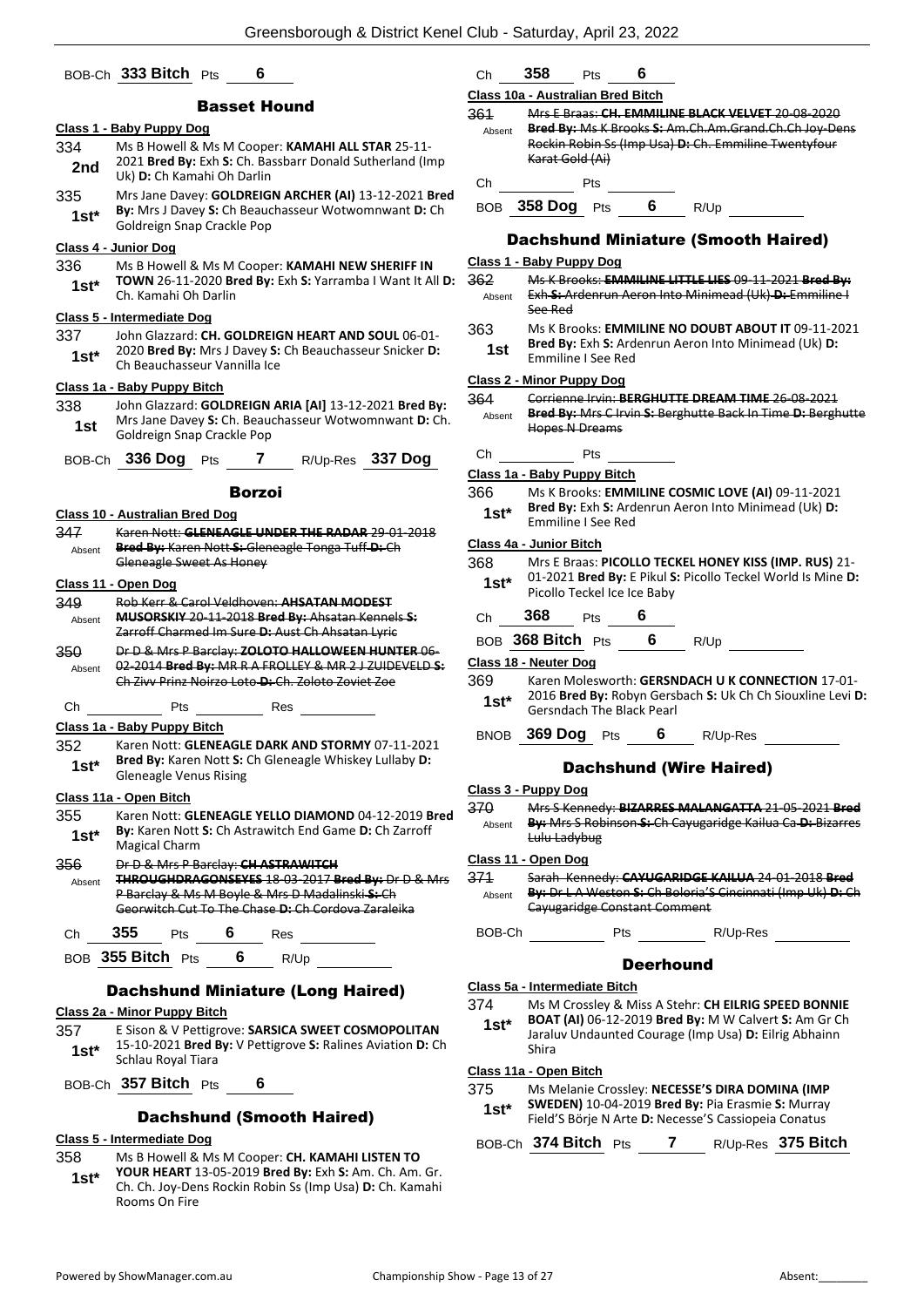# Foxhound

#### **Class 4 - Junior Dog**

376 KJ & KE Austin: **CH FOXGULLY WHEN YOR HOT YOUR HOT** 28-02-2021 **Bred By:** Exh **S:** Sup Ch Foxgully Perfectly Timed **1st**\* 28-02-2021 **Bred By:** Exh **5:** Sup Ch Foxgully A Touch Of Scandal

BOB-Ch **376 Dog** Pts **6**

#### **Greyhound**

#### **Class 10 - Australian Bred Dog**

378 Kinshasa Kennel's: **CH XILONE ENTER THE TIGER** 10-04- 2020 **Bred By:** Xilone Kennels **S:** Ch Satinfield Coffee Break **1st**\* **D:** *XIV* Brea by: XIIONE Kennels **5:** Ch.<br>**D:** Xilone Absolutely Gorgeous (Ai)

BOB-Ch **378 Dog** Pts **6**

#### Harrier

#### **Class 4 - Junior Dog**

- 379 MS L CASSAR, MR P & MRS F DANAHER/ MISS R DANAHER: **CH FELLHUNTERS HAVOC** 10-04-2021 **Bred By:** MR P & MRS F DANAHER/ MISS R DANAHER **S:** Sup Ch Fellhunters On The Scent **D:** Holcombe Mayhem (Imp Uk) **1st\***
- BOB-Ch **379 Dog** Pts

#### Irish Wolfhound

#### **Class 4 - Junior Dog**

- 380 Dr F & Mrs A McEvoy & Mr S Jervies: **TIROWEN SANDOR** 30-10-2020 **Bred By:** Dr F J & A T McEvoy **S:** Ch. Tirowen
	- Octavian (Ai) **D:** Dunmadadh Finally Flavia To Tirowen (Imp Usa) **1st\***

#### **Class 5 - Intermediate Dog**

381 Ms J Jeanes / Dr F & Mrs A McEvoy: **TIROWEN KYON** 15-01- 2020 **Bred By:** Dr F J & Mrs A T McEvoy **S:** Int.Ch. Ocoolio Of **1st** <sup>2020</sup> **Brea By:** Dr F J & MITS A T MCEVOY **5:** In First Avenue (Bel) **D:** Sbis Ch. Dromkeen Lily

Ch **380** Pts **7** Res **381**

#### **Class 5a - Intermediate Bitch**

383 Mr S Jervies & Dr F.J & Mrs A.T McEvoy: **TIROWEN SERENA (AI)** 31-05-2019 **Bred By:** Dr F.J & Mrs A.T McEvoy **S:** Sbis Ch Tirowen Fletcher **D:** Tirowen Ariadne **1st\***

Ch **383** Pts **6**

BOB **380 Dog** Pts **8** R/Up **383 Bitch**

#### Petit Basset Griffon Vendeen

**Class 5 - Intermediate Dog**

384 Shellie Marshall: **DANCE MONKEY V. TUM-TUMS VRIENDJES (IMP NLD)** 24-04-2020 **Bred By:** Dr G Huikeshoven **S:** Banana Chip V. Tum-Tums Vriendjes **D:**  Champagne V. Tum-Tums Vriendjes Absent

BOB-Ch Pts

#### Pharaoh Hound

#### **Class 4 - Junior Dog**

386 Teresa Gaudio: **CH. ANTEFA'S ARAGORN (IMP SWEDEN)** 10-11-2020 **Bred By:** Monica Lundqvist & Annica Hemström Lundqvist **S:** Antefa'S Zmeagol **D:** Antefa'S Yosofin **1st\***

BOB-Ch **386 Dog** Pts **6**

#### Rhodesian Ridgeback

#### **Class 1 - Baby Puppy Dog**

- 391 Miss L & Mrs B McVilly: **KHANYSHA EDGE OF DARKNESS**
- **(AI)** 15-11-2021 **Bred By:** Ms R Morrison **S:** C.I.B. Cze. Jr Ch. Rom. Gr. Ch. Slv. Jr Ch. Blk. Ch. Bul. Gr. Ch. Redyland Anyway Anyhow Anywhere (Imp Cze) **D:** Amashutu Black Widow **1st\***

#### **Class 3 - Puppy Dog**

| 393    | Dr Cecily Macdougall & Mr John Horsfield: NKALAKATHA   |
|--------|--------------------------------------------------------|
| Absent | ADEL SULTAN (AI) 04-10-2021 Bred By: Nkalakatha S: Sup |
|        | Ch Juzrival Arkan Up (Ai) D: Ch Nkalakatha Pridepred   |
|        | Georgiana                                              |
|        |                                                        |

### **Class 4 - Junior Dog**

- 394 Brent and Gina Stanyon: **CH KUSINI PACER BAY (AI)** 26-12- 2020 **Bred By:** EXH **S:** Sup Ch Nambala Acopie Et (Imp Nz) **D:**
- **1st**\*  $\left\{\n \begin{array}{cc}\n \text{C} & \text{C} & \text{D} \\
 \text{D} & \text{D} & \text{D}\n \end{array}\n \right\}$  The Nambala Acayla (Imp Nz) 395 Jessica Lowe: **UJAMAA DARK SIDE OF THE MOON (AI)** 23-
- 01-2021 **Bred By:** Ms V Moritz **S:** Int. Ch. Vizara Jukati (Nld) **2nd D**: Ujamaa Hot Flamingo (Ai)

#### **Class 5 - Intermediate Dog**

396 Miss K & Mrs E Witchell: **SAHWIRA ZULU SIMBA** 08-10- 2019 **Bred By:** SAHWIRA ZULU **S:** Kiwi - Aust Ch. Koruridge Eleguas Paradox (Imp Nzl) **D:** Sanaa - Aust Ch. Sahwira Sanaa (Ai) Rn **1st\***

| Ch | - 394 | Pts | 8 | Res | 396 |  |
|----|-------|-----|---|-----|-----|--|
|    |       |     |   |     |     |  |

#### **Class 1a - Baby Puppy Bitch**

398 M & V Stoneham: **RIJSTONE SHAKE IT OFF** 28-12-2021 **Bred By:** M & V Stoneham **S:** Ch Shelridge Weapon Of Choice **D: 1st By:** IVI & V Stonenam **S:** C<br>Rijstone Summer Breeze

#### **Class 2a - Minor Puppy Bitch**

399 Dr C Macdougall & Mr J Horsfield: **NKALAKATHA ADEL SHARMA (AI)** 04-10-2021 **Bred By:** Nkalakatha **S:** Sup Ch Juzrival Arkan Up (Ai) **D:** Ch Nkalakatha Pridepred Georgiana Absent

#### **Class 4a - Junior Bitch**

- 400 Miss L & Mrs B McVilly: **KHANYSHA PHEO NIX RISING** 13-
	- 02-2021 **Bred By:** Ms R Morrison **S:** Ch: Shelridge Weapon **1st** OZ-2021 Bred By: MS R Morrison S: C<br>Of Choice D: Amashutu Black Widow

#### **Class 5a - Intermediate Bitch**

| 402 | Julie Spittal: NKALAKATHA BENNU KYA 12-08-2020 Bred            |
|-----|----------------------------------------------------------------|
| 2nd | <b>By:</b> Ms C MacDougall & Mr J Horsfield S: Ujamaa Symphony |
|     | Red (Ai) D: Ch. Nkalakatha Pridpred Georgiana                  |

- 403 M & V Stoneham: **RIJSTONE LIL SPRINKLE OF LIGHT (AI)** 20-
- 09-2020 **Bred By:** EXH **S:** Am.Ch. Redawg Christofel **1st** 09-2020 **Bred By:** EXH S: Am.Ch. Redawg Christofe<br>O'copprrdg Sc (Usa) **D:** Rijstone Little Miss Sparkle

# **Class 10a - Australian Bred Bitch**

| 404    | Dr C Macdougall & Mr J Horsfield: NKALAKATHA BENNU     |
|--------|--------------------------------------------------------|
| Absent | IZZY 12-08-2020 Bred By: Nkalakatha S: Ujamaa Symphony |
|        | Red D: Nkalakatha Pridepred Georgiana                  |

#### **Class 11a - Open Bitch**

| 405        |         |                                                    |    |      | Dr C Macdougall & Mr J Horsfield: CH NKALAKATHA        |  |  |  |
|------------|---------|----------------------------------------------------|----|------|--------------------------------------------------------|--|--|--|
| Absent     |         | PRIDEPRED GEORGIANA 20-08-2018 Bred By: Nkalakatha |    |      |                                                        |  |  |  |
|            |         |                                                    |    |      | S: Ch Etosha Uatu Of The Asgard D: Nkazimlo Madam Copy |  |  |  |
| Сh         | 400     | Pts                                                |    | Res  | 403                                                    |  |  |  |
| <b>BOB</b> | 394 Dog | Pts                                                | 11 | R/Up | 396 Dog                                                |  |  |  |

#### Saluki

409 Mr A & Mrs M Chato: **CH. BAGHDAD LETS GO PARTI** 29-03- 2019 **Bred By:** Mrs Paula Bockman-Chato **S:** Sup Ch. Crisnick **1st** <sup>2019</sup> Bred By: Mrs Paula Bockman-Chato S: Sup Ch. Cris<br>Surprise Parti D: Ch. Tiana Lucieintheskywithdimonds Jc

BOB-Ch **409 Bitch** Pts **6**

#### Whippet

- **Class 4 - Junior Dog**
- 410 Mr A Adams: **CHESSMEN PURPLE RAIN** 17-03-2021 **Bred**
- **By:** Miss J M Kerslake **S:** Ch. Beauroi Diamond Masquerade **2nd By:** MISS J M Kerslake **3 D:** Isilwane Run To You
- 411 S Karunananda: **INGWE MIRACLE MAN** 24-03-2021 **Bred By:** Ingwe Kennels **S:** Ch Byerley Maui Jim **D:** Ch Ingwe **3rd by:** ingwe Netwes **3:** Cn is<br>When Irish Eyes R Smilin
- 412 Lisa Barrenger: **ISILWANE THE LIGHTBRINGER** 26-02-2021 **Bred By:** Lisa Barrenger **S:** Ch Isilwane On The Prowl **D:** Ch Isilwane Tomb Raider **1st\***
- 
- 
- **Class 11a - Open Bitch**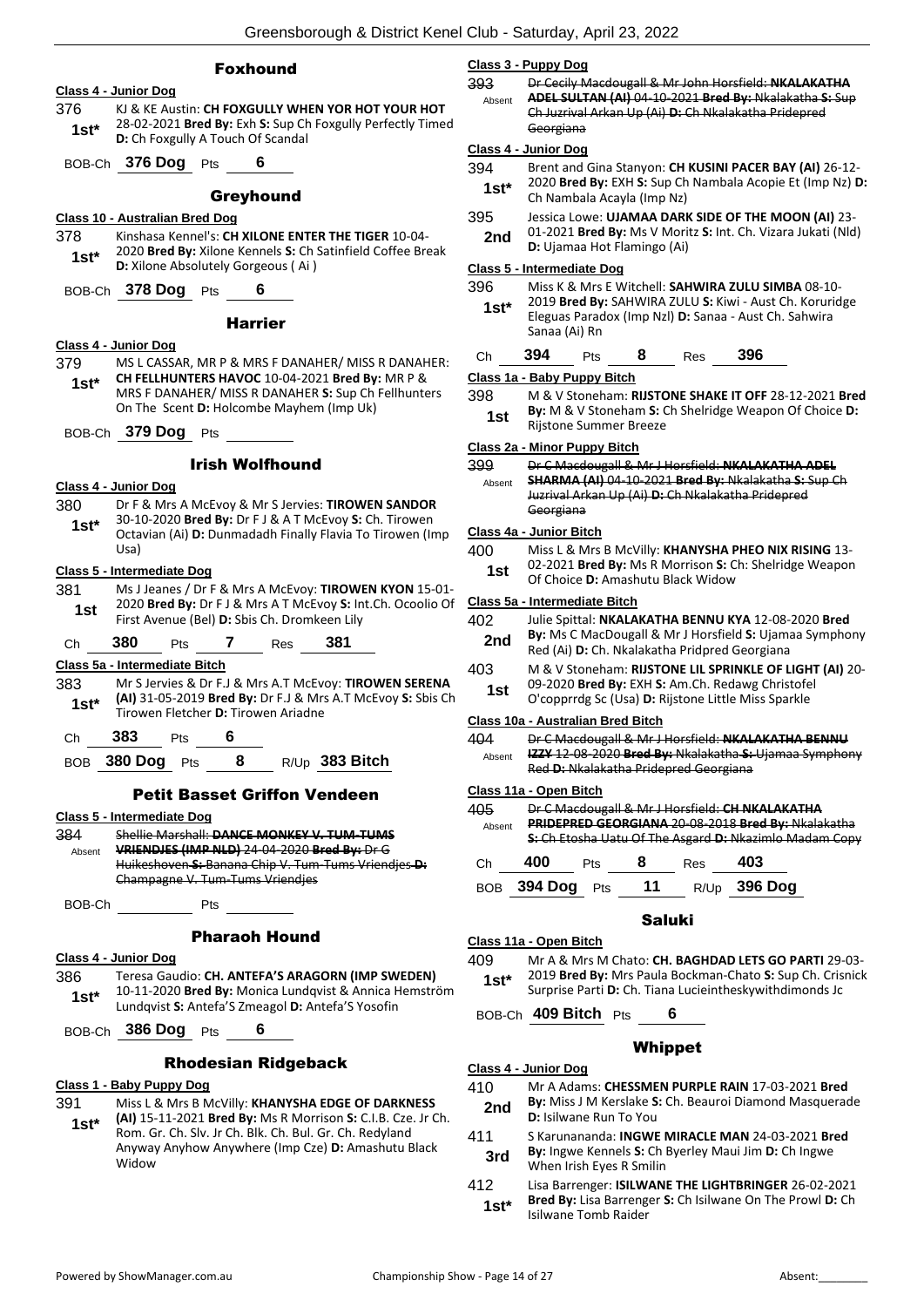#### **Class 10 - Australian Bred Dog**

413 Lisa Barrenger: **ISILWANE MORNINGSTAR** 01-02-2021 **Bred By:** Lisa Barrenger **S:** Merrirose War Paint **D:** Isilwane **1st\* Dy:** Lisa Barrenger S: I

# Ch **412** Pts **9** Res **413**

# **Class 1a - Baby Puppy Bitch**

416 Lisa Barrenger: **ISILWANE DO YOU SEE WHAT I SEE** 18-12- 2021 **Bred By:** Lisa Barrenger **S:** Dc (Lc) Isilwane Hunter And **1st** 2021 **Brea by:** Lisa Barrenger **3:** DC (LC) ISHWAIRE Collector Lcm **D:** Ch Isilwane Raspberry Beret

# **Class 4a - Junior Bitch**

418 MRS N J RULE-STEELE & MISS S TURAY & MISS E PERKINS: **TAEJAAN VACATION IN VENICE** 12-11-2020 **Bred By:** MRS N J RULE-STEELE **S:** Sobresalto Ladro Di Emozioni (Imp Ita) **D:** Ch. Taejaan Nights Inwhite Satin **1st**

# **Class 10a - Australian Bred Bitch**

419 Lisa Barrenger: **ISILWANE JEAN GREY JC** 07-06-2017 **Bred By:** Lisa Barrenger **S:** Ch Isilwane Jolly Roger **D:** Ch **1st By:** Lisa Barrenger **5:**<br>**Bonnymead Iolanda** 

# **Class 11a - Open Bitch**

420 Lisa Barrenger: **CH ISILWANE RASPBERRY BERET** 19-11- 2013 **Bred By:** Lisa Barrenger **S:** Ch Calahorra The Sun Also **1st**\* 2013 **Bred By:** Lisa Barrenge<br>Rises **D:** Isilwane Ice Queen

| Ch | 420                    | <b>Pts</b> | 8 | Res | 418                   |
|----|------------------------|------------|---|-----|-----------------------|
|    | BOB $412$ Dog Pts $12$ |            |   |     | R/Up <b>420 Bitch</b> |

# Group 4 - Specials

| <b>Best</b>   | 374<br><b>Deerhound</b>                                                             |
|---------------|-------------------------------------------------------------------------------------|
| Pts: 25       | Ms M Crossley & Miss A Stehr: Ch Eilrig Speed Bonnie Boat<br>(AI)                   |
| R/Up          | 333<br><b>Basset Fauve de Bretagne</b>                                              |
| Pts: 15       | Ms K Wishart: Arendt Bibbidi Bobbidi Boo                                            |
| <b>Baby</b>   | 416<br>Whippet                                                                      |
|               | Lisa Barrenger: Isilwane Do You See What I See                                      |
| Minor         | 333<br><b>Basset Fauve de Bretagne</b><br>Ms K Wishart: Arendt Bibbidi Bobbidi Boo  |
| <b>Puppy</b>  | 330<br><b>Basenji</b>                                                               |
|               | A & C Curnick: Karamo Stella By Starlight                                           |
| <b>Junior</b> | <b>Irish Wolfhound</b><br>380<br>Dr F & Mrs A McEvoy & Mr S Jervies: TIROWEN SANDOR |
| Inter         | 374<br>Deerhound                                                                    |
|               | Ms M Crossley & Miss A Stehr: Ch Eilrig Speed Bonnie Boat<br>(AI)                   |
| Aus Br        | 378<br>Greyhound<br>Kinshasa Kennel's: CH Xilone Enter The Tiger                    |
| Open          | <b>Deerhound</b><br>375                                                             |
|               | Ms Melanie Crossley: Necesse's Dira Domina (Imp Sweden)                             |
|               | <b>Neuter</b>                                                                       |
| Best          | <b>Basenji</b><br>332                                                               |
| Pts: 7        | A & C Curnick: Karamo Black Orpheus                                                 |
|               | <b>Dachshund Miniature (Smooth</b>                                                  |
| R/Up          | Haired)<br>369                                                                      |
|               | Karen Molesworth: Gersndach U K Connection                                          |
| Finish        | Absent<br>17                                                                        |
|               |                                                                                     |

# Group 5 - Working Dog Group

Mrs Patrice Johansen (QLD)

Start Time:

# Australian Cattle Dog

- **Class 1 - Baby Puppy Dog**
- 421 Mr R B and Mrs C J Redhead: **LANDMASTER IRON**
- **MOUNTAIN** 24-12-2021 **Bred By:** Mr R B and Mrs C J Redhead **S:** Cloverdowns Beyond The Lyric **D:** Ch. Cloverdowns Sounds Of Then (Ai) **2nd**
- 422 Mr A & Mrs R Spargo: **PUREHEEL ROYAL ERASER** 23-01- 2022 **Bred By:** Mr A & Mrs R Spargo **S:** Ch Bluverado Royal **1st EXECUTE 2022 Brea By:** IVIT A & IVITS K Spargo

#### **Class 4 - Junior Dog**

- 423 W. & L. GREASLEY: **AUST CHAMP NERRALEE KISS MY CLASS**
- 31-12-2020 **Bred By:** W. & L. GREASLEY **S:** Supreme Ch **1st** 31-12-2020 **Bred By:** W. & L. GREASLEY **5:** Supreme C<br>Nerralee Silver Surfer **D:** Aust Champ Pavesi Kiss This

#### **Class 11 - Open Dog**

424 Mrs J Purcell: **CLOVERDOWNS AIM HIGH AT LANDMASTER** 08-12-2017 **Bred By:** Mrs J Purcell **S:** Ch Willowpark Mick **1st** U8-12-2017 Bred By: Mrs J Purcell S: Ch Willowpark M<br>Dundee Rn Hdas Pt D: Ch Cloverdowns Got That Glint Ch **423** Pts **7** Res **424**

# **Class 1a - Baby Puppy Bitch** 425 Mr A & Mrs R Spargo: **PUREHEEL ROYAL INFLUENCE** 05-01- 2022 **Bred By:** Mr A & Mrs R Spargo **S:** Ch Bluverado Royal 1st\* 2022 Brea By: Mr A & Mrs R Spargo S: Ch Bluverado Roy<br>Rampage D: Ch Wyhandoo Four Leaf Clova At Accebera 426 Mr A & Mrs R Spargo: **PUREHEEL ROYAL MOMENT** 23-01- 2022 **Bred By:** Mr A & Mrs R Spargo **S:** Ch Bluverado Royal 2nd 2022 Brea By: IVIT A & IVITS K Spargo<br>Rampage D: Pureheel Ticket To Ride

#### **Class 5a - Intermediate Bitch**

| 427    | W. & L. GREASLEY: AUST CHAMP PAVESI KISS THIS 19-05-                                                |
|--------|-----------------------------------------------------------------------------------------------------|
| $1st*$ | 2019 Bred By: A. & J. Park S: Aust Champ Nerralee Kiss My<br>Asset (Ai) D: Pavesi Strawberry Kisses |
| $\sim$ |                                                                                                     |

428 Mrs J Purcell: **CLOVERDOWNS MASQUERADE** 08-05-2020 **Bred By:** Mrs J Purcell **S:** Ch. Cloverdowns Let'S Rock **D: 2nd** Brea By: Mrs J Purcell S: Ch. Clove<br>Cloverdowns Sounds Of Then (Ai)

#### **Class 10a - Australian Bred Bitch**

- 429 W. & L. GREASLEY: **NERRALEE SILVER STARDUST** 31-12- 2020 **Bred By:** W. & L. GREASLEY **S:** Supreme Ch Nerralee Silver Surfer **D:** Aust Ch Pavesi Kiss This Withdrawn
- Ch **427** Pts **8** Res **428**

| BOB 423 Dog Pts $10$ R/Up 424 Dog                                                       |  |  |
|-----------------------------------------------------------------------------------------|--|--|
| $\mathbf{A}$ is a set of $\mathbf{A}$ is a set of $\mathbf{B}$ is a set of $\mathbf{A}$ |  |  |

# **Class 18a - Neuter Bitch**

430 Vicki Duncan: **AUST CH. JINDAWAN DREAMTIME GIRL** 24- 04-2014 **Bred By:** Vicki Duncan **S:** Colonydane Just Rapt In 1st\* U<sup>4-2014</sup> Brea By: VICKI Duncan<br>Red D: Colonydane Red Kriazia

BNOB **430 Bitch** Pts **6** R/Up-Res

# Australian Kelpie

| Class 4 - Junior Dog    |           |                                    |                  |                                                             |  |
|-------------------------|-----------|------------------------------------|------------------|-------------------------------------------------------------|--|
| 431                     |           | Mrs I Scholtz: CH KUSCO MOONUT RUU |                  |                                                             |  |
| Absent                  |           |                                    |                  | Bred By: Mrs J Scholtz S: Ch Callicoma Mudstone D: Ch       |  |
|                         |           | lorkerbook Saffire Night           |                  |                                                             |  |
| Сh                      |           | Pts                                |                  |                                                             |  |
| Class 4a - Junior Bitch |           |                                    |                  |                                                             |  |
| 432                     |           |                                    |                  | Ms SY Paige & Mr CM Bailey: SOUTHSPIRIT CHARDONNAY          |  |
| $1st*$                  |           |                                    |                  | 16-12-2020 Bred By: Ms M Schiller S: Ch Kalan Sky Galaxy    |  |
|                         |           | D: Kalan Djuwel                    |                  |                                                             |  |
|                         |           | Class 10a - Australian Bred Bitch  |                  |                                                             |  |
| 433                     |           |                                    |                  | Mrs J Scholtz: CH MORKERBOOK SAFFIRE NIGHT 21-12-           |  |
| $1st*$                  |           |                                    |                  | 2018 Bred By: Mrs N & Miss S L Morris S: Sup.               |  |
|                         |           |                                    |                  | Ch. Morkerbook Sizzlin Jade D: Ch Dalalyn Alice At Midnight |  |
| Сh                      | 432       | Pts                                | Res              | 433                                                         |  |
|                         | 432 Bitch | Pts                                | R/U <sub>p</sub> | 433 Bitch                                                   |  |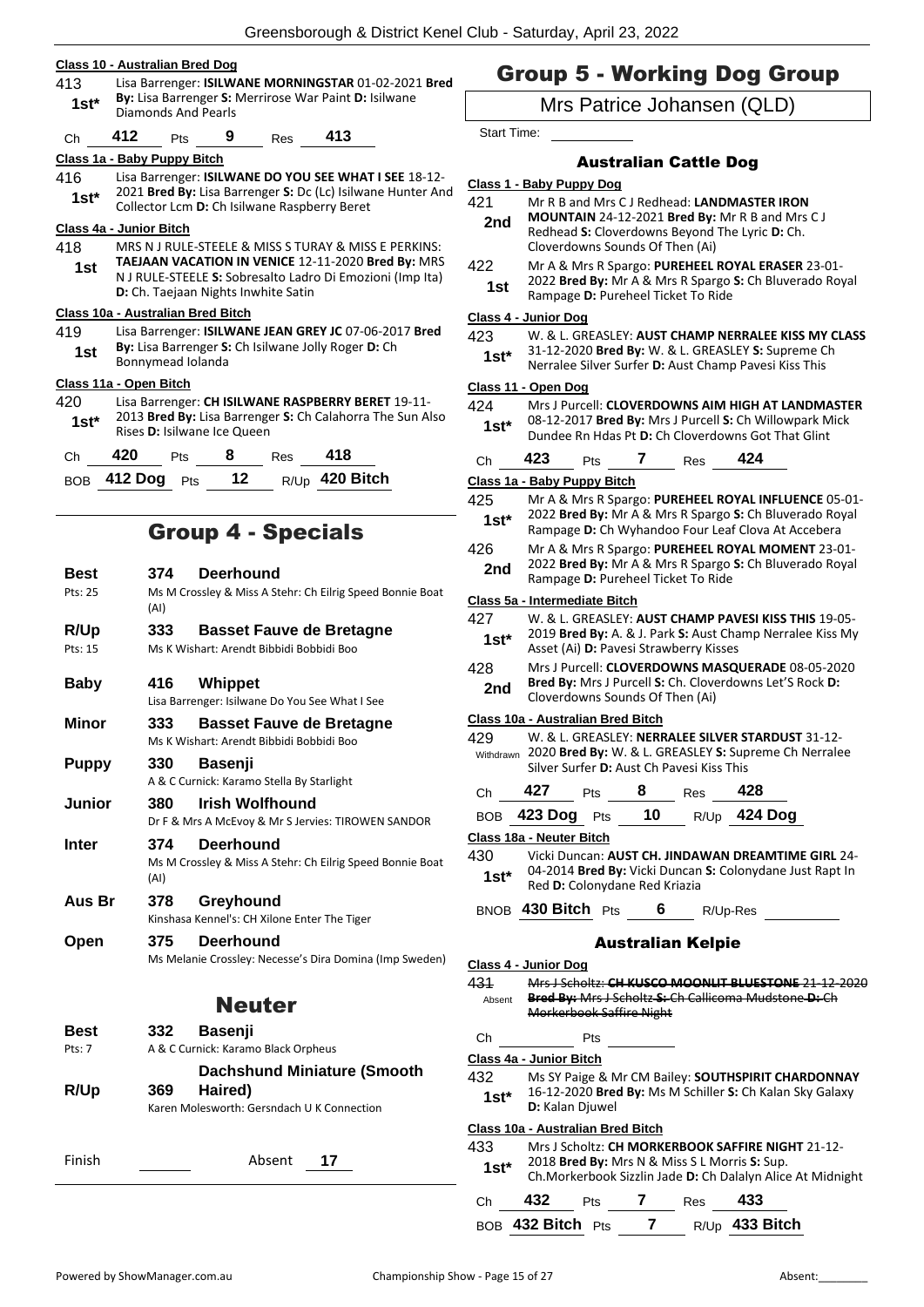# Australian Shepherd

# **Class 3 - Puppy Dog**

435 A Petersen, J Purcell and T Gaudio: **DAPSEN RHYMES WITH BLUNT** 15-05-2021 **Bred By:** D Petersen **S:** Bailiwick I've Got The Magic At Dapsen (Imp Usa) **D:** Ch Cloud Nine Can Ewe Keep A Secret (Imp Usa) **1st\***

#### **Class 4 - Junior Dog**

437 Mr R Carlson: **ELITEVIEW I AM THE PRIZE** 15-02-2021 **Bred By:** Exhibitor **S:** Ch Maisilva Rising Empire **D:** Tch Eliteview **1st By:** Exhibitor S: Ch I<br>Taking The Lead Ht

#### **Class 10 - Australian Bred Dog**

439 Mr R Carlson: **ELITEVIEW CATCHING FIRE** 13-11-2018 **Bred By:** Exhibitor **S:** Sup Ch Mysql Im On Fire **D:** Dual Ch (T) **1st\*** By: Exhibitor S: Sup Ch Mysql Im<br>Eliteview Dream To Succeed Rn

#### **Class 11 - Open Dog**

441 A Petersen, J Karras & B Moore: **AM CH. SUP CH. REGAL REIGN HIGHTIDE HIT THE JACKPOT HT (IMP USA)** 11-07- 2016 **Bred By:** Mr M Moore & Mrs B Moore **S:** Multi Ch, Int Ch, Akc Gch Schaefer Vinelake Impulsive Cgc Romx-I Rom-C-I **D:** Am Gchs Ch Empty Nest It's Not About The Money **1st\***

Ch **441** Pts **9** Res **439**

#### **Class 1a - Baby Puppy Bitch**

- 443 Brooke Trotter: **GRANDPEAK DID IT FOR A COOKIE** 04-11- 2021 **Bred By:** Brooke Trotter **S:** Sup Ch Borderton
	- Flambeaux **D:** Ch Sutters Sweet Fanny Adams (Imp Nz) **1st\***

#### **Class 4a - Junior Bitch**

446 B Trotter: **GRANDPEAK YUMMY MUMMY** 12-02-2021 **Bred By:** B Trotter **S:** Willabaa All Thats True (Ai) **D:** Grandpeak **1st<sup>\*</sup> by:** B Trotter **5:** Willabda<br>Mumma Knows Best (Ai)

#### **Class 5a - Intermediate Bitch**

447 Mr R Carlson: **ROZATE LA VIE ES BELLE** 24-02-2020 **Bred By:** Rozate Kennels **S:** Rozate Arc Dtromphe **D:** Ch Rozate Smokin Hot Kiss Hsas Absent

Ch **446** Pts **6** Res

BOB **441 Dog** Pts **10** R/Up **439 Dog**

#### **Class 18 - Neuter Dog**

449 Mr R Carlson: **TRI CH (T) (RO) GRAND CH ELLAGANT GREAT EXPECTATIONS CDX HT** 02-08-2012 **Bred By:** Ellagant Kennels **S:** Ch Owjedoo Rugged Ranger Ht **D:** Ch Ellagant Flirtn With The Boys Cd Rae Ht **1st\***

#### Neuter **449** Pts **6**

**Class 18a - Neuter Bitch**

450 Mrs Renee Carlson: **CH ELLAGANT ALL THE RIGHT MOVES CCD RE** 07-04-2013 **Bred By:** Ellagant Kennels **S:** Ch **1st CCD RE** 07-04-2013 **Brea By:** Eliagant Kennels S: Ch<br>Sarasota Urban Legend D: Ch Blueamble Hells Angel

Neuter **450** Pts **6**

# BNOB **449 Dog** Pts **7** R/Up **450 Bitch**

#### Bearded Collie

**Class 4 - Junior Dog**

451 Joy Dubberley: **FAMEWYNN TAKE A CHANCE ON ME** 06-04- 2021 **Bred By:** Mrs Alison Smith **S:** Ch Bonibraes Song N 1st\* 2021 Brea By: IVITS Allson Smith S: Ch<br>Dance Ht D: Bonibraes Nordic Passion

# Ch **451** Pts **6**

# **Class 10a - Australian Bred Bitch**

- 452 Brigadoon Kennels: **AUST. CH. BRIGADOON MURDOCHS GIRL (AI)** 13-05-2018 **Bred By:** Brigadoon Kennels **S:** Ch Pipadene Overseas Pressman [U04] (Imp Uk) **D:** Ch Brigadoon Miros Autumn Raine (Ai) **1st\*** Ch **452** Pts **6**
- BOB **451 Dog** Pts **7** R/Up **452 Bitch**

# Belgian Shepherd Dog (Groenendael)

#### **Class 11a - Open Bitch**

454 Mr N Luke &Mr G Carroll: **MELODY DE BRUINE BUCK ( IMP NDL)** 23-10-2018 **Bred By:** AMPM Roozen **S:** Kamp Luca De **1st\* NDLI** 23-10-2018 **Bred By:** AMPM Roozen S:<br>Bruine Buck **D:** Kamp Benthe De Bruine Buck

BOB-Ch **454 Bitch** Pts **6**

#### Belgian Shepherd Dog (Malinois)

#### **Class 11a - Open Bitch**

- 455 Sarah Trembath: **TAIKATALVEN JARDIN DES FLEURS (IMP** 
	- **FIN)** 17-07-2016 **Bred By:** Sakari Joenvaara **S:** Fr Ch Ianys Du Mas Des Lavandes **D:** Getiane Dite Kaneli Du Mas Des Lavandes **1st\***

BOB-Ch **455 Bitch** Pts **6**

#### Belgian Shepherd Dog (Tervueren)

#### **Class 4 - Junior Dog**

456 Ms B J Durran: **ASTABRON THE WIZARD IN BLACK** 24-03- 2021 **Bred By:** Ms B J Durran **S:** Johdam The Wizard At **1st** 2021 **brea by:** IVIS B J Durran **5:** Johdam The Astabron **D**: Deviebelle Ps Rockin Astabron

BOB-Ch **456 Dog** Pts **6**

#### Border Collie

#### **Class 2 - Minor Puppy Dog**

- 457 L & A Houlden & J Tyler: **PUKAWIDGEE WORDS ON THE WIND** 28-09-2021 **Bred By:** L & A Houlden & J Tyler **S:** 
	- Sanory Recurring Dream **D:** Bordarita I'M A Perfect Diamond **1st\***

#### **Class 3 - Puppy Dog**

458 Lyn Allshorn: **MERRINDA SKY HIGH LOVER** 20-07-2021 **Bred By:** Lyn Allshorn **S:** Uttercharm Kozmic Ballad Ofluv At **1st\* By:** Lyn Alishorn S: Uttercharm Kozmic Band Nerrinda D: Merrinda I See Skies Of Blue

#### **Class 4 - Junior Dog**

#### 459 Maghera Kennels: **SWITCHBACK STOP THE RIOT AT MAGHERA** 09-02-2021 **Bred By:** Mr P & Mrs V Hofto **S:** Dual Ch Khayoz Somebody Stop Me (Ai) Rn Jdx Gd **D:** Ch Maghera Riot At The Racetrack Absent 460 Mrs L & Miss A Houlden & Mr J Tyler: **PUKAWIDGEE**

**NIGHTEYES** 08-01-2021 **Bred By:** Exhibitor Name Mrs L Houlden & Miss A Houlden & Mr J Tyler **S:** Sup Ch Nahrof Fire When Ready **D:** Ch Pukawidgee Goondiwindi Moon (Ai) **1st\***

#### **Class 10 - Australian Bred Dog**

461 Lyn Allshorn: **CH UTTERCHARM KOZMIC BALLAD OFLUV AT MERRINDA AI** 15-02-2020 **Bred By:** Miss J Symonds **S:** Nz Ch Waveney Kozmic Eclipse -Sem **D:** Ch Merrinda Girl Of My Heart Ai **1st** Ch **457** Pts **9** Res **461 Class 1a - Baby Puppy Bitch** 462 Lyn Allshorn: **MERRINDA HOLLYWOOD ROSE** 05-01-2022 **Bred By:** Lyn Allshorn **S:** Sup Ch Winpara Welcome To The Jungle **D:** Ch Merrinda Hollywood Kinda Girl **1st\* Class 5a - Intermediate Bitch** 463 Lyn Allshorn: **MERRINDA OHMYHEART THAT'S AMORE AI** 09-08-2020 **Bred By:** Lyn Allshorn **S:** Multi Ch Merrinda Speedway To My Heart **D:** Ch Merrinda Hollywood Kinda Girl **2nd** 464 Mrs L & Miss A Houlden & Mr J Tyler: **CH PUKAWIDGEE THE MOON IN WINTER** 13-06-2020 **Bred By:** L & A Houlden & J Tyler **S:** Sup Ch Nahrof Fire When Ready **D:** Ch Pukawidgee Goondiwindi Moon **1st\* Class 10a - Australian Bred Bitch** 465 Ethan James: **MILANGIMBI MAD ABOUT DIAMONDS** 13- 12-2019 **Bred By:** Diane Miller **S:** Sherayle Diamond **1st**\* **12-2019 Bred By:** Diane Miller S: Sherayle **1st\*** Illusions **D:** Milangimbi Afternoon Delight

| Ch. | 464 | Pts | - 8 | Res | 465                               |
|-----|-----|-----|-----|-----|-----------------------------------|
|     |     |     |     |     | BOB 464 Bitch Pts 12 R/Up 457 Dog |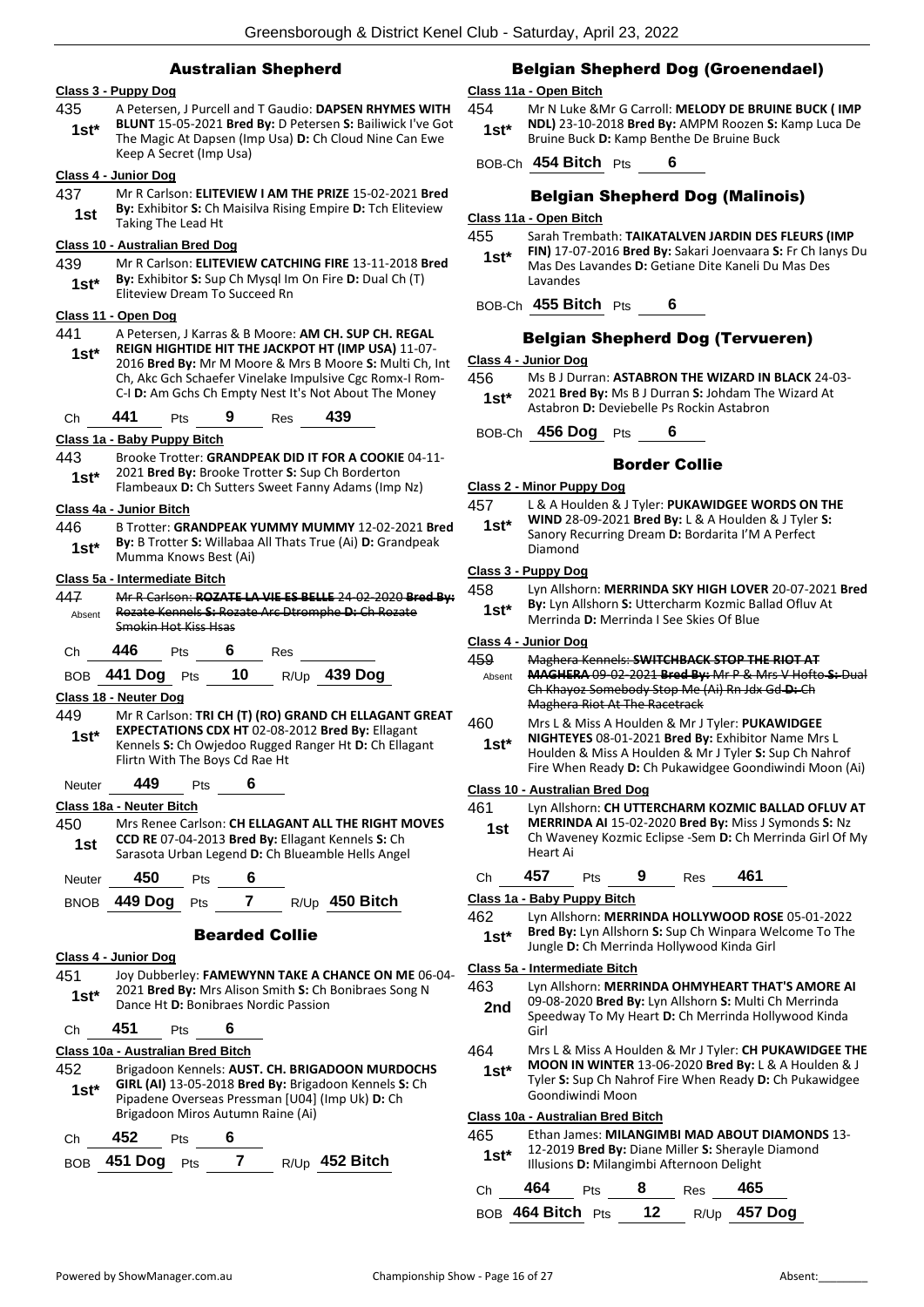- **Class 18a - Neuter Bitch** 466 Mrs F Hird: **NEUT.CH.STEADFAST TO SIR WITH LUV (AI)** 18- 07-2016 **Bred By:** Mrs G McKiernan **S:** Sup. Ch Trucharm **1st**\* U/-2016 **Bred By:** Mrs G McKlernan S: Sup. Cn Trucha<br>Monsters Inc. **D**: Ch Steadfast Luv N Other Bruises Et. BNOB **466 Bitch** Pts **6** R/Up-Res Briard **Class 4 - Junior Dog** 467 Mr Chris Rivera and Miss Carmen Konstantino: **CH GLENINE RAIN WILDS RIVER KING (AI)** 11-12-2020 **Bred By:** Glenine **1st\*** Rain WILDS RIVER KING (AI) 11-12-2020 Bred By: Glent River **1st Audio River 8.**<br>**1st\*** Rinks S: Gr Ch Cacharel Nemo D: Ch Glenine Moon River Ch **467** Pts **6 Class 10a - Australian Bred Bitch** 468 Ms K Kucera: **CH NARBRISSE OPHIRA** 28-02-2018 **Bred By:** Ms E Bennett **S:** A Kiss Please Moravia Campanella (Imp Cze) **D:** Ch Winning Colour Of Moravia Campanella (Imp Cze) **1st\*** Ch **468** Pts **6** BOB **468 Bitch** Pts **7** R/Up **467 Dog** Collie (Rough) **Class 4 - Junior Dog** 470 Mr A, Mrs J, Miss K & Miss C Wallace: **COLTIE ULTIMATE DREAM** 05-03-2021 **Bred By:** A & J Wallace **S:** Ch Coltie **1st\* DREAM 05-03-2021 Brea by:** A & J Wallace S: Ch Strathaven Pure Elegance **Class 1a - Baby Puppy Bitch** 471 Mr A, Mrs J, Miss K & Miss C Wallace: **COLTIE FOREVER ELLEGANT** 06-11-2021 **Bred By:** Coltie **S:** Ch Coltie Regal **1st\* ELLEGANT UP-11-2021 Brea By: CO**<br>Sensation **D**: Coltie Ellegant Dream BOB-Ch **470 Dog** Pts **6** Collie (Smooth) **Class 5 - Intermediate Dog** 472 Mim Bester: **CH BAQILODGE X MARKS THE SPOT** 13-01- 2020 **Bred By:** Mim Bester **S:** Herditall American Culture **D: 1st**\* 2020 **Bred By:** Wilm Bester **5:** He Gr Ch Bagilodge Jewels & Gems BOB-Ch **472 Dog** Pts **6** Finnish Lapphund **Class 11 - Open Dog** 474 MISS H LIM: **C.I.B. SUP. CH. TAIGAKOIRA TAHTIEN VALO (AI)** 12-12-2016 **Bred By:** Ms T J MacDonald **S:** Fin.Ch. Lecibsin Kaapro (Imp Fin) **D:** Lapinluna's Lapintahti (Imp Nor) **1st\*** Ch **474** Pts **6 Class 1a - Baby Puppy Bitch** 475 MISS H LIM: **HUEZE BORN TO SPARKLE** 23-11-2021 **Bred By:** MISS H LIM **S:** C.I.B. Sup. Ch. Taigakoira Tahtien Valo **1st\* By:** MISS H LIM **S:** C.I.B. Sup. Ch. Taigak<br>(Ai) **D:** Ch. Jarfa's Shining Star At Hueze **Class 3a - Puppy Bitch** 476 T MacDonald: **TAIGAKOIRA EMERALD AROURA** 23-07-2021 **Bred By:** DR T MACDONALD **S:** Ch Herding Instinct's Nakke Nakuttaja (Imp Swe) **D:** Taigakoira Ihana Helmi (Ai) Absent **Class 10a - Australian Bred Bitch** 477 Ms M Thomas Ms S Dillon: **CH. ARMAHANI KUNZITE KRUUNU (AI) JC** 08-03-2017 **Bred By:** Jacqualine Lincoln **S:**  Int Ch Fin Ch By Ch Lecibsin Harto ( Fin) **D:** Am Ch Aus Ch **1st\***
- Ch **477** Pts **6** Res

Calaban's Dirty Dancing (Imp Usa)

# BOB **474 Dog** Pts **7** R/Up **477 Bitch**

# **Class 18 - Neuter Dog**

478 Ms M Thomas & Ms S Dillon: **CH NEUT CH TAIGAKOIRA BUOREMUS DAVVIR PT** 05-11-2013 **Bred By:** Terri MacDonald **S:** Ch Herding Instincts Nakke Nakuttaja **D:** Ch Watersedge Little Black Dress **1st\***

# BNOB **478 Dog** Pts **6** R/Up-Res

# German Shepherd Dog

#### **Class 5 - Intermediate Dog**

- 479 Irina Borodinova: **SCHWARZLAKE INFINITYLUCK RALPH** 26-
- 02-2020 **Bred By:** Irina Borodinova **S:** Ypsilon Di Casa Caputi **1st** UZ-2020 **Bred By:** Irina Borodinova **5:** 1psi<br>(Imp. Deu) **D:** Schwarzlake Mystery Angel

#### **Class 10 - Australian Bred Dog**

- 480 Al Drinkwater: **CH.\*ASTASIA PACCO A Z** 20-04-2019 **Bred**
- **By:** Mrs B & Mr P Hersant **S:** \*Conbhairean Karlos A Nn Ed Normal Ipo2 H-Neg (Imp Uk) **D:** \*Astasia Gamba Az **1st\***

#### **Class 11 - Open Dog**

481 G + E Parsons: **CH DUX DI CASA NOBILI (IMP ITA) 'A' 'Z' BS** 27-09-2018 **Bred By:** MR L NOBILI **S:** Kik Crveni Mayestoso **1st**\* **27-09-2018 Brea By: MR L NO**<br>(Ita) **D:** Asia Di Casa Nobili(Ita)

| Ch | 481 | Pts | 8 | Res | 480 |  |
|----|-----|-----|---|-----|-----|--|
|    |     |     |   |     |     |  |

#### **Class 5a - Intermediate Bitch**

482 G & K Hall: **ROXAMBURG JALAPENO (AI) AZ** 16-04-2020 **Bred By:** K & G Hall **S:** Rico Von Der Kleinen Birke (Imp Deu) **1st\*** Bred By: K & G Hall S: Rico Vor<br>**1st\*** D: Ch Roxemburg Hot Chilli Az

Ch **482** Pts **6**

BOB **482 Bitch** Pts **9** R/Up **481 Dog**

# German Shepherd Dog (Long Stock Coat)

#### **Class 1a - Baby Puppy Bitch**

484 Rebecca Bentley: **ROXAMBURG REAPER** 17-01-2022 **Bred By:** K & G Hall **S:** Wulkano-Uno Von Schnitzerteam (Imp **1st\* By:** K & G Hall **S:** Wulkano-Uno Von<br>Hun) **D:** Ch Roxemburg Hot Chilli Az

#### **Class 4a - Junior Bitch**

#### 485 Mrs D & Mr R Cameron: **KENJJA DUST MEANT TO BE** 24-10- 2020 **Bred By:** Dianne Cameron **S:** Eroica Jethro Al **D:** Ch Maadrica Anya Rn **1st\***

BOB-Ch **485 Bitch** Pts **6**

# Maremma Sheepdog

#### **Class 10 - Australian Bred Dog**

487 EMMA Astbury JEAN PURCELL CAROLYN MCLEAN: **CH DELLBIANCO SOUND THE ALARM AT CLOVERDOWNS (IID ITA)** 15-11-2018 **Bred By:** C MCLEAN **S:** Spezzaferro **D: 1st\***

- Quassia Del Paradiso (Imp Ita)
- BOB-Ch **487 Dog** Pts **6**

# Old English Sheepdog

- **Class 2 - Minor Puppy Dog**
- 488 Denise Findlay: **OLENSHA JOY TO THE WORLD WITH**
- **SNODRAGON AI** 09-10-2021 **Bred By:** Denise Findlay **S:** Itl Ch, Nz Sup Ch Shaggybark American Lover Of Aryakas At Snodragon Imp Usa **D:** Ch Olensha Delighted By You **1st\***

#### **Class 3 - Puppy Dog**

- 489 Denise Findlay: **OLENSHA YOU WERE MADE FOR ME** 03-05-
- 2021 **Bred By:** Denise Findlay **S:** Am Ch, Aust Ch Reatas 1st\* UDREAM: Denise Findlay S: Am Ch, Aust Ch Reatas<br>Walk The Talk Dezinerz D: Olensha Dreams Rmaid Of This
- Ch **489** Pts **7** Res **488**

# **Class 1a - Baby Puppy Bitch**

- 490 Mr C & Mrs S & Mr J Moore: **PERFU THECATS OUTOFTHE BAG AT SOBLU** 16-01-2022 **Bred By:** Mr C & Mrs S & Mr J **1st\***
	- Moore **S:** Ch Perfu Captain Midnight **D:** Ch Perfu Puss In Boots

# **Class 5a - Intermediate Bitch**

# 491 Denise Findlay: **OLENSHA AMORE WITH SNODRAGON AI**

19-09-2019 **Bred By:** Denise Findlay **S:** Itl Ch Nz Spr Ch Shaggybark American Lover Of Aryakas At Snodragon Imp Usa **D:** Ch Olensha Pennies From Heaven Ai **1st\***

# Ch **491** Pts **6**

BOB **491 Bitch** Pts **8** R/Up **489 Dog**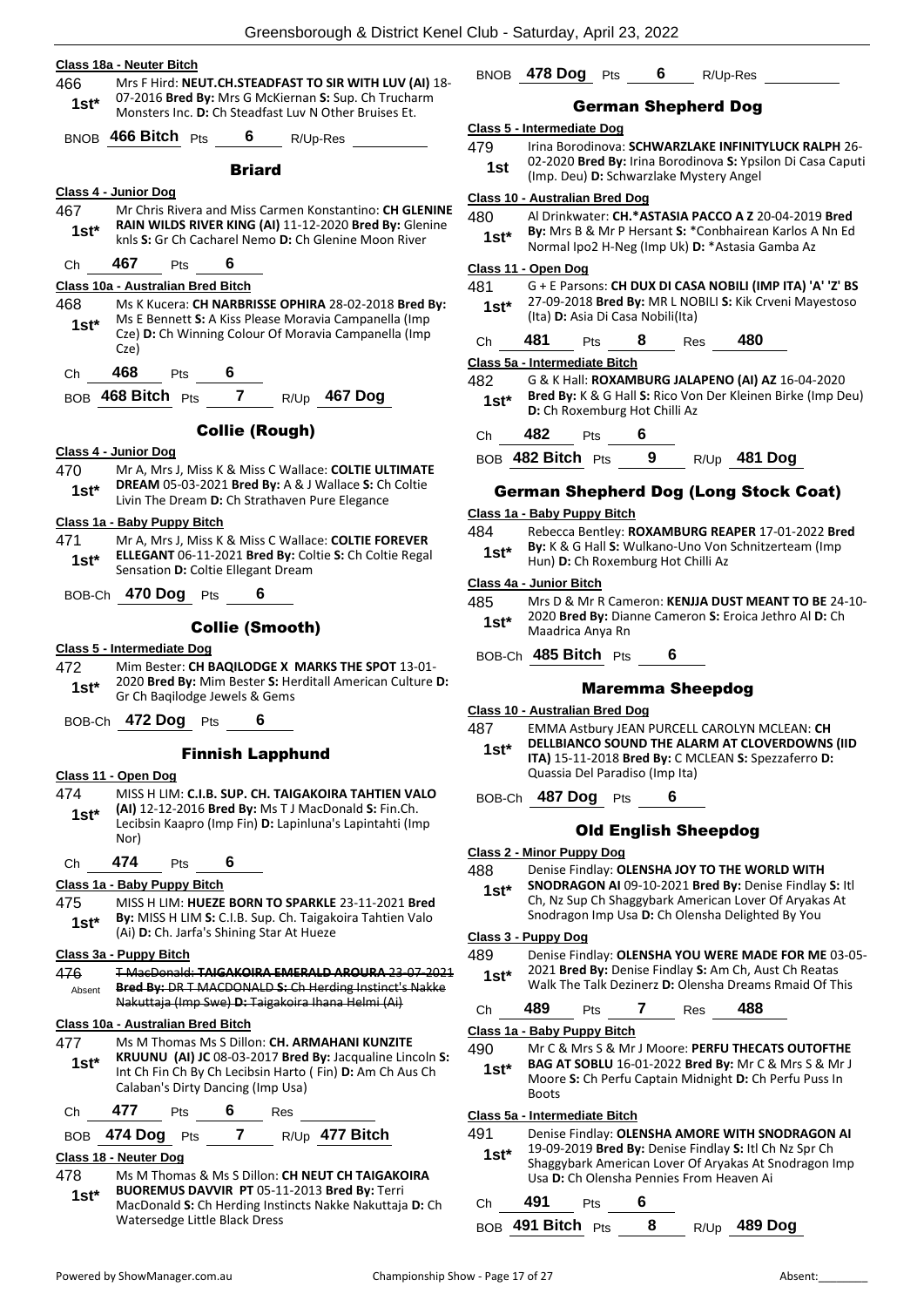#### Polish Lowland Sheepdog

# **Class 10 - Australian Bred Dog**

492 Amadora Kennels: **CH MIRRIYUULA PLAYBOY** 24-08-2017 **Bred By:** Exh **S:** Grand Ch. Kibic Polski Akcent (Imp Pol) **D: 1st\* Bred By:** Exh S: Grand Ch. Kibic Pol<br>Ch. Slodka Dobrana Para (Imp Pol)

BOB-Ch **492 Dog** Pts **6**

#### Shetland Sheepdog

### **Class 11 - Open Dog**

- 494 Mr L Prout: **CH ALISTE PACQUIAO** 04-09-2015 **Bred By:** Mr A Lim & Mrs P Brennan Lim **S:** Sup Ch. Paray's Kappa Sigma (Imp Usa) **D:** Aust Ch Aliste Living Doll Absent
- 495 Santecho: **AUS CH CAN CH GRANDGABLES DEJA BLUE WRIGGLE BUM (IMP USA)** 24-03-2016 **Bred By:** J Quirk, Guy Jeavons & Mark Houston-McMillan **S:** Am.Ch Grandgables Avebury King Coal (Usa) **D:** Am Ch Grandgables Meet Me In Milan Usa) **1st**
- Ch **495** Pts **6** Res

#### **Class 1a - Baby Puppy Bitch**

496 M C Gostelow: **GLENKINCHIE LIPSTICK ON LINEN** 27-11- 2021 **Bred By:** M C Gostelow **S:** Chrishaven Whats It All **1st**\* **2021 Brea By:** M C Gostelow **S:** Chr About **D:** Sheldan Journey Of Miles

#### **Class 3a - Puppy Bitch**

497 M C Gostelow: **GLENKINCHIE QUEENS GAMBIT** 21-05-2021 **Bred By:** M C Gostelow **S:** Nigma Winters Bark **D:** Sheldan All My Dreams Absent

#### **Class 5a - Intermediate Bitch**

498 Mrs J Prout: **CH. MONTAGE AMAZING GRACE** 11-11-2019 **Bred By:** Mrs E Lasry **S:** Ch Aliste Pacquiao **D:** Can Ch Grandgables Mesmorize You (Imp Can) Absent

#### **Class 10a - Australian Bred Bitch**

499 M C Gostelow: **SHELDAN ALL MY DREAMS** 11-08-2018 **Bred By:** Miss T Riordan **S:** Gr Ch Sheldan Mile High **D:** Ch **1st\* By:** MISS 1 Riordan 5: Gr<br>Glenkinchie Earth Angel

#### **Class 11a - Open Bitch**

- 501 Santecho: **CH SANTECHO TAKE A CHANCE ON ME** 31-10- 2019 **Bred By:** Santecho **S:** Can.Ch.Ch.Grandgables Deja Blue Wriggle Bum (Imp Usa) **D:** Santecho Just The Ticket **1st\***
- Ch **501** Pts **7** Res **499**

#### BOB **501 Bitch** Pts **8** R/Up **495 Dog**

**Class 18a - Neuter Bitch**

503 Mrs M Chato: **SUP CH. SHELTASTIC SPEAK NO EVIL** 11-03- 2015 **Bred By:** Sheltastic Kennels **S:** Sup Ch. Sheltastic Eat My Shortz **D:** Jmell Bi Trick Or Bi Treat **1st\***

BNOB **503 Bitch** Pts **6** R/Up-Res

#### Swedish Vallhund

#### **Class 10 - Australian Bred Dog**

- 504 Ascalon Kennels: **GR CH TRENDAM PHENOMINAL** 04-02- 2017 **Bred By:** Mrs.A.J &Miss. S.J. Smith **S:** Sup Ch Dlarah Jealousy **D:** Ch Trendam I Luv It Absent
- BOB-Ch Pts

### Welsh Corgi (Cardigan)

#### **Class 4 - Junior Dog**

506 Llandaff Kennels: **CH LLANDAFF BLACK MAGIC (AI)** 30-03- 2021 **Bred By:** Llandaff Kls **S:** Am Ch Kingsbury Just A Little Hocus Pocus **D:** Aust Ch Trehilyn Dances With Dragons (Ai) Absent

BOB-Ch Pts

# Welsh Corgi (Pembroke)

# **Class 3 - Puppy Dog**

- 512 Lakamari Knls: **AUST CH LAKAMARI TED E BEAR** 31-05-2021 **Bred By:** Exh **S:** Ch Wamphyri Midnight Memories **D:** 
	- **1st\*** Brea By: Exn S: Ch Wamphyricolour Dream

### **Class 4 - Junior Dog**

513 Mrs S & Mr M Markham: **MARKORGI CARRY ON DANILO (AI)** 02-02-2021 **Bred By:** Mrs S & Mr M Markham **S:** Ch. Lletwyn Danilo **D:** Ch. Purdella It'S Sensational **1st\***

#### **Class 10 - Australian Bred Dog**

514 Mrs S & Mr M Markham: **MARKORGI BARKLEY** 17-04-2019 **Bred By:** Mrs S & Mr M Markham **S:** Ch. Purdella Schivas **1st Brea by:** INTS 5 & INT IN Markham **5: C** Sequel **D:** Ch. Purdella Its Sensational

| Ch | 512 | Pts | Res | 513 |
|----|-----|-----|-----|-----|
|    |     |     |     |     |

#### **Class 2a - Minor Puppy Bitch**

515 DC & J Waugh: **WAMPHYRI UNIQUE LIL FOX** 19-09-2021 **Bred By:** Wamphyri **S:** Andvol Unique Messi **D:** Wamphyri

# **1st<sup>\*</sup> <sup>Bred By</sup>**<br>Crtavia

#### **Class 4a - Junior Bitch**

516 Mrs S & Mr M Markham: **MARKORGI COCO CHANEL (AI)** 02-02-2021 **Bred By:** Mrs S & Mr M Markham **S:** Ch. **1st** D2-02-2021 Brea by: MIS 3 & MI M Markham

#### **Class 5a - Intermediate Bitch**

- 518 Mrs.R.Smith: **AUST.CH.AZIAH A SONG OF ICE AND FIRE** 23-
- 09-2020 **Bred By:** Mrs.L.Bettison **S:** Dawco Stagecoachtheif Ataziah **D:** Ch.Aziah It'S Winter Here In Paris **2nd**
- 519 Lakamari Knls: **AUST CH LAKAMARI MOTHER OF DRAGONS NBT** 20-04-2020 **Bred By:** Exh **S:** Ch Fergwyn Like My Style **1st\* NBI** 20-04-2020 **Bred By:** EXN S: **C**<br>**D:** Ch Antudor Enchanting Rythm

#### **Class 10a - Australian Bred Bitch**

520 Lakamari Knls: **AUST CH LAKAMARI SOUTHERN COGNAC NBT** 01-08-2019 **Bred By:** Exh **S:** Ch Fergwyn Like My Style **1st\* NBI** 01-08-2019 **Bred By:** Exh **S: 0**<br>**D:** Ch Antudor Enchanting Rythm

#### 521 Mrs S & Mr M Markham: **MARKORGI BLOSSOMING SENSATION** 17-04-2019 **Bred By:** Mrs S & Mr M Markham

**S:** Ch. Purdella Schivas Sequel **D:** Ch. Purdella Its Sensational **2nd**

| Ch | 519               | <b>Pts</b> | $-11$ | Res | -520           |
|----|-------------------|------------|-------|-----|----------------|
|    | BOB 519 Bitch Pts |            | 14    |     | R/Up 520 Bitch |

#### White Swiss Shepherd Dog

# **Class 5 - Intermediate Dog**

- 523 E. Martinez: **OWECAROSE ESZAK OF ALLENOVAH AI** 28-07- 2020 **Bred By:** Kelly Gordon Hunt **S:** Hr.Ch. Hun. Jr Ch. Hun. **1st** 2020 **Bred By:** Kelly Gordon Hunt **S:** Hr.Ch. Hun. Jr Ch. Hun. **1starred Ch.** Doux Of Ice Wine (Hun) **D:** Aust. Ch. Owecarose Bilyara
- 522 Ms J Zhou: **CLARELLY SPACE ODDITY (AI)** 26-02-2020 **Bred By:** Ms J W Kelly and Ms C van der Wolde **S:** Nice Of You To **2nd** By: MS J W Kelly and MS C van der wolde **S:** Nice Of You<br>Come Bye Cumano (Deu) **D:** Ch Clarelly Take A Chance Jc

BOB-Ch **523 Dog** Pts **7** R/Up-Res **522 Dog**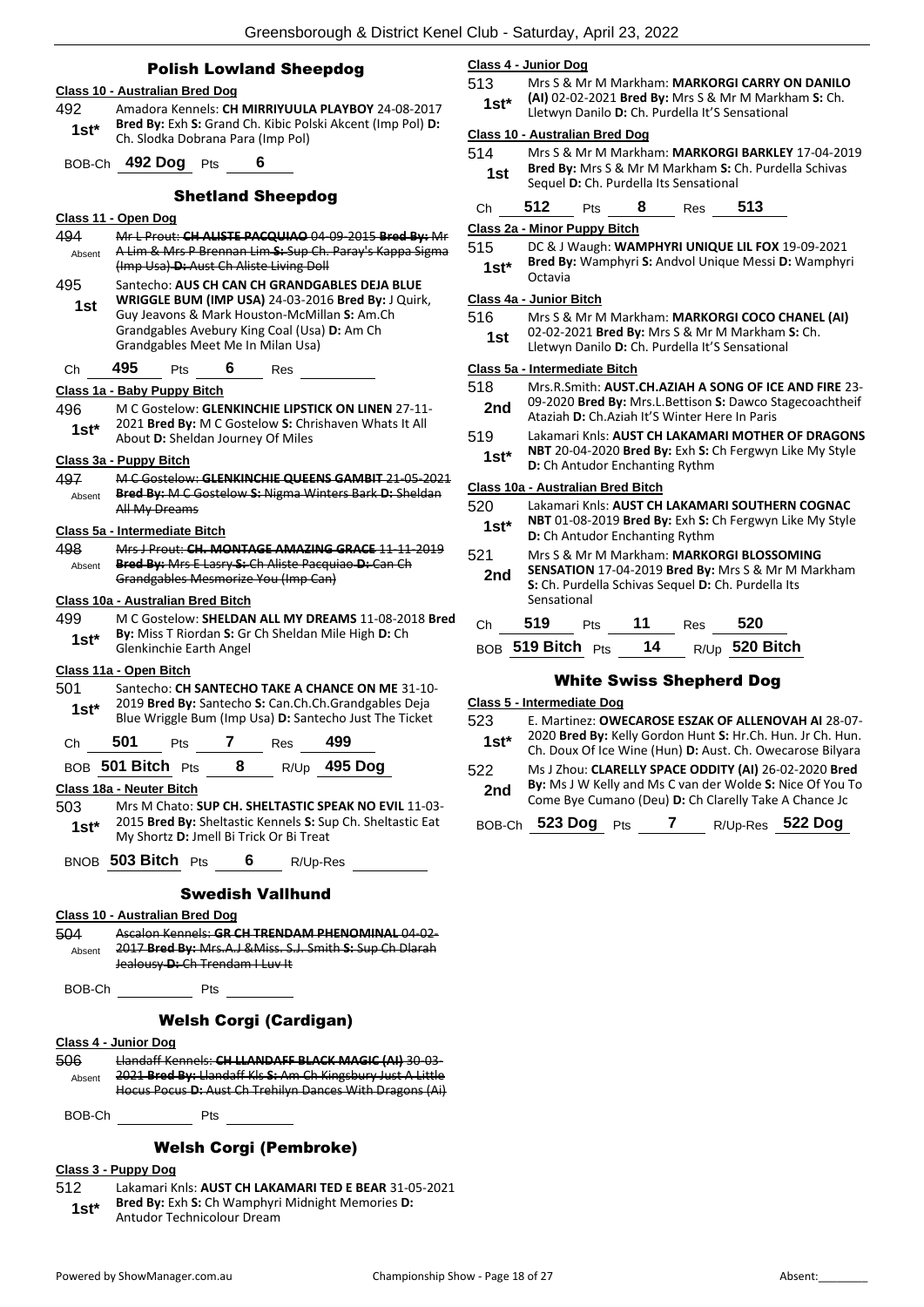# Group 5 - Specials

| Best<br>Pts: 25 | <b>Border Collie</b><br>464.<br>Mrs L & Miss A Houlden & Mr J Tyler: Ch Pukawidgee The                            |
|-----------------|-------------------------------------------------------------------------------------------------------------------|
|                 | Moon In Winter                                                                                                    |
|                 | <b>Belgian Shepherd Dog</b>                                                                                       |
| R/Up<br>Pts: 15 | (Groenendael)<br>454<br>Mr N Luke & Mr G Carroll: Melody De Bruine Buck ( Imp                                     |
|                 | Ndl)                                                                                                              |
|                 | German Shepherd Dog (Long                                                                                         |
| <b>Baby</b>     | <b>Stock Coat)</b><br>484<br>Rebecca Bentley: Roxamburg reaper                                                    |
| Minor           | <b>Border Collie</b><br>457                                                                                       |
|                 | L & A Houlden & J Tyler: Pukawidgee Words On The Wind                                                             |
| <b>Puppy</b>    | 435<br><b>Australian Shepherd</b>                                                                                 |
|                 | A Petersen, J Purcell and T Gaudio: DAPSEN RHYMES WITH<br><b>BLUNT</b>                                            |
| <b>Junior</b>   | 451<br><b>Bearded Collie</b>                                                                                      |
|                 | Joy Dubberley: FAMEWYNN TAKE A CHANCE ON ME                                                                       |
| Inter           | <b>Border Collie</b><br>464<br>Mrs L & Miss A Houlden & Mr J Tyler: Ch Pukawidgee The                             |
|                 | Moon In Winter                                                                                                    |
| Aus Br          | <b>Welsh Corgi (Pembroke)</b><br>520                                                                              |
|                 | Lakamari Knls: Aust Ch Lakamari Southern Cognac NBT<br><b>Belgian Shepherd Dog</b>                                |
| Open            | (Groenendael)<br>454                                                                                              |
|                 | Mr N Luke & Mr G Carroll: Melody De Bruine Buck ( Imp                                                             |
|                 | Ndl)                                                                                                              |
|                 | <b>Neuter</b>                                                                                                     |
| Best            | <b>Shetland Sheepdog</b><br>503                                                                                   |
| Pts: 11         | Mrs M Chato: Sup Ch. Sheltastic Speak No Evil                                                                     |
| R/Up            | <b>Australian Shepherd</b><br>449<br>Mr R Carlson: Tri Ch (T) (RO) Grand Ch Ellagant Great                        |
|                 | <b>Expectations CDX HT</b>                                                                                        |
|                 |                                                                                                                   |
| Finish          | Absent<br>9                                                                                                       |
|                 |                                                                                                                   |
|                 | <b>Group 6 - Utility Group</b>                                                                                    |
|                 | Ms Kathy Smith (VIC)                                                                                              |
| Start Time:     |                                                                                                                   |
|                 | Akita                                                                                                             |
|                 | Class 11a - Open Bitch                                                                                            |
| 527             | Mrs Malisa Moffat: AM GRAND CH ALCHEMIST SOME LIKE                                                                |
| Absent          | IT HOT IMP U.S.A 07-12-2019 Bred By: Brian Williams S:<br>Am Gr Ch Shinto's Whiskey River And Wild Women U.S.A-D: |
|                 | Am Ch Zhozefina Of Tamonten To Alchemist Akitas                                                                   |
| BOB-Ch          | Pts                                                                                                               |
|                 | Alaskan Malamute                                                                                                  |
| 529             | <u>Class 2 - Minor Puppy Dog</u><br>Brett white: WHITEWARRIOR RED KLOUDS RISING 19-09-                            |
| $1st^*$         | 2021 Bred By: Brett white S: Whitewarrior Red Klouds War                                                          |
|                 | <b>D:</b> Whitewarrior White Wolf Rose                                                                            |

#### **Class 5 - Intermediate Dog**

530 Mr S Presland & Miss T Parker: **SOUTHRNWOLF FISTFUL OF** 

| $1st^*$ | <b>DOLLARS</b> 23-10-2020 Bred By: Stuart Presland & Tracey |
|---------|-------------------------------------------------------------|
|         | Parker S: Ch Southrnwolf Wild Thing D: Darksky Regis        |
|         | <b>Heiress</b>                                              |

#### **Class 10 - Australian Bred Dog**

|        | <u>URUS TV - AUSHUNUH DI CU DUU</u>                   |   |                                                           |
|--------|-------------------------------------------------------|---|-----------------------------------------------------------|
| 532    | Brett White: CH.WHITEWARRIOR NAKOMAS QUEST (AI)       |   |                                                           |
| $1st*$ | 05-05-2016 Bred By: Brett White S: Int. Ch. Snoquests |   | Limited Edition (Usa) D: Whitewarrior Katarinas Rose (Ai) |
|        | BOB-Ch 532 Dog Pts                                    | 8 | R/Up-Res 529 Dog                                          |

# Bernese Mountain Dog

# **Class 1 - Baby Puppy Dog**

536 Felicity Broome: **BERNATION SIERRA TAHOE** 29-10-2021 **Bred By:** Bernation **S:** Bernation Beales St Blues **D:** Ch **2nd** Brea By: Bernation S: Bernation Golden State

537 Julie Venni: **VENNBERNE JINGLE BELL ROCK** 01-11-2021 **Bred By:** Julie venni **S:** Ch Kraigoaks Incoming Waves **D: 1st\*** Bred By: Julie venni S: Ch Kr<br>Vennberne Spirit In The Sky

#### **Class 4 - Junior Dog**

|   |               | <u>Class 4 - Junior Dog</u>                                                                                                                                              |     |    |            |                                                                                                                |  |  |
|---|---------------|--------------------------------------------------------------------------------------------------------------------------------------------------------------------------|-----|----|------------|----------------------------------------------------------------------------------------------------------------|--|--|
|   | 540<br>1st*   | Monique Dunne: KRAIGOAKS KICKSTART MY HEART 08-<br>11-2020 Bred By: Mr C Phillips & Miss K Oakley S: Terra De<br>Bern Around The World Rn D: Ch. Kraigoaks Heart Of Gold |     |    |            |                                                                                                                |  |  |
|   | 541           |                                                                                                                                                                          |     |    |            | Ms R Fosang: VEVEY YOU SHOOKME ALLNIGHTLONG 02-                                                                |  |  |
|   | 2nd           | <b>Million Lights</b>                                                                                                                                                    |     |    |            | 12-2020 Bred By: Vevey Bernese Mountain Dogs S:<br>Guinness Riomadea Grande (Imp Usa) D: Vevey Under A         |  |  |
|   |               | Class 5 - Intermediate Dog                                                                                                                                               |     |    |            |                                                                                                                |  |  |
|   | 542<br>1st*   | Park D: Ch. Cloudforest Ariadne Thread                                                                                                                                   |     |    |            | Sue Murray and S & C Eastley: CLOUDFOREST GHOST<br>RYDER 19-12-2019 Bred By: S & C Eastley S: Switzkiss Linkin |  |  |
|   |               | Class 10 - Australian Bred Dog                                                                                                                                           |     |    |            |                                                                                                                |  |  |
|   | 545           |                                                                                                                                                                          |     |    |            | Miss F Broome & Ms N L Smith: CH. BERNATION TOP GUN                                                            |  |  |
|   | $1st*$        | Tiffabys                                                                                                                                                                 |     |    |            | 28-05-2014 Bred By: felicity broome S: Ch Von Der<br>Bernessehof (Imp Cze) D: Ch Bernation Breakfast At        |  |  |
|   | Сh            | 545                                                                                                                                                                      | Pts | 9  | Res        | 542                                                                                                            |  |  |
|   |               | Class 1a - Baby Puppy Bitch                                                                                                                                              |     |    |            |                                                                                                                |  |  |
|   | 546           |                                                                                                                                                                          |     |    |            | Julie Venni: VENNBERNE JINGLE BELLE 01-11-2021 Bred By:                                                        |  |  |
|   | 1st           | Spirit In The Sky                                                                                                                                                        |     |    |            | Julie venni S: Ch Kraigoaks Incoming Waves D: Vennberne                                                        |  |  |
|   |               | Class 3a - Puppy Bitch                                                                                                                                                   |     |    |            |                                                                                                                |  |  |
|   | 548           |                                                                                                                                                                          |     |    |            | Mrs F Broome: BERNATION COVER ME IN SUNSHINE 02-                                                               |  |  |
|   | $1st*$        |                                                                                                                                                                          |     |    |            | 06-2021 Bred By: Mrs F Broome S: Ch. Uptown Funk<br>Alexbern (Imp Ukr) D: Bernation Rumour Has It              |  |  |
|   |               | Class 5a - Intermediate Bitch                                                                                                                                            |     |    |            |                                                                                                                |  |  |
|   | 549<br>Absent | Assai                                                                                                                                                                    |     |    |            | jodie meyer: LILACBREEZE FERGALICIOUS 16-06-2020 Bred<br>By: Sharon Lang S: Uptown Funk Alexberns D: Dalaleds  |  |  |
|   | 550           | Ms S Holmes: DARKCRUSH IMPERATOR FURIOSA 24-09-                                                                                                                          |     |    |            |                                                                                                                |  |  |
|   | 1st           | Traveller D: Ch. Cloudforest Under The Covers                                                                                                                            |     |    |            | 2019 Bred By: Ms S Holmes S: Sup. Ch. Cloudforest Time                                                         |  |  |
|   |               | Class 10a - Australian Bred Bitch                                                                                                                                        |     |    |            |                                                                                                                |  |  |
|   | 551<br>1st    | Felicity Broome: AUST CH BERNATION GOLDEN STATE 12-<br>07-2019 Bred By: Felicity Broome S: Ch Branbern Dark<br>Ragnar D: Belnois Coup De Foudre (Imp Can)                |     |    |            |                                                                                                                |  |  |
| ÷ | 552<br>2nd    | Mr C Phillips & Miss K Oakley: CH. KRAIGOAKS HEART OF<br>GOLD 03-03-2018 Bred By: Kraigoaks S: Ch. Montreaux De<br>Nero D: Ch. Kraigoaks Friday On My Mind               |     |    |            |                                                                                                                |  |  |
|   | Сh            | 551                                                                                                                                                                      | Pts | 9  | <b>Res</b> | 548                                                                                                            |  |  |
|   |               | BOB 545 Dog Pts                                                                                                                                                          |     | 13 |            | R/Up 542 Dog                                                                                                   |  |  |
|   |               | Class 18a - Neuter Bitch                                                                                                                                                 |     |    |            |                                                                                                                |  |  |
|   | 554           |                                                                                                                                                                          |     |    |            | Ms S Holmes: AUST CH NEUT CH DARKCRUSH EVEN FLOW                                                               |  |  |
|   | $1st*$        |                                                                                                                                                                          |     |    |            | 06-07-2017 Bred By: Ms S Holmes S: Ch. Montreaux<br>Winterlude D: First Crush From Balihara Ranch (Imp Nor)    |  |  |
|   | 555           |                                                                                                                                                                          |     |    |            | Ms R Fosang: CH VEVEY JUSTIFY MY LOVE CCD RN 02-12-                                                            |  |  |
|   | 2nd           |                                                                                                                                                                          |     |    |            | 2014 Bred By: Mrs L Thomson S: Ch Terra De Bern<br>Shatobrian D: Ch Vevey Champagne Supernova                  |  |  |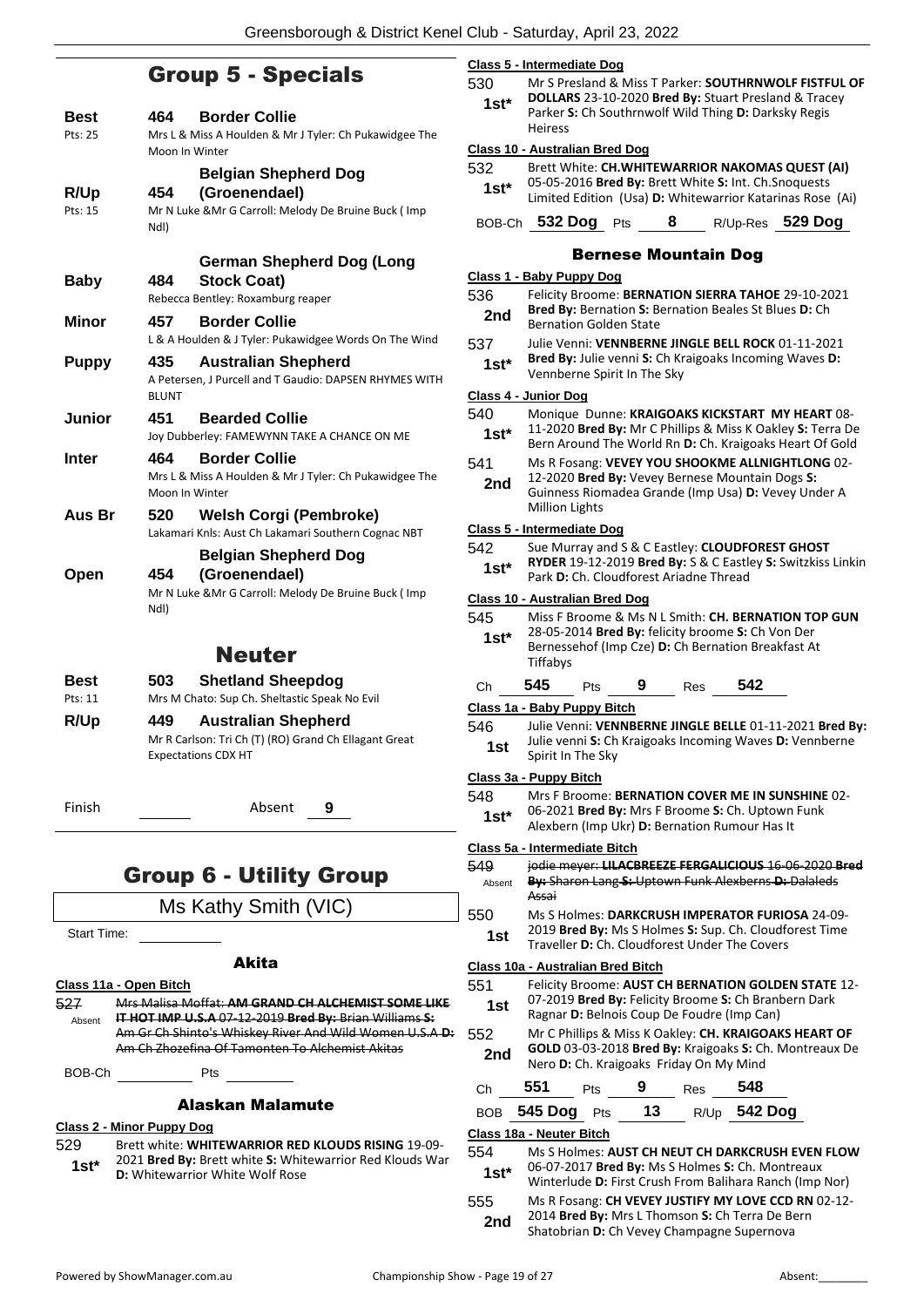|                |                                                                                                                                                         |                    |                | Oreensborough & District Rener Or                                                                                 |                      |
|----------------|---------------------------------------------------------------------------------------------------------------------------------------------------------|--------------------|----------------|-------------------------------------------------------------------------------------------------------------------|----------------------|
|                | BNOB 554 Bitch Pts                                                                                                                                      |                    |                | 7 R/Up-Res 555 Bitch                                                                                              | <u>CI</u><br>57      |
|                |                                                                                                                                                         | Boxer              |                |                                                                                                                   |                      |
| 557<br>$1st*$  | <u> Class 10 - Australian Bred Dog</u><br>Lionel Bleakley & Arthur Fry: CH LAMBDA MASTER OF<br>Ch Srb Gr Ch Srb Jr Ch Maestro Von Edelshof [Imp Sbr] D: |                    |                | MUSIC [AI] 06-10-2020 Bred By: L Bleakley & A Fry S: Sr Bu                                                        | Е                    |
| Ch             | Lambda Bubbles<br>557<br>Pts                                                                                                                            | 6                  |                |                                                                                                                   | <u>CI</u><br>57      |
|                | Class 2a - Minor Puppy Bitch                                                                                                                            |                    |                |                                                                                                                   |                      |
| 559<br>1st*    | Lionel Bleakley & Arthur Fry: LAMBDA BELLA MIA 01-09-<br>Care [Ai] D: Lambda Peggy Sue                                                                  |                    |                | 2021 Bred By: L Bleakley & A Fry S: Ch Lambda Devil Mare                                                          | СI<br>57             |
|                | Class 4a - Junior Bitch                                                                                                                                 |                    |                |                                                                                                                   |                      |
| 560<br>2nd     | David Macmillan: MILMAC ELEANOR FORD GT.AI. 29-12-<br>2020 Bred By: David Macmillan S: Gch Vixayos Golden<br>Hammer. Usa D: Ch Milmac Lisa Ho.          |                    |                |                                                                                                                   | 57                   |
| 561<br>$1st^*$ | 01-02-2021 Bred By: EXH S: Draco's Marco Polo's Traxx<br>[Imp Usa] D: Ch Lambda Shes A Given                                                            |                    |                | Lionel Bleakley & Arthur Fry: CH LAMBDA RIGHT ON TRACK                                                            |                      |
|                | Class 5a - Intermediate Bitch                                                                                                                           |                    |                |                                                                                                                   | 57                   |
| 562<br>$1st*$  | Ms Sharon Mead: NITESWATCH FROZEN IN TIME 29-09-<br>Back Time D: Ch Tyeanbo Sheso Exciting (Ai)                                                         |                    |                | 2020 Bred By: Ms Sharon Mead S: Grand Ch Tyeanbo Turn                                                             |                      |
| Ch             | 561<br>Pts                                                                                                                                              | 9                  | 562<br>Res     |                                                                                                                   | СI<br>58             |
| BOB            | <b>557 Dog</b>                                                                                                                                          | Pts 10             | R/Up 561 Bitch |                                                                                                                   | 0                    |
|                |                                                                                                                                                         | <b>Bullmastiff</b> |                |                                                                                                                   | $\mathbf{2}$<br>C    |
|                | Class 1 - Baby Puppy Dog                                                                                                                                |                    |                |                                                                                                                   | 58                   |
| 563<br>$1st^*$ | WHISKY (AI) 22-01-2022 Bred By: Bullgladiata S: Ch Old<br>Nyx (Ai)                                                                                      |                    |                | Roxanne Crilly & Kori Wernicke: BULLGLADIATA TENNESSE<br>Manila's Whisky Mac For Optimus (Nor) D: Ch Bullgladiata |                      |
|                | Class 1a - Baby Puppy Bitch                                                                                                                             |                    |                |                                                                                                                   | C                    |
| 566<br>1st     | Roxanne Crilly & Kori Wernicke: BULLGLADIATA WHISKY<br>TO WINE (AI) 22-01-2022 Bred By: Bullgladiata S: Ch Old<br>Nyx (Ai)                              |                    |                | Manila's Whisky Mac For Optimus (Nor) D: Ch Bullgladiata                                                          | <u>CI</u><br>58      |
| 567<br>2nd     | <b>By:</b> Ms J M Karena S: Ch Bullmaster Pinball Wizard D:<br>Banobrae Blackberry Tart                                                                 |                    |                | Ms J M Karena: BANOBRAE CHANCES ARE 20-12-2021 Bred                                                               | <u>CI</u>            |
|                | Class 3a - Puppy Bitch                                                                                                                                  |                    |                |                                                                                                                   | 58                   |
| 568<br>1st*    | Miss Shelley Johnson: SWEEBRYAR STRICTLY BALLROOM<br>Bolero D: Stenaroo Take A Chance On Me                                                             |                    |                | 09-06-2021 Bred By: Shelley Johnson S: Sweetbryar Ravels                                                          |                      |
|                | Class 5a - Intermediate Bitch                                                                                                                           |                    |                |                                                                                                                   | <u>CI</u>            |
| 570<br>$1st*$  | 13-05-2020 Bred By: Mrs K & Mr C PHILLIPS S:<br>Sup.Ch.Nightquest Magic Affair D: Ch. Sweetfleet Ziggy<br>Stardust                                      |                    |                | Mrs K & Mr C PHILLIPS: SWEETFLEET WALTIZING MATILDA                                                               | 58                   |
|                | <b>Class 10a - Australian Bred Bitch</b>                                                                                                                |                    |                |                                                                                                                   | C                    |
| 571<br>1st*    | <b>Bullmaster Kennels: CH BULLMASTER SCANDALOUS</b><br>Int Ch, Sup Ch Costog Mompessons Home Bru D: Ch<br><b>Bullmaster Lexington Avenue</b>            |                    |                | AFFAIR 18-02-2019 Bred By: Bullmaster Kennels S: Eng Ch,                                                          | E<br><u>CI</u><br>58 |
|                | BOB-Ch 571 Bitch $Pts$                                                                                                                                  | - 8                |                | R/Up-Res 570 Bitch                                                                                                |                      |
|                |                                                                                                                                                         | <b>Dobermann</b>   |                |                                                                                                                   | Е                    |
|                | Class 11a - Open Bitch                                                                                                                                  |                    |                |                                                                                                                   |                      |
| 573<br>$1st^*$ | (AI) (IMP NZ) 09-08-2018 Bred By: Julie Hovell S: Grd Ch<br>Coppertop Perfect Liaison Cd Td Et D: Copperdobe<br>Vodkartini (Imp Nz)                     |                    |                | Julie Hovell: SUPREME CH COPPERDOBE PITCHA PERFECT                                                                | СI<br>58             |

BOB-Ch **573 Bitch** Pts **6** R/Up-Res

#### **Class 18a - Neuter Bitch**

- 574 Julie Hovell: **CH COPPERDOBE WICK'D LIL WITCH (IMP NZ)** 01-04-2017 **Bred By:** Julie Hovell **S:** Nz Ch Patonshill Last **1st**\* DI-04-2017 **Brea By:** Julie Hoven **3.** NZ Ch Patonshin Last<br>Edition **D:** Aust & Nz Ch Copperdobe Stand N Stare (Imp Nz)
	- BNOB **574 Bitch** Pts **6** R/Up-Res

#### Newfoundland

| Class 1 - Baby Puppy Dog |  |  |  |
|--------------------------|--|--|--|
|                          |  |  |  |

- 576 Paddlepaws Knls: **YESALLAW FOLLOWTH MASTERS CODE AT PADDLEPAWS(AI)** 06-01-2022 **Bred By:** C & S Gray **S: 1st\***
- Grand Ch Paddlepaws Code Red **D:** Ch Yesallaw Follow Our Dreams (Ai)

#### **Class 5 - Intermediate Dog**

| 577 | MRS J SANDERS: DAYBREAKER'S (FCI) GLOBETROTTER AT |
|-----|---------------------------------------------------|
| 2nd | NEWFSTARS (IMP POL) 10-04-2020 Bred By: MR MACIEJ |
|     | ZIOLKOWSKI S: King Of Helluland Just In Time D:   |
|     | Mississippi-Missouri By Day Breaker               |

#### 578 Mr L and Mrs J Leeder: **CH CAPEBASS NOTHING COMPARES**

- **TO U** 24-05-2019 **Bred By:** Mr L & Mrs J Leeder **S:** Int Ch. Aust. Ch. Capebass Moccona Classic **D:** Ch. Capebass Home Coming Queen **1st\***
- 579 Miss B.C. Chapman: **SEADALE ROCK OF CASHEL AI** 23-04-
- 2020 **Bred By:** Miss BC Chapman **S:** Multi Int Ch Brooklynbear Ambassador (Imp Den) **D:** Ch Seadale Touch Of Class **3rd**

# **Class 11 - Open Dog**

- 58 Paddlepaws Knls: **CH YESALLAW JUST DO IT AT PADDLEPAWS**
- **(AI)** 20-12-2017 **Bred By:** C & S Gray **S:**  Int/At/Hr/H/Brg/Rse/Crne/Gore/Hrgr/Brggr/Crnegoregr/Ro/Slo/H **2n**
- u/Jch Charming Prince Of Gentle Blackgiant (Austria) **D:** Aust Ch Seadale Viva Liberty (Ai) **d**
- 582 Miss R Cutler & Mr S Bell: **AUST CH KRYSTALCOVE BLUE STEEL** 01-04-2018 **Bred By:** Mr G & Mrs V Birch "Krystalcove" **S:** Krystalcove Velvet Valiant **D:** Krystalcove Willow The Wisp **1st\*** Ch **582** Pts **10** Res **578**

#### **Class 1a - Baby Puppy Bitch**

- 583 MRS J SANDERS: **NEWFSTARS ALL HALLOWS EVE** 31-10-
- 2021 **Bred By:** MRS J SANDERS **S:** Daybreaker's (Fci)Globetrotter At Newfstars(Imp Pol) **D:** Ch. Yesallaw Around The World With Paddlepaws (Ai) The World With Paddlepaws Absent

#### **Class 2a - Minor Puppy Bitch**

- 584 M Boundy & B Chapman: **JEDDORE AIMING HIGH (AI)** 29-
- 09-2021 **Bred By:** M Boundy & B Chapman **S:** Ch Happybear Look Whos Talking (Ai) **D:** Yesallaw A Million Dreams With Paddlepaws (Ai) **1st\***

#### **Class 4a - Junior Bitch**

585 Melissa fraser: **APALIE JOY TO THE WORLD** 01-12-2020 **Bred By:** Melissa Fraser **S:** Ch Yesallaw Just Do It At Paddlepaws **D:** Ch Seadale Caribbean Pearl Absent

| Сh | 584 | Pts | Res |
|----|-----|-----|-----|
|    |     |     |     |

| BOB 582 Dog Pts |  | R/Up 578 Dog |
|-----------------|--|--------------|
|                 |  |              |

**Class 18 - Neuter Dog**

- 586 Miss E Durant, Mr C Stewart & Mrs J Leeder: **NEUTER CH. CAPEBASS THE COMING STORM (A.I)** 07-03-2018 **Bred By: 1st\***
	- Mr L & Mrs J Leeder **S:** Condor Faundland (Imp Srb) **D:**  Capebass Home Coming Queen (A.I.)
- BNOB **586 Dog** Pts **6** R/Up-Res

### Portuguese Water Dog

**Class 10 - Australian Bred Dog**

#### 587 Ms C Taylor & Mr R Barger: **UPTREND CELESTIAL**

**NAVIGATOR** 15-07-2018 **Bred By:** Mrs R A & Miss S Beaman **S:** Uptrend One Of The Greatest **D:** Uptrend Claircreek Endless Sea **1st\***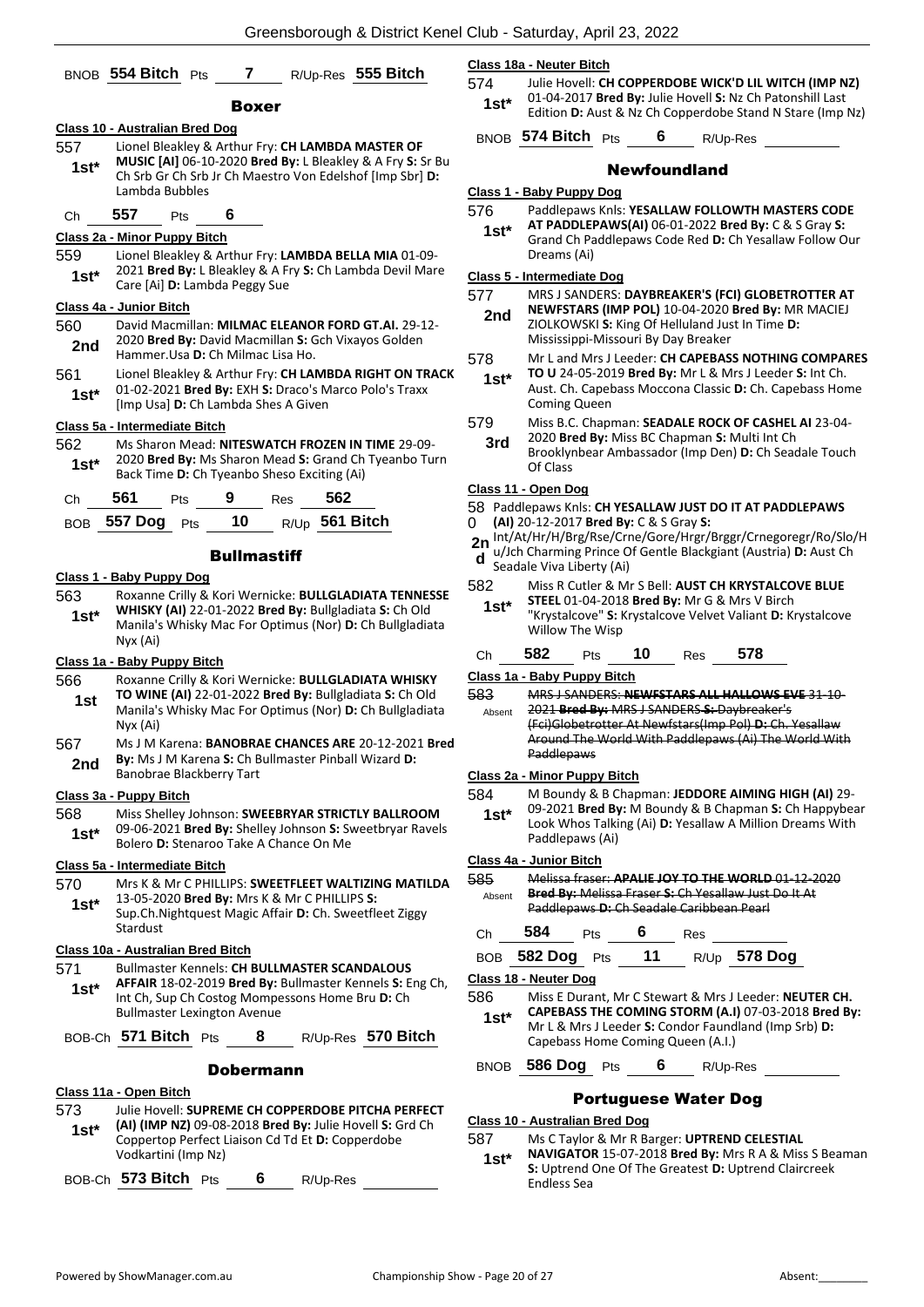### Ch **587** Pts **6**

#### **Class 5a - Intermediate Bitch**

- 588 Dr Camilla Sleeth & Ms Wendy Gauntlett: **YARE HI-MARK'S OCEAN SONG AT SEACALLING (IMP USA)** 22-06-2020 **Bred By:** S Kang, J Bailey, K Marangon **S:** Am Gr Ch Yare's A River Runs Through It **D:** Am Gr Ch Marinella's Kiss Me Quick At Yare Am Rax Am Bn Am Cd **1st\***
- Ch **588** Pts **6**

BOB **587 Dog** Pts **7** R/Up **588 Bitch**

#### Samoyed

#### **Class 1 - Baby Puppy Dog**

- 592 Ms Y Chen: **LUNASEA BIG BUCKS (AI)** 23-01-2022 **Bred By:** Ms Y Chen **S:** Am Ch. Can Ch. Vanderbilt'S Strike It Big (Imp **2nd** MS Y Chen S: Am Ch. Can Ch. Vanderbilt S Strand Ch. Lunasea Butter Me Up (Ai)
- 593 J Beard D Klaaysen KORiley: **KALASKA MAGIC MASTERMIND** 03-01-2022 **Bred By:** J Beard D Klaaysen K **1st\***
	- ORiley **S:** Kalaska Aloha It'S Friday **D:** Kalaska Let'S Make Magic

#### **Class 3 - Puppy Dog**

- 594 Olivia Clark: **AIREBIS SALTED CARAMEL OREO** 18-05-2021 **Bred By:** Judy, Graham & Kellie Hughes **S:** Snerzok An Expression Of Love **D:** Ch. Airebis I Love Cookies N Cream Absent
- 595 Ms Y Chen: **LUNASEA BIG LITTLE LIES (AI)** 27-07-2021 **Bred By:** Ying Chen **S:** Can Ch. Vanderbilt'S Tell Me No Lies (Ai) **D:**  Am Gr Ch. Fin Ch. C.I.B. Sup Ch. Smiling Snowball Luminous **1st\***

#### **Class 10 - Australian Bred Dog**

Pandora(Imp Usa)

- 598 Miss D Williams: **CH. SNERZOK HEZ WORTH EVERY ZACK** 03-01-2019 **Bred By:** J & D WILDERS **S:** Sunmist Walk On
	- **1st**\* US-UI-2019 **Brea By:** J & D WILDERS **1**<br>The Cool Side **D:** Snerzok Ocean Mist

#### **Class 11 - Open Dog**

- 602 Mrs H Hill & Mrs K Hall: **SANTAVIGA THE LONG WAY ROUND (AI) (IMP UK)** 15-09-2017 **Bred By:** Mrs J & Miss M
	- Pritchard, Ms H Hill & Ms K Hall **S:** Uk Ch Nikara Iced Diamond (Jw)(Uk) **D:** Uk Ch Right One For Mezen Yoshi And Us Santaviga (Svk) **1st**

# Ch **598** Pts **8** Res **595**

### **Class 2a - Minor Puppy Bitch**

- 603 Ms Y Chen: **LUNASEA LOVE THE WAY YOU LIE (AI)** 27-07-
	- 2021 **Bred By:** Miss Ying Chen **S:** Can Ch. Vanderbilt'S Tell Me No Lies (Imp Usa) **D:** Am Gr Ch. Fin Ch. C.I.B. Sup Ch. Smiling Snowball Luminous Pandora (Imp Usa) **1st\***

#### **Class 3a - Puppy Bitch**

- 604 Brian Stevens: **WIXON WINTER IS COMING** 29-04-2021
- **Bred By:** Miss K Blackley **S:** Mezen A Song Of Fire And Ice **D: 1st Brea by:** Wilss K Bracki

#### **Class 10a - Australian Bred Bitch**

607 Mrs Helen Hill: **MEZEN SUNDAY REED** 28-06-2018 **Bred By:** Mrs H Hill **S:** Sup Ch Mezen Diam0nd Revlval **D:** Ch Zaminka **1st** Mirs H Hill **S**: Sup Ch Might

#### **Class 11a - Open Bitch**

609 Ms Y Chen: **C.I.B. AUST SUP CH. FIN CH. AM GCH. SMILING SNOWBALL LUMINOUS PANDORA (IMP USA)** 09-10-2014 **Bred By:** Kristiine Uspenski **S:** Int.Am.Ee.Lt.Lv.Balt.Aust Ch. Lunasea My Game My Show (Ai) **D:** Int.Ee.Lt.Lv.Itl.Fin.Balt Ch. Smiling Snowball Moon Sonnet **1st\***

Ch **609** Pts **9** Res **603**

# BOB **609 Bitch** Pts **12** R/Up **598 Dog**

#### **Class 18a - Neuter Bitch**

612 Miss D Williams: **CH. NEUT. CH. SNOWISPA GOLDNLILY OFTH YUKON** 29-03-2013 **Bred By:** Lawton B **S:** Snerzok River Of Fortune **D:** Snowispa Gentas Valete **1st\***

BNOB **612 Bitch** Pts **6** R/Up-Res

# Schnauzer (Miniature)

#### **Class 5 - Intermediate Dog**

- 613 Williams-Lay: **AUST.CH.JOKER LANDS TOP SEACLET FCI** 
	- **(IMP JPN)** 05-05-2019 **Bred By:** Mr Masami Uryu **S:**  Am.Gr.Ch.Jap Ch. Joker Land Glacyka Fci **D:** Jap.Ch. Joker Lands Adela Fci **1st\***

#### **Class 11 - Open Dog**

- 614 Jacqueline Rickard: **SPRITZEE NIGHTSKY** 18-12-2019 **Bred**
- **By:** SPRITZEE KENNELS **S:** Ch.Neidleich Romeo Of Verona **D:**  1st\* By: SPRITZEE KENNELS S: Ch.<br>Ch.Spritzee Summer Breeze
- 615 I Mundy, C Ellis: **CH STEADLYN INCANDESCENCE (IMP ITALY)** 30-03-2018 **Bred By:** Mia Ejerstad **S:** Steadlyn Real Deal **D:** Steadlyn Affirmation Absent

# Ch **613** Pts **7** Res **614**

#### **Class 1a - Baby Puppy Bitch**

- 616 Jacqueline Rickard: **SPRITZEE COSMIC STAR** 27-11-2021
- **Bred By:** Spritzee Kennels **S:** Mantis Fawlty Towers(Imp **1st\* Brea By:** Spritzee Kennels S: Markhoff State Disable Dr. Spritzee Breath Of Snow

#### **Class 4a - Junior Bitch** 617 Williams-Lay: **AUST.CH.RUSHMERE JOY TO THE WORLD** 19-

- 12-2020 **Bred By:** Williams & Lay **S:** Aust. Ch. Joker Lands
	- **15t** 12-2020 **Bred By:** Williams & Lay S: Aust. Ch. Joker Lands<br>Top Seaclet Fci (Imp Jpn) **D:** Aust.Ch.Rushmere Bella Donna

#### **Class 5a - Intermediate Bitch**

619 I Mundy, C Ellis: **RECOGNITIONS FAVOLOSA - PS (IMP ITALY)** 13-03-2020 **Bred By:** Fabrizio Bocchino **S:** Steadlyn Look Twice **D:** Steadlyn Bella Come Sei Absent

#### **Class 10a - Australian Bred Bitch**

| 620    | Jacqueline Rickard: SPRITZEE SKYEBLUE 03-11-2019 Bred   |
|--------|---------------------------------------------------------|
| Absent | By: SPRITZEE KENNELS S: Nauza Nemian D: Spritzee Breath |
|        | Of Snow                                                 |

#### **Class 11a - Open Bitch**

| 621 |     |                 |                                   | Williams-Lay: AUST.CH.RUSHMERE BELLA DONNA 31-08-        |
|-----|-----|-----------------|-----------------------------------|----------------------------------------------------------|
| 1st |     |                 | Dare D: Ch.Dabinette Teachers Pet | 2016 Bred By: Lay & Williams S: Ch. Chicabud Come If You |
| Ch  | 617 | P <sub>ts</sub> | <b>Res</b>                        | 621                                                      |

BOB **617 Bitch** Pts **9** R/Up **613 Dog**

# Siberian Husky

#### **Class 3 - Puppy Dog**

- 622 Mr M & Mrs J Boase: **CANYONLANDS ONE MORE TIME** 20- 06-2021 **Bred By:** Mrs A. Becconsall **S:** Sup Ch Icepower The
- **1st**\* Ub-2021 **Bred By:** Mrs A. Becconsall **S:** Sup Ch Icepo<br>Benchmark D: Ch Canyonlands Once In A Blu Moon

#### **Class 5 - Intermediate Dog**

- 623 Mrs A Beconsall: **AUST CH CANYONLANDS LIGHTS YOU UP**
- 15-10-2020 **Bred By:** Mrs Amanda Becconsall **S:** Sup Ch Birindi Takin Care Of Bizness **D:** Canyonlands Once In A Blu Moon **1st\***

# **Class 11 - Open Dog**

#### 624 Mrs A Beconsall: **AUST CH CANYONLANDS U THOUGHT U**

**HAD ME** 21-05-2019 **Bred By:** Amanda Becconsall **S:** Can Ch Ch Vanac's Kool Move'n Dude (Imp Can) **D:** Aust Aeukanmanuva Music Queen **1st\***

| Ch | 623 | Pts | 8 | Res | 624 |
|----|-----|-----|---|-----|-----|
|----|-----|-----|---|-----|-----|

#### **Class 4a - Junior Bitch**

- 625 Mrs A Beconsall: **CANYONLANDS LITES UP THE SKY (AI)**
	- 20-06-2021 **Bred By:** Mrs A Becconsall **S:** Sup Ch Icepower **1st** 20-06-2021 **Brea By:** Mrs A Becconsali **S:** Sup Cn Icep<br>The Benchmark **D:** Canyonlands Once In A Blu Moon

#### **Class 10a - Australian Bred Bitch**

626 Mrs A Beconsall: **AUST CH CANYONLANDS QUEEN OF MUSIC** 21-05-2019 **Bred By:** Amanda Becconsall **S:** Can Ch Ch Vanac's Kool Move'n Dude (Imp Can) **D:** Aust Aeukanmanuva Music Queen **1st\***

| Ch | 626               | <b>Pts</b> |     | Res | 625            |
|----|-------------------|------------|-----|-----|----------------|
|    | BOB 626 Bitch Pts |            | -10 |     | $R/Up$ 623 Dog |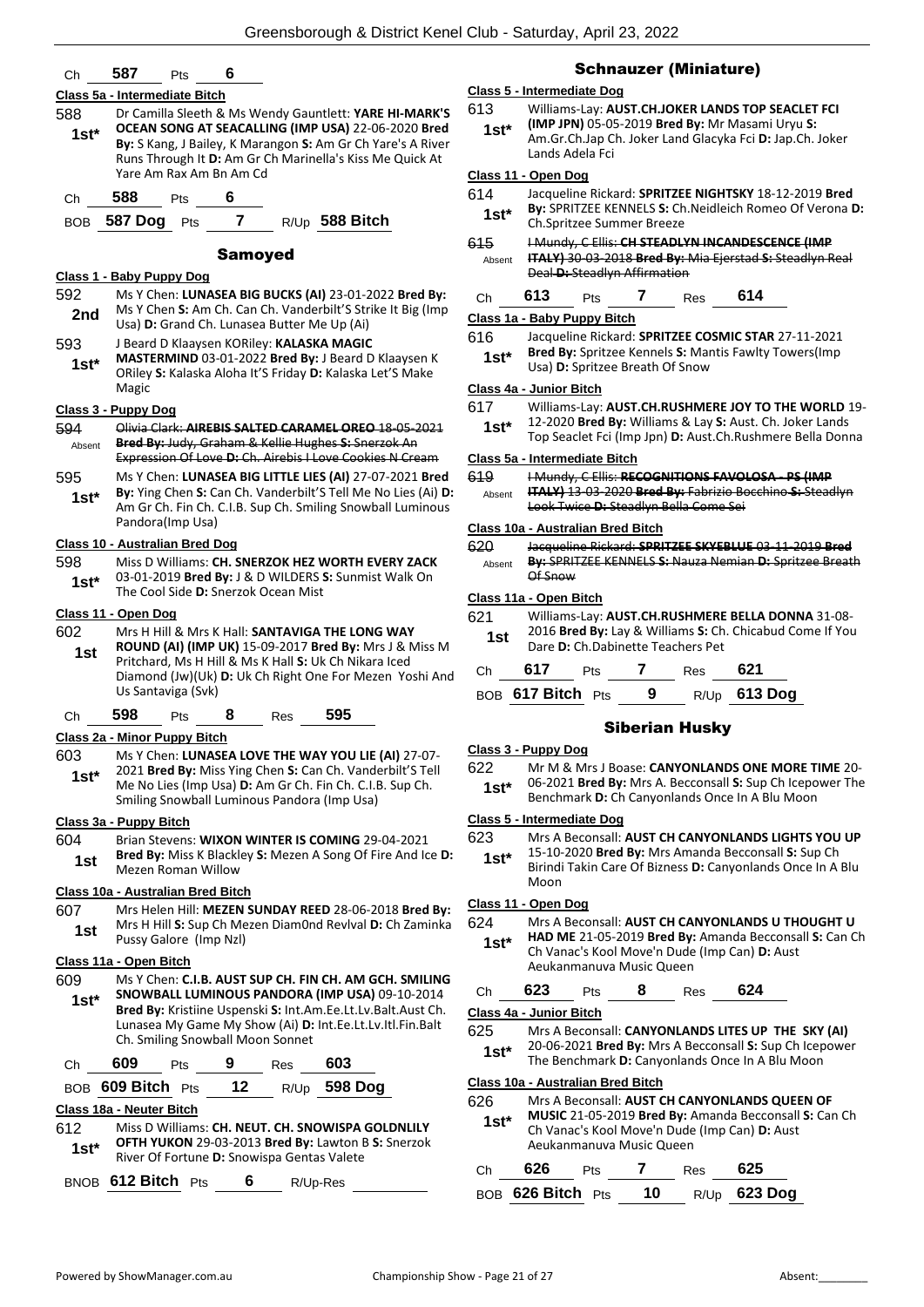# St. Bernard

# **Class 5a - Intermediate Bitch**

629 Lesley Jehu & Denise Alders: **CH. WIELKOPOLSKI BERNARDYN CATTLEYA (IMP POL)** 25-06-2020 **Bred By:** Magdalena Kubacha **S:** Wielkopolski Bernardyn Wall-E Bernegarden **D:** Wielkopolski Bernardyn Queen Maxima **1st\***

BOB-Ch **629 Bitch** Pts **6**

#### Yakutian Laika

#### **Class 11 - Open Dog**

630 L. Mills: **RAVE REVIEW RUSSIAN RINGLEADER (IMP RUS)** 03-05-2015 **Bred By:** Alena Kasyanova **S:** Rkf. Ch. Ru. Jr Ch. Rus. Ch. El Flaum Kaleb **D:** El Flaum Mirdzham **1st\***

BOB-Ch **630 Dog** Pts **6**

# Group 6 - Specials

| Best<br>Pts: 25        | 609 | Samoyed<br>Ms Y Chen: C.I.B. AUST SUP CH. FIN CH. AM GCH. SMILING<br>SNOWBALL LUMINOUS PANDORA (IMP USA)        |
|------------------------|-----|-----------------------------------------------------------------------------------------------------------------|
| R/Up                   | 626 | <b>Siberian Husky</b>                                                                                           |
| $P$ <sup>ts</sup> : 15 |     | Mrs A Beconsall: Aust CH Canyonlands Queen Of Music                                                             |
| <b>Baby</b>            | 537 | <b>Bernese Mountain Dog</b><br>Julie Venni: Vennberne jingle Bell rock                                          |
| Minor                  | 603 | <b>Samoyed</b><br>Ms Y Chen: Lunasea Love The Way You Lie (AI)                                                  |
| <b>Puppy</b>           | 548 | <b>Bernese Mountain Dog</b><br>Mrs F Broome: Bernation Cover Me In Sunshine                                     |
| Junior                 | 617 | <b>Schnauzer (Miniature)</b><br>Williams-Lay: Aust.Ch.Rushmere Joy To The World                                 |
| Inter                  | 623 | Siberian Husky<br>Mrs A Beconsall: Aust CH Canyonlands Lights you up                                            |
| Aus Br                 | 626 | Siberian Husky<br>Mrs A Beconsall: Aust CH Canyonlands Queen Of Music                                           |
| Open                   | 609 | <b>Samoyed</b><br>Ms Y Chen: C.I.B. AUST SUP CH. FIN CH. AM GCH. SMILING<br>SNOWBALL LUMINOUS PANDORA (IMP USA) |
|                        |     | <b>Neuter</b>                                                                                                   |
| Best                   | 586 | Newfoundland                                                                                                    |
| $D + 0.10$             |     | Mice E Durant, Mr.C. Ctought R. Mrs. Hoodor: Noutar Ch                                                          |

| Pts: 10 | Miss E Durant, Mr C Stewart & Mrs J Leeder: Neuter Ch.<br>Capebass The Coming Storm (A.I) |
|---------|-------------------------------------------------------------------------------------------|
| R/Up    | Dobermann<br>574<br>Julie Hovell: Ch Copperdobe Wick'd Lil Witch (Imp NZ)                 |

Finish Absent **8**

# Group 7 - Non-Sporting Group

Ms Pia Kirke (VIC)

Start Time:

# Boston Terrier

#### **Class 5 - Intermediate Dog**

633 Leanne Brown: **CH BOSLEA MISTER PAPARAZZI** 08-04-2020 **Bred By:** Leanne Brown **S:** Bostonbob Bruno Split **D:** Ch **1st\*** Bred By: Leanne Brown S:<br>Zamenhof Madjik Dreams

#### **Class 10 - Australian Bred Dog**

- 634 Ms L King: **GRAND CH BARONRATH ALL IN A NUTSHELL** 24- 07-2015 **Bred By:** Mrs S Sutherland **S:** Harase Garten Monjirofci (Imp Jpn) **D:** Ch. Baronrath In Full Bloom **2nd**
- 632 J Semmler V Clarke: **BOSTONBOB SECRET LITTLE LIES** 04- 04-2021 **Bred By:** J Semmler V Clarke **S:** Bostonbob Where'S **1st**\* 04-2021 Bred By: J Semmier V Clarke S: 1<br>Wally D: Grand Ch Bostonbob Little Lulu

#### **Class 11 - Open Dog**

| <u> Class 11 - Open Dog</u> |                                                                                                                                                       |                                                                                                                                                                                                               |                        |      |                                                                                                                                                                     |  |
|-----------------------------|-------------------------------------------------------------------------------------------------------------------------------------------------------|---------------------------------------------------------------------------------------------------------------------------------------------------------------------------------------------------------------|------------------------|------|---------------------------------------------------------------------------------------------------------------------------------------------------------------------|--|
| 635<br>$1st*$               |                                                                                                                                                       | Shaun Manning & Philippe Mayorkinos: SUP. CH. ZAREBA<br>LETS GET READY TORUMBLE 16-09-2015 Bred By: Mrs D<br>Norquay & Miss A Corbett S: Campbell Clan's Cruisin For A<br>Bruisin D: Zareba The Devine Miss M |                        |      |                                                                                                                                                                     |  |
|                             |                                                                                                                                                       |                                                                                                                                                                                                               |                        |      |                                                                                                                                                                     |  |
| Сh                          | 635                                                                                                                                                   | Pts                                                                                                                                                                                                           | 9                      | Res  | 633                                                                                                                                                                 |  |
|                             |                                                                                                                                                       | Class 1a - Baby Puppy Bitch                                                                                                                                                                                   |                        |      |                                                                                                                                                                     |  |
| 636<br>1st*                 |                                                                                                                                                       | <b>Baronrath Shes Got Style</b>                                                                                                                                                                               |                        |      | Ms L King: LYNTAY SHES SO FANCY 13-12-2021 Bred By: Ms<br>L King S: Grand Ch Baronrath All In A Nutshell D: Ch                                                      |  |
| 637<br>2nd                  | Leanne Brown: BOSLEA HER ROYAL HIGHNESS 14-12-2021<br>Bred By: Leanne Brown S: Grand Ch Baronrath All In A<br>Nutshell D: Ch Zamenhof Madjik Dreams   |                                                                                                                                                                                                               |                        |      |                                                                                                                                                                     |  |
| 639<br>3rd                  |                                                                                                                                                       | J Semmler V Clarke: THE SECRET LIFE OF EVE 19-12-2021<br>Bred By: J Semmler V Clatke S: Loualli Wizards Wand D:<br>Where'S Winnie                                                                             |                        |      |                                                                                                                                                                     |  |
| Class 4a - Junior Bitch     |                                                                                                                                                       |                                                                                                                                                                                                               |                        |      |                                                                                                                                                                     |  |
| 641<br>Absent               |                                                                                                                                                       | Louveteau Fantasy N Fairytales                                                                                                                                                                                |                        |      | Karen Ewing: LOUVETEAU A FAIRY STORY 19-12-2020 Bred<br>By: Karen Ewing S: Ch Loualli Stories To Tell D: Ch                                                         |  |
| 642<br>$1st*$               |                                                                                                                                                       | Wally D: Grand Ch Bostonbob Little Lulu                                                                                                                                                                       |                        |      | J Semmler V Clarke: BOSTONBOB FULL OF SECRETS 04-04-<br>2021 Bred By: J Semmler V Clarke S: Bostonbob Where'S                                                       |  |
|                             |                                                                                                                                                       | Class 10a - Australian Bred Bitch                                                                                                                                                                             |                        |      |                                                                                                                                                                     |  |
| 644<br>Absent               |                                                                                                                                                       | Karen Ewing: LOUVETEAU THE FINEST CHAPTER 19-12-<br>2020 Bred By: Karen Ewing S: Ch Loualli Stories To Tell D:<br>Ch Louveteau Fantasy N Fairytales                                                           |                        |      |                                                                                                                                                                     |  |
| Class 11a - Open Bitch      |                                                                                                                                                       |                                                                                                                                                                                                               |                        |      |                                                                                                                                                                     |  |
| 646<br>2nd                  |                                                                                                                                                       | Ms L King: CH BARONRATH MADE TO MEASURE 26-05-<br>2016 Bred By: Mrs S Sutherland S: Ch Bellissimo Cosmic<br>Starburst(Imp Nzl) D: Baronrath Princess Pedal                                                    |                        |      |                                                                                                                                                                     |  |
| 647<br>1st                  |                                                                                                                                                       | Do D: Ch Bostonwood O Wata Gale Suzy                                                                                                                                                                          |                        |      | Leanne Brown: CH ZAMENHOF MADJIK DREAMS 15-03-<br>2017 Bred By: Mr R O'Brien S: Kerden Bet Ya Sweet Bippy I                                                         |  |
| 648<br>Absent               | Karen Ewing: CH LOUVETEAU FANTASY N FAIRYTALES 25-<br>05-2017 Bred By: Mrs K Ewing S: Loualli Little Jack Horner<br><b>D: Louveteau Strike N Gold</b> |                                                                                                                                                                                                               |                        |      |                                                                                                                                                                     |  |
| Сh                          | 647                                                                                                                                                   | Pts                                                                                                                                                                                                           | 8                      | Res  | 646                                                                                                                                                                 |  |
| <b>BOB</b>                  | 635 Dog                                                                                                                                               | <b>Pts</b>                                                                                                                                                                                                    | 12                     | R/Up | 633 Dog                                                                                                                                                             |  |
| Class 18a - Neuter Bitch    |                                                                                                                                                       |                                                                                                                                                                                                               |                        |      |                                                                                                                                                                     |  |
| 650<br>1st*                 |                                                                                                                                                       | Zareba Rumbling Hearts                                                                                                                                                                                        |                        |      | Shaun Manning & Philippe Mayorkinos: AMERIGENT MY<br>GAL SAL 06-03-2019 Bred By: Shaun Manning & Philippe<br>Mayorkinos S: Ch. Heartbeats Invictus (Imp Usa) D: Ch. |  |
|                             |                                                                                                                                                       | BNOB $650$ Bitch $P$ ts                                                                                                                                                                                       |                        |      | 6 R/Up-Res                                                                                                                                                          |  |
|                             |                                                                                                                                                       |                                                                                                                                                                                                               | <b>British Bulldog</b> |      |                                                                                                                                                                     |  |
|                             |                                                                                                                                                       | Class 1 - Baby Puppy Dog                                                                                                                                                                                      |                        |      |                                                                                                                                                                     |  |
| 651                         |                                                                                                                                                       |                                                                                                                                                                                                               |                        |      | Ms K Frew: SAWYERMOON CLAUSE MRCLAUSE (AI) 23-12-                                                                                                                   |  |
| $1st*$                      |                                                                                                                                                       | Testwood (Uk) D: Dabell Lady Satisfaction                                                                                                                                                                     |                        |      | 2021 Bred By: Mrs S Dellas S: Kesupa Freemans Choice For                                                                                                            |  |

#### **Class 4 - Junior Dog**

652 Ian and Karlene Wilson: **CHAMPION BEWTIFULBUL PRIDE OF EVIE (AI)** 18-12-2020 **Bred By:** Ian and Karlene Wilson **S:**  Blk.Jr Ch.Bul.Jr Ch.Bul.Jr Gr Ch.Boogeyman Rada Han(Imp Pol) **D:** Gr.Ch.Bewtifulbul Pride And Joy **1st\***

# Ch **652** Pts **6**

# **Class 5a - Intermediate Bitch**

653 Mrs K Buss: **BESTOBRITISH FRECKLES N BOWS** 30-07-2020 **Bred By:** Mrs K Buss **S:** Ch Janayin Heads Iwin Tails Ulose **D: 1st\*** Bred By: Mrs K Buss S: Ch Jana<br>Ch Hallaby Caught Ya Looking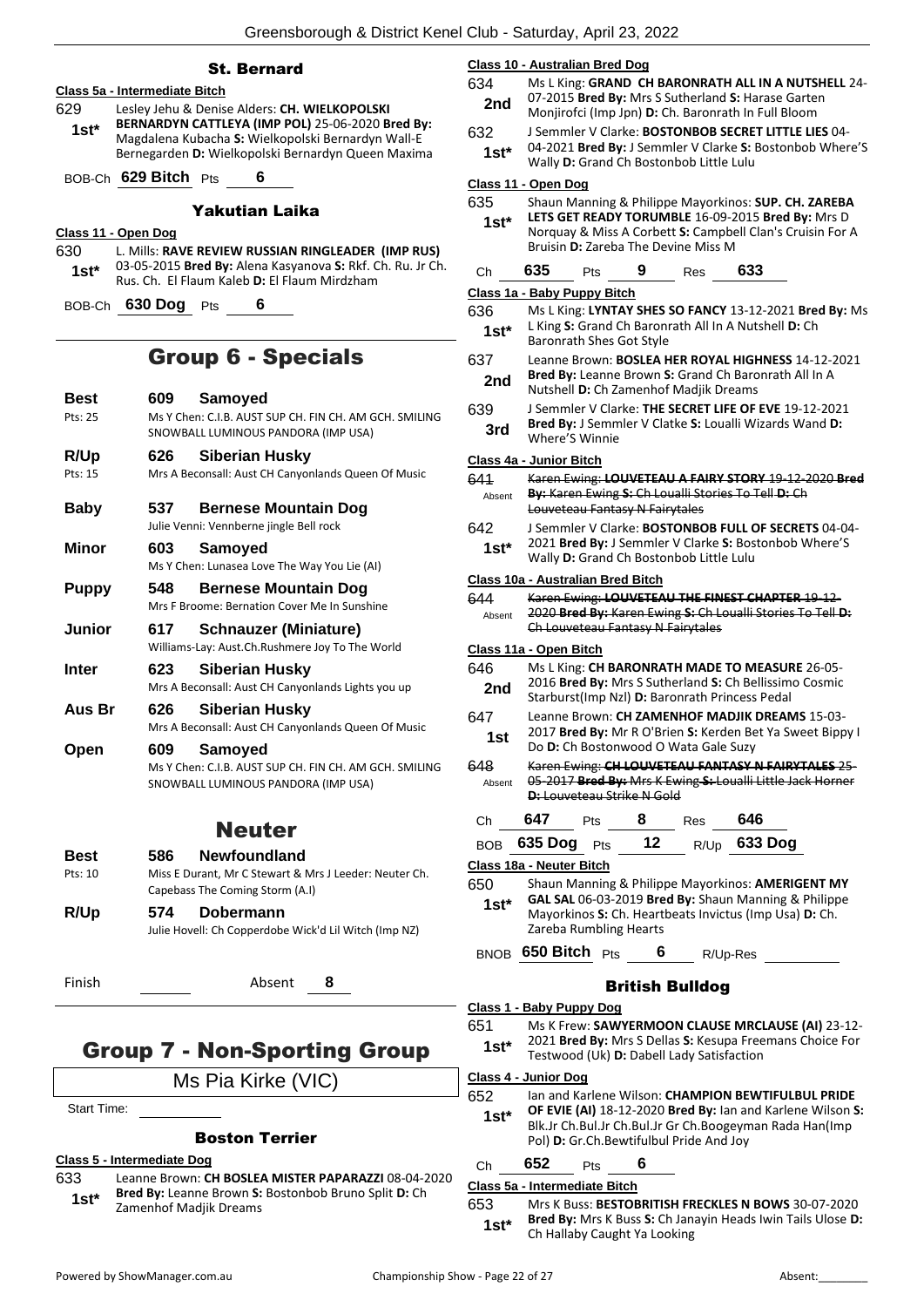| 654<br>Absent | Class 10a - Australian Bred Bitch<br>lan and Karlene Wilson: CHAMPION BEWTIFULBUL<br><b>EXTREME PRIDE (AI) 18-12-2020 Bred By: lan and Karlene</b><br>Wilson S: Blk.Jr Ch.Bul.Jr Ch.Bul.Jr Gr Ch.Boogeyman Rada<br>Han(Imp Pol) D: Gr. Ch. Bewtifulbul Pride And Joy |
|---------------|----------------------------------------------------------------------------------------------------------------------------------------------------------------------------------------------------------------------------------------------------------------------|
| Ch            | 653<br>Pts 6<br>Res                                                                                                                                                                                                                                                  |
|               | BOB 652 Dog Pts 7 R/Up 653 Bitch                                                                                                                                                                                                                                     |
|               | Chow Chow                                                                                                                                                                                                                                                            |
|               | Class 1 - Baby Puppy Dog                                                                                                                                                                                                                                             |
| 655<br>Absent | Chowleigh Kennels: CHOWLEIGH STING LIKE A BEE 15 11<br>2021 Bred By: Chowleigh Kennels S: Touchofchow Rufn<br>Ona Jet Plane D: Chowleigh Boom Chicka Boom                                                                                                            |
|               | Class 3 - Puppy Dog                                                                                                                                                                                                                                                  |
| 656<br>Absent | Chowleigh Kennels: TSARJOLAN BOB'S DIVINE STAR AT<br>CHOWLEIGH (IMP NZ) 02 06 2021 Bred By: Ms. J. Jenkins<br>Piggott S: Nz Ch. Chowleigh Pacific Star D: Nz Ch. Chowleigh<br><b>Star Maker</b>                                                                      |
|               | Class 4 - Junior Dog                                                                                                                                                                                                                                                 |
| 657<br>Absent | Chowleigh Kennels: CHOWLEIGH BEAUTIFUL IN BLUE 18-<br>06-2021 Bred By: Chowleigh Kennels S: Touchofchow Rufn<br>Ona Jet Plane (Ai) D: Ch Chowleigh Maggie Moo                                                                                                        |
| Сh            | Pts<br>$\equiv$ Res                                                                                                                                                                                                                                                  |
|               | Class 2a - Minor Puppy Bitch                                                                                                                                                                                                                                         |
| 658<br>1st*   | A Bishop: EMPIREOFCHOW KIZIL KAYA 10-10-2021 Bred<br>By: Empireofchow S: Chowpride Cream Majik D:<br><b>Empireofchow Empres Kizmet</b>                                                                                                                               |
| 659<br>Absent | Chowleigh Kennels: CHOWLEIGH CREAM LACE 06-08-2021<br>Bred By: Chowleigh Kennels S: Ch Chowleigh A Thousand<br>Miles-D:-Chowleigh Too Good For You                                                                                                                   |
|               | Class 11a - Open Bitch                                                                                                                                                                                                                                               |
| 660<br>$1st*$ | A Bishop: EMPIREOFCHOW PRENSES KIZMET 11-12-2018<br>Bred By: EMPIREOFCHOW S: Uniquechows Blue Levi Genes<br>D: Empireofchow The Empressa                                                                                                                             |
| Сh            | 7 Res 658<br>660<br><b>Pts</b>                                                                                                                                                                                                                                       |
|               | BOB 660 Bitch Pts 7 R/Up 658 Bitch                                                                                                                                                                                                                                   |
|               | <b>Dalmatian</b>                                                                                                                                                                                                                                                     |
|               | Class 1 - Baby Puppy Dog                                                                                                                                                                                                                                             |

- 661 Deborah Brearley: **CCDALS TANGO TAILOR MADE** 29-10- 2021 **Bred By:** CCDals **S:** Ch Ccdals Domino Dreams Come **1st**\* *QUALA* Brea By: CCDals S: Cn Ccdals D<br>True D: Ccdals Cheyenne Sun Dance
- 662 Susanne Wiklund: **JALORCA BACHGEN OF UTHER** 25-11- 2021 **Bred By:** Jalorca Kennels **S:** Ch Paceaway Pendragon **2nd** <sup>2021</sup> Brea By: Jalorca K.<br>**D:** Jalorca La Nina Copa

#### **Class 3 - Puppy Dog**

663 J O'Connor: **PACEAWAY HIJACK** 01-09-2021 **Bred By:** F Darling **S:** Am Ch Tuckaway Winged Foot (Imp Usa **D:** Ch **1st**\* Darling **5:** Am Ch Tuckawa<br>Paceaway Just Havin Fun

#### **Class 4 - Junior Dog**

- 665 Miss C L Birch: **DALCOACH DREAM CATCHER (AI)** 26-10- 2020 **Bred By:** Miss C L Birch **S:** Sup.Ch. Topspott Firebrand - Sem **D:** Aust. Ch. Krystaway Covert Mission Absent 666 Jalorca Kennels: **AUST CH BOGIEVIEW DEL AMOR DE LA**
- **VIDA** 25-03-2021 **Bred By:** Bogieview Kennels **S:** Grand Ch Jalorca La Copa De La Vida **D:** Whytewood Winter Snowflakes **1st\***

# Ch **663** Pts **7** Res **666**

# **Class 2a - Minor Puppy Bitch**

667 J O'Connor: **PACEAWAY HILIGHT** 01-09-2021 **Bred By:** F Darling **S:** Am Ch Tuckaway Winged Foot (Imp Usa) **D:** Ch **1st**\* Darling **5:** Am Ch Tuckawa<br>Paceaway Just Havin Fun

# **Class 3a - Puppy Bitch**

668 Mrs S & Mr A Gallo: **DARLINGHILL BLACK VELVET** 19-08- 2021 **Bred By:** Tyne Palmer **S:** Dual Ch (T) Supreme Ch Ccdals Calvinklein Iconic Fame Rn Et Ca Wpd **D:** Ch Underfoot Disco Inferno **1st**

#### **Class 4a - Junior Bitch**

669 Michelle stirrup: **MINSTERLY NYMERIA STAR DUST** 09-04- 2021 **Bred By:** Michelle stirrup **S:** Ch. Whytewood Bronson **1st Digital Black D:** Cherrymount Tefiti

#### **Class 5a - Intermediate Bitch**

671 A & S Gallo / R & D Harbin: **KRYSTAWAY SPLASH OF CLASS TD** 04-09-2019 **Bred By:** R & D Harbin **S:** Gr Ch. Darlinghill Hashtag Dot Com **D:** Ch. Krystaway Show Bling **1st\***

#### **Class 10a - Australian Bred Bitch**

| 672    | Miss C L Birch: AUST. CH KRYSTAWAY COVERT MISSION       |
|--------|---------------------------------------------------------|
| Absent | 26-08-2015 Bred By: Mr R & Mrs D Harbin-S: Ch. Paceaway |
|        | Ona Mission D: Ch. Krystaway Show Bling                 |

#### **Class 11a - Open Bitch**

| 674    | Jenni Oconnor: GR CH PACEAWAY DREAM CATCHER 12-08-     |
|--------|--------------------------------------------------------|
| $1st*$ | 2017 Bred By: Fran Darling S: Gr Ch Paceaway Winter In |
|        | Vagus <b>D:</b> Topspott Team Sky                      |

- 675 Jalorca Kennels: **AUST CH JALORCA FIRE OF THE DRAGON**
	- 11-02-2020 **Bred By:** Exh **S:** Ch Paceaway Pendragon **D: 2nd** II-02-2020 **Bred By:** Exh S: Ch Pacea<br>Grand Ch Jalorca French Fire Chaser

| Ch | 674               | Pts | - 11 | Res | 667              |
|----|-------------------|-----|------|-----|------------------|
|    | BOB 674 Bitch Pts |     | 13   |     | $R/Up$ 667 Bitch |

#### **Class 18a - Neuter Bitch**

- 676 Deborah Brearley: **DIMADAL ZZIMRAH** 30-10-2018 **Bred By:** Dimadal Kennels **S:** Ch.Dimadal Journey To The Stars **D:**  Whytewood Mr Darcys Ozi Diamon **1st\***
- 677 Mrs L & Mr P Mitchell: **LORAUL GLAZED CELDON SUNRISE RN** 03-08-2018 **Bred By:** Mrs L & Mr P Mitchell **S:** Ch Whytewood Mr Darcy'S Ozi Sunrise Ai **D:** Ch Jalorca Spirit Of Never Land Rn **2nd**

#### BNOB **676 Bitch** Pts **7** R/Up-Res **677 Bitch**

# French Bulldog

- **Class 1 - Baby Puppy Dog**
- 678 Abiaan Kennels: **ABIAAN REGGIE BOY** 24-12-2021 **Bred By:**
- ABIAAN Kennels **S:** Ch Abiaan Rocketeer Boy (Ai) **D: 1st** ABIAAN Kennels S: Ch Abiaan Rockett<br>Mambilou Ma Choupinet (Iid Poland)

#### **Class 2 - Minor Puppy Dog**

- 679 L.Balog: **BENYKIRA PLAYING WITH FIRE** 10-09-2021 **Bred**
- **By:** L.Balog **S:** Zulubul Zeuss **D:** Ch.Benykira Love Me Do **1st\***

#### **Class 3 - Puppy Dog**

- 680 Mambilou Kennels: **MAMBILOU LITTLE ONE OF RISING** 29-
	- 07-2021 **Bred By:** Mambilou Kennels **S:** Mambilou Phoenixrising (Iid Poland) **D:** Mambilou Ms Harper **1st\***

#### **Class 4 - Junior Dog**

- 681 Teresa Wolfe: **BOPENNY LIVIN IN STYLE** 25-01-2021 **Bred** 
	- **By:** Teresa Wolfe **S:** Kaysand Ball Of Style **D:** Ch Bopenny **1st\* Dy:** Leresa wd<br>Sweet Martini

#### **Class 11 - Open Dog**

| 682    | Kaysand Kennels: KAYSAND BALL OF STYLE 20-03-2019 |
|--------|---------------------------------------------------|
| Absent | Bred By: KAYSAND KNLS S: Kaysand Hes Got Style D: |
|        | Kaysand Lookn Exquisite (Ai)                      |

| Ĵh | 679 | ⊃ts | о<br>О | Res | 680 |
|----|-----|-----|--------|-----|-----|
|    |     |     |        |     |     |

#### **Class 1a - Baby Puppy Bitch**

| 683 | Abiaan Kennels: ABIAAN CALIFAWNICATION GIRL 24-12- |
|-----|----------------------------------------------------|
|-----|----------------------------------------------------|

- 2021 **Bred By:** ABIAAN Kennels **S:** Ch Abiaan Rocketeer Boy **2nd** <sup>2021</sup> Brea By: ABIAAN Kennels 5: Ch Abiaan<br>(Ai) D: Mambilou Ma Choupinet (Iid Poland)
- 684 Senthil Arunachalam: **SENARABULL LOVE IN THE DARK** 04-
	- 01-2022 **Bred By:** EXH **S:** Senarabull Royal Decree **D:**
- **1st**\* UI-2022 **Bred By:** EXH S: Senarabull Endless Love (Ai)

#### **Class 2a - Minor Puppy Bitch**

686 Teresa Wolfe: **BOPENNY SUPER NOVA** 21-10-2021 **Bred By:**

Teresa Wolfe **S:** Kaysand Ball Of Style **D:** Ch Bopenny Red Velvet **1st**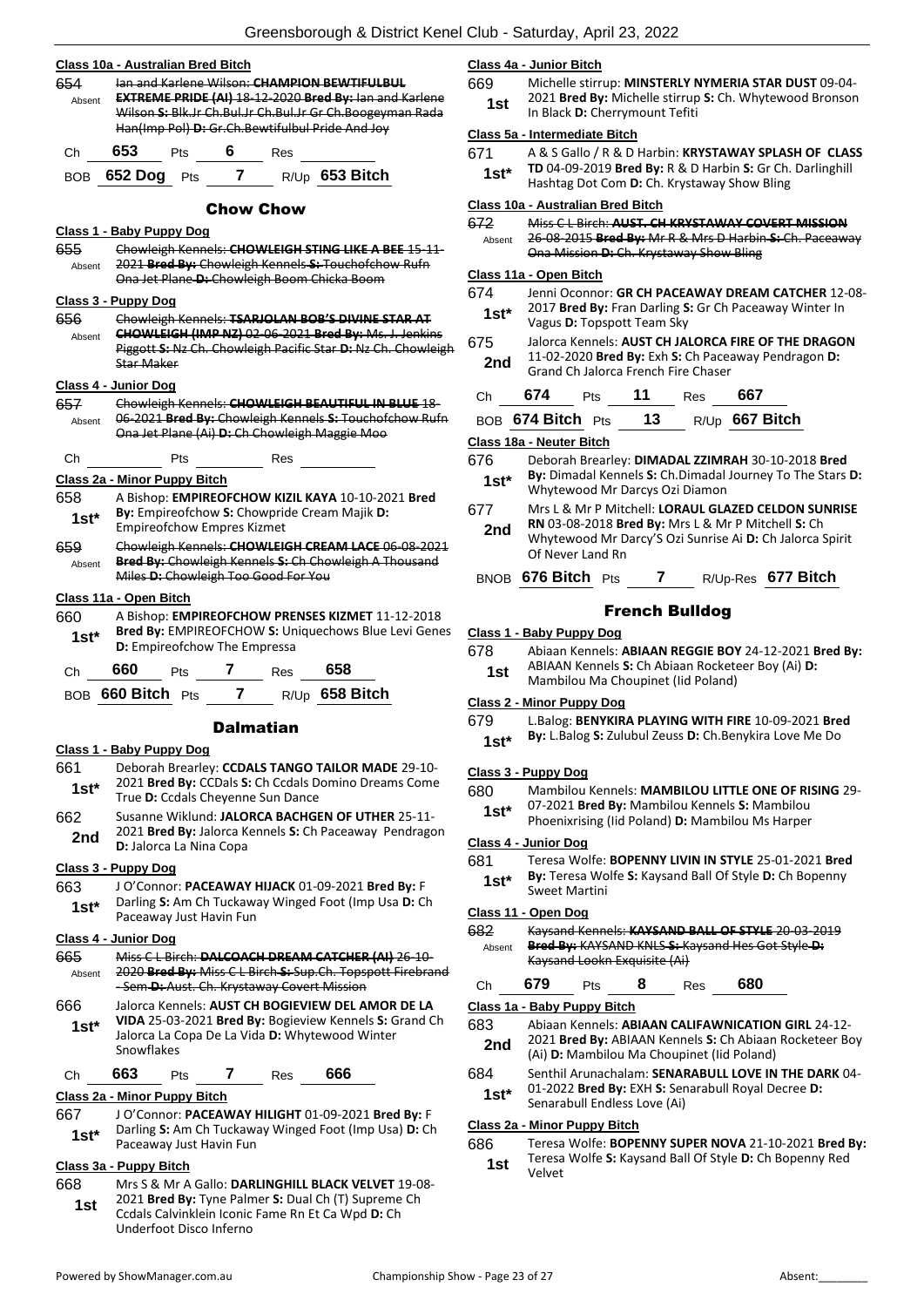|  | Class 4a - Junior Bitch |  |
|--|-------------------------|--|
|  |                         |  |

| S Arunachalam: CH SENARABULL HERMOSSA 19 12 2020      |
|-------------------------------------------------------|
| Bred By: EXH S: Ch Senarabull Th Duke Of Sussex D: Ch |
| Sweet Team Coronita (Imp Esp)                         |
| Jacqui Webb: KAYSAND FAST N FOXY 18-04-2021 Bred By:  |
| EXH-S:-Kaysand Ball Of Style-D:-Kaysand Miss Kracker  |
|                                                       |
|                                                       |

#### **Class 5a - Intermediate Bitch**

| 690    | Michelle stirrup: COLKERRY TEQUILA 21-09-2020 Bred By:     |
|--------|------------------------------------------------------------|
| $1st*$ | Mr f & mrs c huckstepp S: Sarcelles Gaston D: Ch. Colkerry |
|        | Nannys Girl                                                |

#### **Class 10a - Australian Bred Bitch**

- 691 Mambilou Kennels: **MAMBILOU STIR THE POT** 02-03-2021 **Bred By:** Mambilou Kennels **S:** Gold-Sierra Kimo (Imp
- Hungary) **D:** Mambilou Zany Zendaya **1st\***

# **Class 11a - Open Bitch**

- 692 Senthil Arunachalam: **CH SENARABULL MY BLOSSOM** 05- 10-2020 **Bred By:** EXH **S:** Sparking Pride Tomber Amourex (Imp Nld) **D:** Ch Senarabull Miss Ebony Absent
- 693 Teresa Wolfe: **BOPENNY SIMPLY SWEET** 24-11-2018 **Bred By:** Teresa Wolfe **S:** Ch Kaysand Simply Style **D:** Bopenny Sweet Candy **1st\***
- 694 L Balog: **ORRINSHIR KATIE PERRY** 06-02-2021 **Bred By:** Mrs S J Taylor **S:** Grand Ch Kaysand Lovin Yr Style **D:** Orrinshir **2nd Digital Assemblance** Strategy

| (∷h | 693 | Pts | 10  | Rac | 691 |
|-----|-----|-----|-----|-----|-----|
|     | --- |     | . . |     | --- |

| BOB 679 Dog Pts 13 |  | R/Up 680 Dog |
|--------------------|--|--------------|
|                    |  |              |

# German Spitz (Klein)

# **Class 5a - Intermediate Bitch**

- 696 Mrs B Alexander & Mr K Alexander & Mrs V Reynolds-Siddall: **ORCHID IN BLOSSON UNEXPECTED BLOOM IMP BGR** 06-02-2020 **Bred By:** Iveta Pirovska **S:** Kaz Ch Grand Twintip Natalino **D:** Orchid In Blossom Riva **1st\***
- BOB-Ch **696 Bitch** Pts **6**

# German Spitz (Mittel)

#### **Class 1 - Baby Puppy Dog**

- 697 Damien Barnes: **ORIGINS GAMBIT** 10-01-2022 **Bred By:** Damien Barnes **S:** Origins Black Bolt **D:** Beleesha Scarlet **2nd Damie**
- 698 Damien Barnes: **ORIGINS GROOT** 10-01-2022 **Bred By:** Damien Barnes **S:** Origins Black Bolt **D:** Beleesha Scarlet 1st<sup>\*</sup> <sup>Damie</sup><br>Witch

#### **Class 3 - Puppy Dog**

699 Damien Barnes: **ORIGINS FORGE** 12-09-2021 **Bred By:** Damien Barnes **S:** Dautchhund Black Jack **D:** Origins Dark 1st<sup>\*</sup> <sup>Damien</sup><br>
<sup>Phoenix</sup>

#### **Class 4 - Junior Dog**

- 695 Nuntharat Kwamsuk: **FYREBURST PRICELESS** 15-02-2021 **Bred By:** Fyreburst **S:** Ch. Fyreburst Quantum Leap **D:** Origin
- **1st\* Bred By:** Fyre<br>Dark Phoenix

| `h | 699 | เร | ĸes | 695 |
|----|-----|----|-----|-----|
|    |     |    |     |     |

# **Class 1a - Baby Puppy Bitch**

700 Damien Barnes: **ORIGINS GWEN STACY** 10-01-2022 **Bred By:** Mr D Barnes **S:** Origins Black Bolt **D:** Beleesha Scarlet 1st by: Witch

#### **Class 2a - Minor Puppy Bitch**

701 Damien Barnes: **ORIGINS FIREBIRD** 12-09-2021 **Bred By:** Damien Barnes **S:** Dautchhund Black Jack **D:** Origins Dark Phoenix Absent

#### **Class 3a - Puppy Bitch**

702 Ms D McNamara: **BELEESHA QUICKSTEP** 21-06-2021 **Bred By:** Ms D McNamara **S:** Dautchhund Emperor Maximus **D: 1st\*** By: Ms D McNamara S: Dau<br>Ch.Beleesha Midnight Rose

| Ch <b>702</b> | Pts 6 | <b>Res</b> |                                  |
|---------------|-------|------------|----------------------------------|
|               |       |            | BOB 699 Dog Pts 8 R/Up 702 Bitch |

# Great Dane

#### **Class 10 - Australian Bred Dog**

704 Frieda Clifton: **SUP CH DANEFRED MEMORIES RMADE O THIS (AI)** 08-03-2019 **Bred By:** FRIEDA CLIFTON **S:** Grand Champion Truemania Indianas Image(Ai) **D:** Ch Danefred Black Peppa **1st\***

#### **Class 11 - Open Dog**

- 705 K.M.Ward: **ONDANE JUST WILD ABOUT HARRY** 16-04-2019 **Bred By:** K.M.Ward **S:** Underane Drawcard **D:** Ondane Love **1st\* Bred By:** K.M.W<br>Is In The Air (Ai)
- Ch **704** Pts **7** Res **705**

#### **Class 1a - Baby Puppy Bitch**

- 706 Rebecca Rose: **TIGABROOK ALL STAR** 21-01-2022 **Bred By:** Susan Bruce **S:** Alariqus Atomic Lelu Polka **D:** Elenganser **3rd** Susan Bruce **3:** All
- 707 Amanda Hawker: **OLYMPASDANES LADY ARTEMIS** 06-01-
- 2022 **Bred By:** T Wilson **S:** Ch Eleganser Does Dallas Et **D: 2nd** <sup>2022</sup> **Brea By:** I Wilson S: Ch Ele<br>
Olympasdanes Princess Celestia
- 708 Frieda Clifton: **DANEFRED SONOYA MIZUMO** 01-01-2022 **Bred By:** Frieda Clifton **S:** Ch Stormalong Rhythym Ivegot **D: 1st\*** Bred By: Frieda Clifton S:<br>Danefred Fashion Parade

#### **Class 3a - Puppy Bitch**

#### 709 Amanda Hawker: **DANEFRED HEAVEN SENTFROM HALLE**

01-05-2021 **Bred By:** F R Clifton **S:** Ch Danefred Mr Independence **D:** Danefred Toosexy For Mystripes **1st\***

#### **Class 4a - Junior Bitch**

- 711 D Heffernan: **CH DANEFRED ANOTHER SLICE OHEAVEN (AI)**
	- 01-05-2021 **Bred By:** F.R.Clifton **S:** Ch. Danefred Mr **1st**\* UI-US-2021 Brea By: F.R.Clifton S: Cn. Danefred M<br>Independence D: Danefred Toosexy For Mystripes

| Ch – | 711             | <b>Pts</b> | <sub>Res</sub> 709 |              |
|------|-----------------|------------|--------------------|--------------|
|      | BOB 704 Dog Pts |            |                    | R/Up 705 Dog |

# Japanese Spitz

#### **Class 1 - Baby Puppy Dog**

712 Mrs Corina McCaffer: **BELZBENTLEY THE ONE TRUE KING** 25-10-2021 **Bred By:** Rebecca Bentley **S:** Ch Belzbentley **1st** 25-10-2021 **Bred By:** Rebecca Bentley S: Ch Wild Card **D**: Ch Belzbentley The Last Stand

#### **Class 4 - Junior Dog**

- 713 Bridget Spiteri: **PUDDLEDUCKY LITTLE PEDRO** 07-04-2021 **Bred By:** Jane Buckland **S:** Puddleduck Starry Night **D: 1st\*** Bred By: Jane Buckland S: Puddeducky Heart Of The Sun
- 714 Rebecca Bentley: **CH BELZBENTLEY HADRON COLLIDER** 12-
- 02-2021 **Bred By:** R Bentley **S:** C.I.B. Sup Ch Daesdaemar **2nd**
- Foreign Exchange Iid Fin **D:** Grand Ch Belzbentley Saturn Five

#### **Class 5 - Intermediate Dog**

- 715 JANE BUCKLAND: **PUDDLEDUCKY STARRY NIGHT** 12-04- 2020 **Bred By:** JANE BUCKLAND **S:** Sup. Ch. Daesdaemar Absent
- Rewrite The Stars **D:** Ch. Daesdaemar Tequila Sunrise
- 28-12-2019 **Bred By:** A Huggins **S:** Sup.Ch. Daesdaemar

#### **Class 10 - Australian Bred Dog**

717 Rebecca Bentley: **CH BELZBENTLEY WILD CARD** 11-03-2019 **Bred By:** Rebecca Bentley **S:** Sup Ch Daesdaemar Rebel **1st\*** Bred By: Rebecca Bentley S: Sup Ch Daesdaemar<br>Rebel D: Grand Ch Belzbentley Yabba Dabba Doo

# **Class 11 - Open Dog**

- 718 Ms J Buckland: **AUST CH PUDDLEDUCKY BEES KNEES** 25-10-
- 2018 **Bred By:** MS J BUCKLAND **S:** Sup Ch Daesdaemar New **1st**\* 2018 **Bred By:** MS J BUCKLAND **S:** Sup Cn<br>Moon **D:** Ch Daesdaemar Tequila Sunrise
- 719 Leonie Wallace: **BELZBENTLEY THE EMINEM SHOW** 27-04- 2019 **Bred By:** Rebecca Bentley **S:** Ch Belzbentley South Of **2nd** <sup>2019</sup> Bred By: Rebecca Bentley S: Un Belzbentley The Last Stand

|  | Ch | '18 | 'ts |  | Res |  |  |
|--|----|-----|-----|--|-----|--|--|
|--|----|-----|-----|--|-----|--|--|

#### **Class 1a - Baby Puppy Bitch**

720 Rebecca Bentley: **BELZBENTLEY BLUE BELL** 18-11-2021 **Bred By:** R Bentley **S:** Grand Ch Daesdaemar Dream Lover Et **D: 1st\*** By: R Bentley S: Grand Ch Daesd<br>Ch Belzbentley Margot Fonteyn

- 716 C Darby & D Hanslow: **DAESDAEMAR LOVE REWRITTEN JC.**
- **1st** 28-12-2019 **Bred By:** A Huggins **S:** Sup.Cn. Daesda<br>Rewrite The Stars **D:** Ch. Daesdaemar Rebel Heart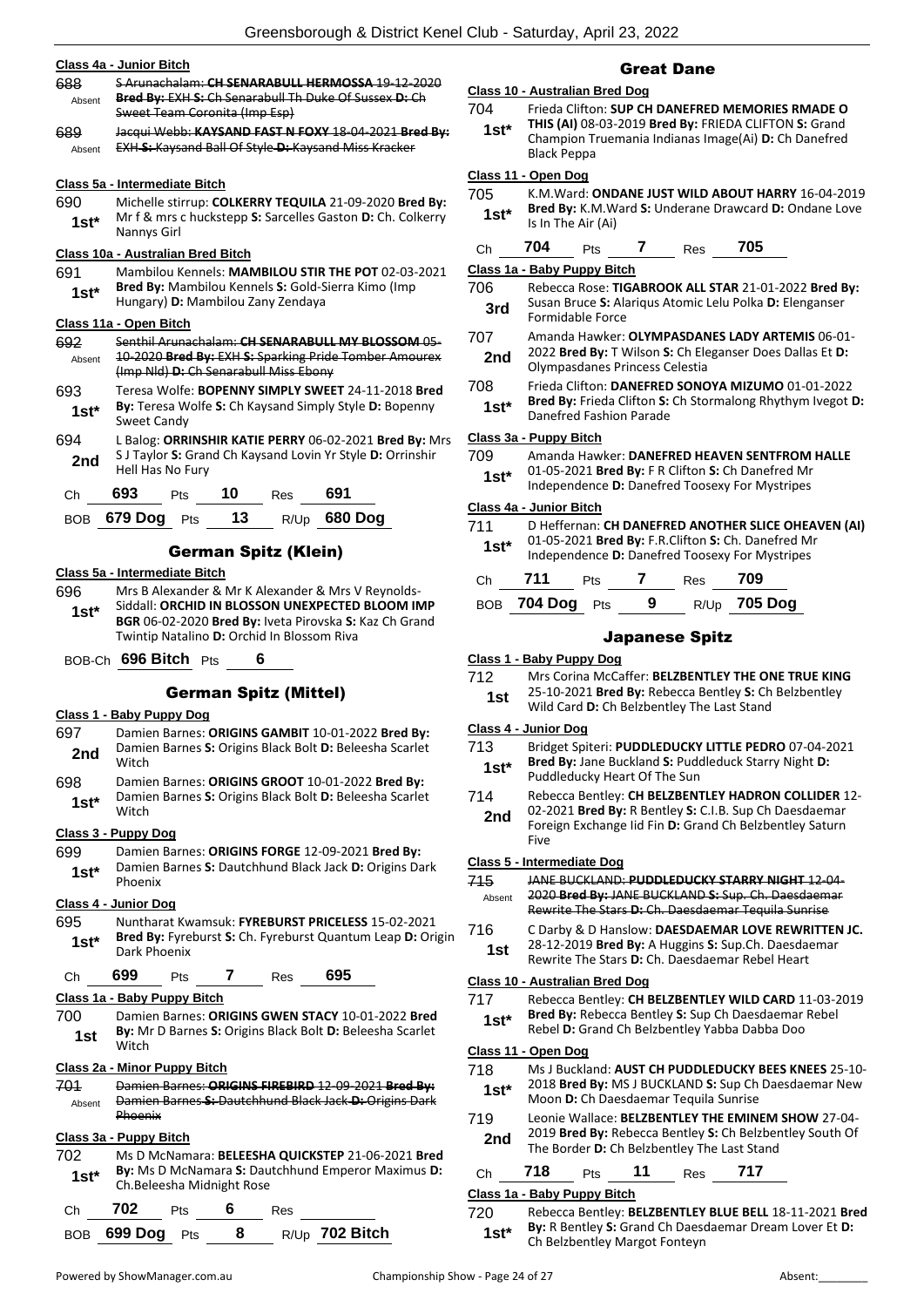- 721 Rebecca Bentley: **BELZBENTLEY FEATHER WEIGHT** 04-01-
	- 2022 **Bred By:** R Bentley **S:** Grand Ch Belzbentley Wild Card **2nd** <sup>2022</sup> Brea by: R Bentley S: Grand<br>**D:** Belzbentley Myristica Fragrans

# **Class 3a - Puppy Bitch**

724 Rebecca Bentley: **BELZBENTLEY ULURU** 24-06-2021 **Bred By:** R Bentley **S:** C.I.B. Sup Ch Daesdaemar Foreign Exchange Iid Fin **D:** Belzbentley The Little Mermaid **1st\***

#### **Class 4a - Junior Bitch**

725 JANE BUCKLAND: **PUDDLEDUCKY PIKA BOO** 07-04-2021 **Bred By:** JANE BUCKLAND **S:** Puddleducky Starry Night **D:**  Puddleducky Heart Of The Sun Absent

#### **Class 5a - Intermediate Bitch**

- 726 Rebecca Bentley: **BELZBENTLEY CROWN OF THORNS** 13-10- 2020 **Bred By:** Rebecca Bentley **S:** Ch Belzbentley Wild Card
	- **1st**\* 2020 Brea By: Repecca Bentley S<br>D: Ch Belzbentley The Last Stand

#### **Class 11a - Open Bitch**

727 Rebecca Bentley: **CH BELZBENTLEY STACK THE DECK** 11-03- 2019 **Bred By:** Rebecca Bentley **S:** Sup Ch Daesdaemar **1st** 2019 **Brea By:** Rebecca Bentley S: Sup Ch Daesdaemar<br>Rebel Rebel D: Grand Ch Belzbentley Yabba Dabba Doo

| Ch | 726 | <b>Pts</b> | 8 | Res <b>727</b> |                                 |
|----|-----|------------|---|----------------|---------------------------------|
|    |     |            |   |                | BOB 718 Dog Pts 14 R/Up 717 Dog |

#### Keeshond

#### **Class 2 - Minor Puppy Dog**

- 729 Miss H whincup & Ms K Santas: **HUNKEEDOIR NOT A**
- **SCRUFFY RAGTAG (AI)** 25-09-2021 **Bred By:** Ms K Santas **S:**  Grand Ch Hunkeedoir Mister Party Man **D:** Ch Hunkeedoir Best In Glass **1st\***
- 730 Miss L Wyhoon: **LEIFHOND KING OF THE DEVIL** 01-10-2021 **Bred By:** Mr. F & Miss L Wyhoon **S:** Ch. Sandstock King Of **2nd** Brea By: Mr. F & Miss L wynoon **5:** Cn. Sand<br>The Castle **D:** Ch. Leifhond Devils In Disguise

#### **Class 4 - Junior Dog**

731 Ms L.M. Rawlings: **AUST CH VENLO UNDER WRAPS** 10-04- 2021 **Bred By:** Mr A & Mrs P L Yu **S:** Ch. Nawtikees Captain **1st** <br>
Underpants **D**: Ch Venlo Spice Up The Party

#### **Class 5 - Intermediate Dog**

- 732 T Parker & L Speedy: **RYMISKA SALT AND PEPPER** 28-07-
- 2020 **Bred By:** R, M & T Parker **S:** Ch Rymiska Great Balls Of **1st**\* **1920 Brea By:** R, M & T Parker S<br>Fire D: Ch Rymiska Off The Grid

#### **Class 10 - Australian Bred Dog**

- 734 Mrs Jillian Whincup: **AUST GR CH HUNKEEDORI MISTER PARTY MAN** 28-08-2014 **Bred By:** K L Santas **S:** Bargeway **2nd** PARTY WAN 28-08-2014 **Brea by:** NEXT Next Edition **D:** Ch Hunkeedori Kan U Katch
- 735 R, M & T Parker: **CH RYMISKA GREAT BALLS OF FIRE** 24-01- 2019 **Bred By:** R, M & T Parker **S:** Ch Rymiska Grand Duke **1st D:** Ch Sandstock Snow Princess

# Ch **729** Pts **11** Res **735**

#### **Class 2a - Minor Puppy Bitch**

- 736 Miss Leanne Wyhoon: **LEIFHOND PRECIOUS PRIMROSE** 13- 09-2021 **Bred By:** Miss L Wyhoon **S:** Ch. Sandstock King Of **2nd** D9-2021 **Brea By:** MISS L Wynoon **S:** Ch. Sand:<br>The Castle **D:** Ch. Leifhond Precious Rubyrose
- 737 L. Wyhoon: **LEIFHOND SWEET ASA RED ROSE** 13-09-2021 **Bred By:** Mr. F & Miss L Wyhoon **S:** Ch. Sandstock King Of **1st Died by:** MILE & MISS L WYNOON **5:** CH. Sands<br>The Castle **D:** Ch Leifhond Precious Rubyrose

#### **Class 4a - Junior Bitch**

- 738 R & M Parker & T Parker: **RYMISKA ALICE IN**
- **WONDERLAND** 07-04-2021 **Bred By:** R, M & T Parker **S:** Am Ch Summerwinds Time Keeper (Usa) **D:** Sandstock Va Va Voom **1st\***

#### **Class 10a - Australian Bred Bitch**

- 739 Mr A & Mrs P L Yu: **AUST CH VENLO SPICE UP THE PARTY** 06-07-2018 **Bred By:** Mr A & Mrs P L Yu **S:** Grand Ch
	- Hunkeedori Mister Party Man **D:** Ch Venlo What About Me **1st\***

| -39        | is | ₩   | 'es | -38          |
|------------|----|-----|-----|--------------|
| --<br>---- |    | --- |     | - - -<br>--- |

| BOB 739 Bitch Pts | 15 | $R/Up$ 738 Bitch |
|-------------------|----|------------------|
|                   |    |                  |

# Lhasa Apso

#### **Class 1 - Baby Puppy Dog**

740 Vickie Reynolds-Siddall: **MYIKYI HOT CHILLI** 06-01-2022 **Bred By:** Alison Scott **S:** Noonameena Lukes Dream **D: 1st\*** Bred By: Alison Sc<br>Myikyi Tip To Top

### **Class 1a - Baby Puppy Bitch**

- 741 Vickie Reynolds-Siddall: **MYSTICRAFAEL SHE IS A** 
	- **SHOWGIRL (AI)** 20-12-2021 **Bred By:** Mysticrafael **S: 1st SHOWGIRL (AI)** 20-12-2021 **Bred By:** Mysticrafael S:<br>**1st Billy Republished Phantomoftheopera 1st** Billy National Phantomoftheopera

# Poodle (Standard)

#### **Class 10 - Australian Bred Dog**

742 Mrs H Newberry: **KIANTI FLYING SOLO** 16-06-2019 **Bred By:** Newbery H **S:** Ch Cotian Man On A Mission (Ai) **D:** Negresca **1st**\* Newbery H S:<br>Moon Dancer

# Ch **742** Pts **6**

### **Class 2a - Minor Puppy Bitch**

746 Lilith Armstrong: **TAKANZ RATHER BE A REBEL** 21-09-2021 **Bred By:** Noeline Purdy **S:** Ch. Loana Tyrion Ai **D:** Silbrough **1st<sup>\*</sup> Bred By:** Noeline P

#### **Class 4a - Junior Bitch**

747 Mrs M Froesch: **GLENARAPARK HIGH SOCIETY** 19-01-2021 **Bred By:** Mrs M Froesch **S:** Am Ch. Piedmont'S High Roller **1st\* Bred By:** Mrs M Froesch S: Am Ch. Fragger St. Am Ch. Fragger St. Ch. Ch. Ch. Ch. Fragger St. Am Ch. Fragger St. Am Ch. Fragger St. Am Ch. Fragger St. Am Ch. Fragger St. Am Ch. Fragger St. Am Ch. Fragger St. Am Ch.

# **Class 5a - Intermediate Bitch**

748 Mrs K Gregory: **STARUS MIDNIGHT ISLAND GIRL** 05-12- 2019 **Bred By:** Nicole Tetof **S:** Am.Ch. Bar-None Riding **1st**\* 2019 **Bred By:** NICOIE Tetor **5:** Am.Cn. Bar-None Rishbotgun (Imp Usa) **D:** Ch. Starus I Came To Dance

#### **Class 10a - Australian Bred Bitch**

| 749<br>Absent | Mrs M Froesch: GLENARAPARK CLEOPATRA 19-01-2021<br><b>Bred By:</b> Mrs M Froesch S: Am Ch. Piedmont'S High Roller<br>Imp Usa D: Ch Kellyvix Good Times |            |  |     |     |  |
|---------------|--------------------------------------------------------------------------------------------------------------------------------------------------------|------------|--|-----|-----|--|
| Сh            | 748                                                                                                                                                    | <b>Pts</b> |  | Res | 747 |  |

BOB **748 Bitch** Pts **9** R/Up **747 Bitch**

# Poodle (Miniature)

#### **Class 11 - Open Dog**

753 Mrs J & Ms C Missen: **AUSTRALIAN CHAMPION** 

- **WESTPRIORS WALLY** 09-03-2021 **Bred By:** Mrs J & Ms C Missen **S:** Ch Westpriors Here Comes The Son **D:** Ch Kateisha Glamour Girl At Westpriors (Imp Nzl) **1st\***
- Ch **753** Pts **6**

#### **Class 1a - Baby Puppy Bitch**

- 754 Mrs J L MacKenzie: **MONTAIRES MISINDEPENDANCE** 22-
- 12-2021 **Bred By:** Mrs J L MacKenzie **S:** Ch. Dechine Top
- Secret **D:** Troymere Picture Perfection **1st\***

**Class 4a - Junior Bitch**

756 MRS. P. & MR. A.J. POOLE: **ALTONE WICKED SECRET** 07-04- 2021 **Bred By:** MRS. C.B. GLERUM **S:** Ch.Magic Shamrock Il Magnifico **D:** Montaire Secret Stories Absent

# Ch Pts

BOB **753 Dog** Pts **6** R/Up

# Poodle (Toy)

**Class 1 - Baby Puppy Dog**

757 Ms Naomi Dunn: **ZALUCHA REIGN SUPREME** 03-12-2021 **Bred By:** Exhibitor **S:** Ch Montaires Reign Maker **D:** Ch

**1st\* Bred By:** Exhibitor **5:** Ch Mon<br>Zalucha Written In The Stars

#### **Class 4 - Junior Dog**

# 758 GARWEY KENNELS: **CH. GARWEY ALONG CAME JONES** 23-

04-2021 **Bred By:** Garwey Knls **S:** Toylyn Valentino Noir **D:**  Garwey Popstar **1st**

#### **Class 5 - Intermediate Dog**

759 Diana Cordi: **DICOR BLACK MAGIC** 20-01-2020 **Bred By:** Dicor **S:** Robelletoy Fancy Pants **D:** Evoque Magick In The **1st**  $\frac{DIC}{Air}$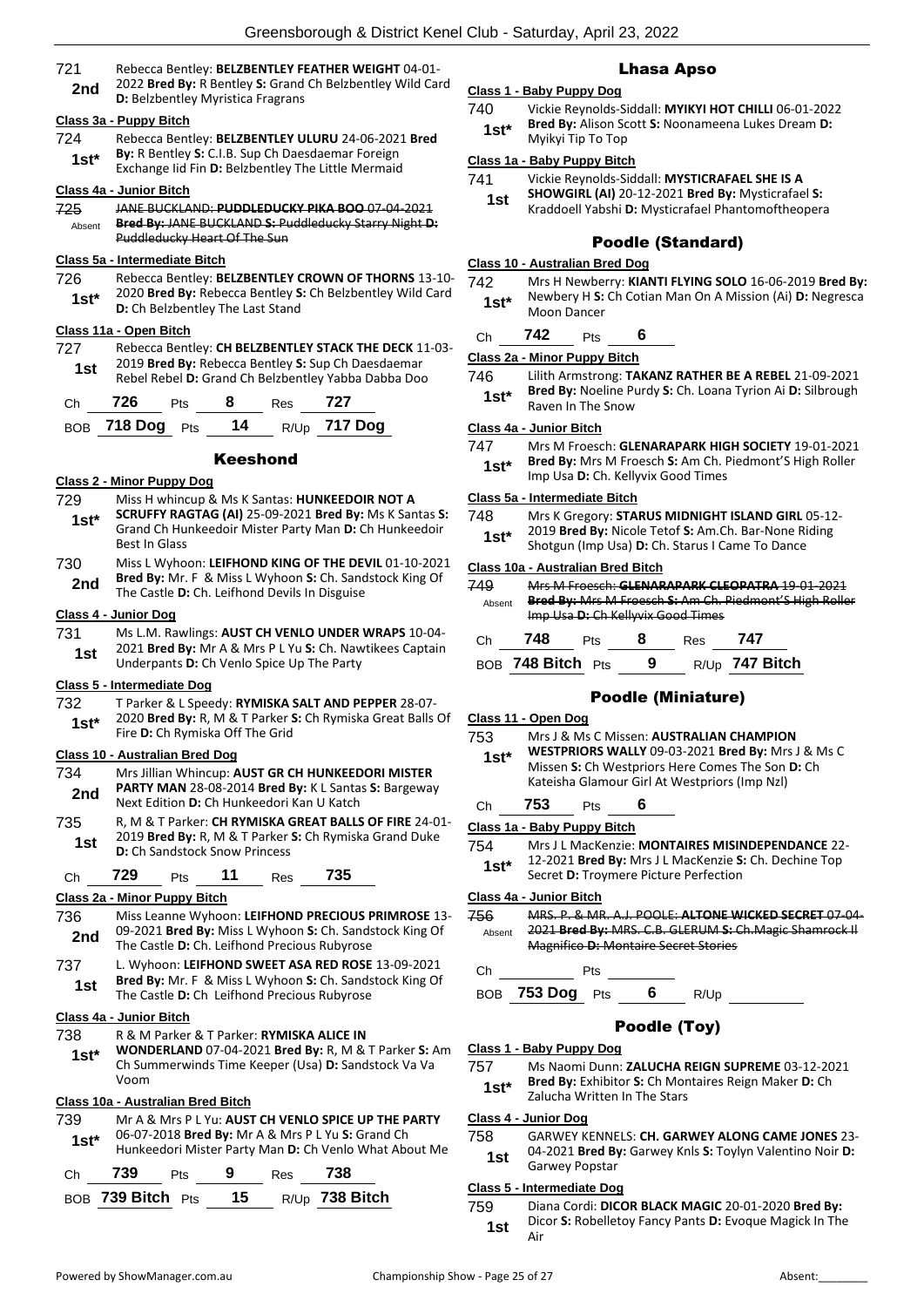| Сh                                                       | 759                               | Pts                         |                   | <b>7</b> Res 758                           |                                                                                                                     | С  |
|----------------------------------------------------------|-----------------------------------|-----------------------------|-------------------|--------------------------------------------|---------------------------------------------------------------------------------------------------------------------|----|
|                                                          | Class 3a - Puppy Bitch            |                             |                   |                                            |                                                                                                                     | B  |
| GARWEY KENNELS: GARWEY DIPPED IN CHOCOLATE 24-05-<br>760 |                                   |                             |                   |                                            |                                                                                                                     |    |
| $1st^*$                                                  |                                   |                             |                   |                                            | 2021 Bred By: exh S: Supreme Ch Garwey Tin Soldier D:                                                               |    |
|                                                          |                                   | Garwey Sugar Plum Fairy     |                   |                                            |                                                                                                                     |    |
|                                                          | Class 4a - Junior Bitch           |                             |                   |                                            |                                                                                                                     |    |
| 761                                                      |                                   |                             |                   |                                            | SINTEE KENNELS: SINTEE SERENPIPITY 12-03-2021 Bred By:<br>SINTEE KENNELS S: Evak's Desperado (Imp Rus) D: Ch Sintee | В  |
| $1st*$                                                   |                                   | Ny State Of Mind            |                   |                                            |                                                                                                                     | P  |
|                                                          | Class 5a - Intermediate Bitch     |                             |                   |                                            |                                                                                                                     |    |
| 763                                                      |                                   |                             |                   |                                            | Ms Naomi Dunn: CH ZALUCHA WRITTEN IN THE STARS 20-                                                                  | R  |
| $1st*$                                                   |                                   |                             |                   |                                            | 07-2020 Bred By: Miss N C Dunn S: Ch Montaires Beepbeep                                                             | P  |
|                                                          |                                   |                             |                   | Busyline D: Ch Montaires Arianna Jdx       |                                                                                                                     |    |
| Сh                                                       | 763                               | Pts                         |                   | 8 Res 761                                  |                                                                                                                     | В  |
|                                                          |                                   |                             |                   |                                            | BOB 763 Bitch Pts 10 R/Up 761 Bitch                                                                                 |    |
|                                                          |                                   |                             | <b>Schipperke</b> |                                            |                                                                                                                     | N  |
|                                                          | Class 11 - Open Dog               |                             |                   |                                            |                                                                                                                     |    |
| 764                                                      |                                   |                             |                   |                                            | Bateau Chien Kennels: GR CH KURAKUMA'S DARK HORSE                                                                   | Ρ  |
| Absent                                                   |                                   |                             |                   |                                            | AT B'N B (IMP USA) 19-02-2016 Bred By: Dawn Bannister S:                                                            |    |
|                                                          |                                   |                             |                   |                                            | Am Ch Kurakuma's Steal My Heart Away (Usa) D: Fullmoon                                                              | J  |
|                                                          |                                   | Devilish By Nature (Usa)    |                   |                                            |                                                                                                                     |    |
| Сh                                                       |                                   | Pts                         |                   |                                            |                                                                                                                     | Ir |
|                                                          | Class 3a - Puppy Bitch            |                             |                   |                                            |                                                                                                                     |    |
| 765                                                      |                                   |                             |                   | Bateau Chien Kennels: BATEAU CHIEN THE     |                                                                                                                     | Α  |
| Absent                                                   |                                   |                             |                   |                                            | <b>ASTRONAVIGATOR 02 06 2021 Bred By: Bateau Chien</b>                                                              |    |
|                                                          |                                   |                             |                   | Usa) D: Ch Bateau Chien Maid Of Honour     | Kennels S: Gr Ch Kurakuma'S Dark Horse At B 'N B (Imp                                                               |    |
|                                                          |                                   |                             |                   |                                            |                                                                                                                     | C  |
|                                                          | Class 10a - Australian Bred Bitch |                             |                   |                                            |                                                                                                                     |    |
| 766                                                      |                                   |                             |                   |                                            | Rebecca Bentley: SUP CH BATEAUCHIEN BAZINGA 22-05-<br>2015 Bred By: Bateauchien Kennels S: Sup Ch Sanlyn Hit        |    |
| $1st*$                                                   |                                   |                             |                   | The Road Jack D: Bateauchien Risky Bizness |                                                                                                                     |    |
| Ch                                                       | 766                               |                             |                   | Pts 6 Res                                  |                                                                                                                     |    |
|                                                          | BOB 766 Bitch Pts 6 R/Up          |                             |                   |                                            |                                                                                                                     | В  |
|                                                          |                                   |                             |                   |                                            |                                                                                                                     | P  |
|                                                          |                                   |                             | <b>Shar Pei</b>   |                                            |                                                                                                                     | R  |
|                                                          | Class 5 - Intermediate Dog        |                             |                   |                                            |                                                                                                                     |    |
| 767                                                      |                                   |                             |                   |                                            | Samantha Seffelaar: TERRA DOS CELTAS OVER THE                                                                       |    |
| 1st*                                                     |                                   |                             |                   |                                            | TWILIGTH 09-10-2019 Bred By: Pablo Suarez Perez S:<br>Canarianpeis I'm A Dreaming Soul D: Terra Dos Celtas          |    |
|                                                          |                                   | Marks Of The Past Life      |                   |                                            |                                                                                                                     |    |
| Ch                                                       | 767                               | <b>Pts</b>                  | 6                 |                                            |                                                                                                                     | Fi |
|                                                          |                                   |                             |                   |                                            |                                                                                                                     |    |
|                                                          | Class 10a - Australian Bred Bitch |                             |                   |                                            |                                                                                                                     |    |
| 768                                                      |                                   |                             |                   |                                            | Samantha Seffelaar: SHANGYIN BOHEMIAN RHAPSODY 06-<br>09-2020 Bred By: Mrs Samantha Seffelaar S: Manchouria         |    |
| $1st*$                                                   |                                   |                             |                   | King Of Jungle D: Shaylar Shelby Ur A Star |                                                                                                                     |    |
| Ch                                                       | 768                               | Pts                         | 6                 |                                            |                                                                                                                     |    |
|                                                          |                                   |                             | $\overline{7}$    |                                            |                                                                                                                     |    |
| BOB                                                      | 767 Dog                           | Pts                         |                   |                                            | R/Up 768 Bitch                                                                                                      |    |
|                                                          |                                   |                             | <b>Shih Tzu</b>   |                                            |                                                                                                                     |    |
|                                                          | <u>Class 11 - Open Dog</u>        |                             |                   |                                            |                                                                                                                     |    |
| 770                                                      |                                   |                             |                   |                                            | Mr J & Mrs C Pedini: CH/RUS CH/RUS JR CH BAI KUIN                                                                   |    |
| $1st^*$                                                  |                                   |                             |                   |                                            | HAMLET (IMP RUSSIA) 12-05-2018 Bred By: T I Busurkina S:<br>Ee/Fin/Int/Ltu/Lva/Mda/Rus Ch/Rus Jr Ch Bai Kuin E-Type |    |
|                                                          |                                   |                             |                   |                                            | D: Rom/Rus/Lva/Mda Ch/Rus Jr Ch Bai Kuin Zenga-Zengana                                                              |    |
|                                                          | 770                               |                             | 6                 |                                            |                                                                                                                     |    |
| Сh                                                       |                                   | Pts                         |                   |                                            |                                                                                                                     |    |
|                                                          | Class 3a - Puppy Bitch            |                             |                   |                                            |                                                                                                                     |    |
| 771                                                      |                                   |                             |                   |                                            | Mr J & Mrs C Pedini: AUST CH. SADIYA SPEAK OF THE<br>DEVIL 07-05-2021 Bred By: Mr J & Mrs C Pedini S: Aust          |    |
| $1st*$                                                   |                                   |                             |                   |                                            | Ch/Rus Ch/Rus Jr Ch Bai Kuin Hamlet (Imp Rus) D: Gr Ch                                                              |    |
|                                                          |                                   | Sadiya Dance With The Devil |                   |                                            |                                                                                                                     |    |
|                                                          | Class 4a - Junior Bitch           |                             |                   |                                            |                                                                                                                     |    |
| 773                                                      |                                   |                             |                   |                                            | Lisa Woolley: AUSTRALIAN CHAMPION ELJAES BUTTERFLY                                                                  |    |
|                                                          |                                   |                             |                   |                                            | PRINCESS 31-01-2021 Bred By: Ms LJ Woolley S: Ch. Eljaes                                                            |    |
| $1st*$                                                   |                                   |                             |                   |                                            | Prince Of Fire D: Ch Dawmic Special Editionn                                                                        |    |

| Ch | 773               | Pts | <b>Res</b> |                       |  |
|----|-------------------|-----|------------|-----------------------|--|
|    | BOB 773 Bitch Pts |     |            | R/Up <b>771 Bitch</b> |  |

# Group 7 - Specials

| Best<br>Pts: 25        | 704<br>(AI)  | <b>Great Dane</b><br>Frieda Clifton: Sup Ch Danefred Memories RMade o This     |
|------------------------|--------------|--------------------------------------------------------------------------------|
| <b>R/Up</b><br>Pts: 15 | 753<br>Wally | Poodle (Miniature)<br>Mrs J & Ms C Missen: Australian Champion Westpriors      |
| Baby                   | 757          | Poodle (Toy)<br>Ms Naomi Dunn: ZALUCHA REIGN SUPREME                           |
| Minor                  | 679          | <b>French Bulldog</b><br>L.Balog: BENYKIRA PLAYING WITH FIRE                   |
| <b>Puppy</b>           | 771          | <b>Shih Tzu</b><br>Mr J & Mrs C Pedini: Aust Ch. Sadiya Speak Of The Devil     |
| Junior                 | 773          | <b>Shih Tzu</b><br>Lisa Woolley: Australian Champion Eljaes Butterfly Princess |
| Inter                  | 763          | Poodle (Toy)<br>Ms Naomi Dunn: CH ZALUCHA WRITTEN IN THE STARS                 |
| Aus Br                 | 704<br>(AI)  | <b>Great Dane</b><br>Frieda Clifton: Sup Ch Danefred Memories RMade o This     |
| Open                   | 753<br>Wally | Poodle (Miniature)<br>Mrs J & Ms C Missen: Australian Champion Westpriors      |
|                        |              | <b>Neuter</b>                                                                  |
| Best<br>Pts: 8         | 676          | <b>Dalmatian</b><br>Deborah Brearley: Dimadal Zzimrah                          |
| R/Up                   | 650<br>Sal   | <b>Boston Terrier</b><br>Shaun Manning & Philippe Mayorkinos: Amerigent My Gal |

Finish **Absent** 21